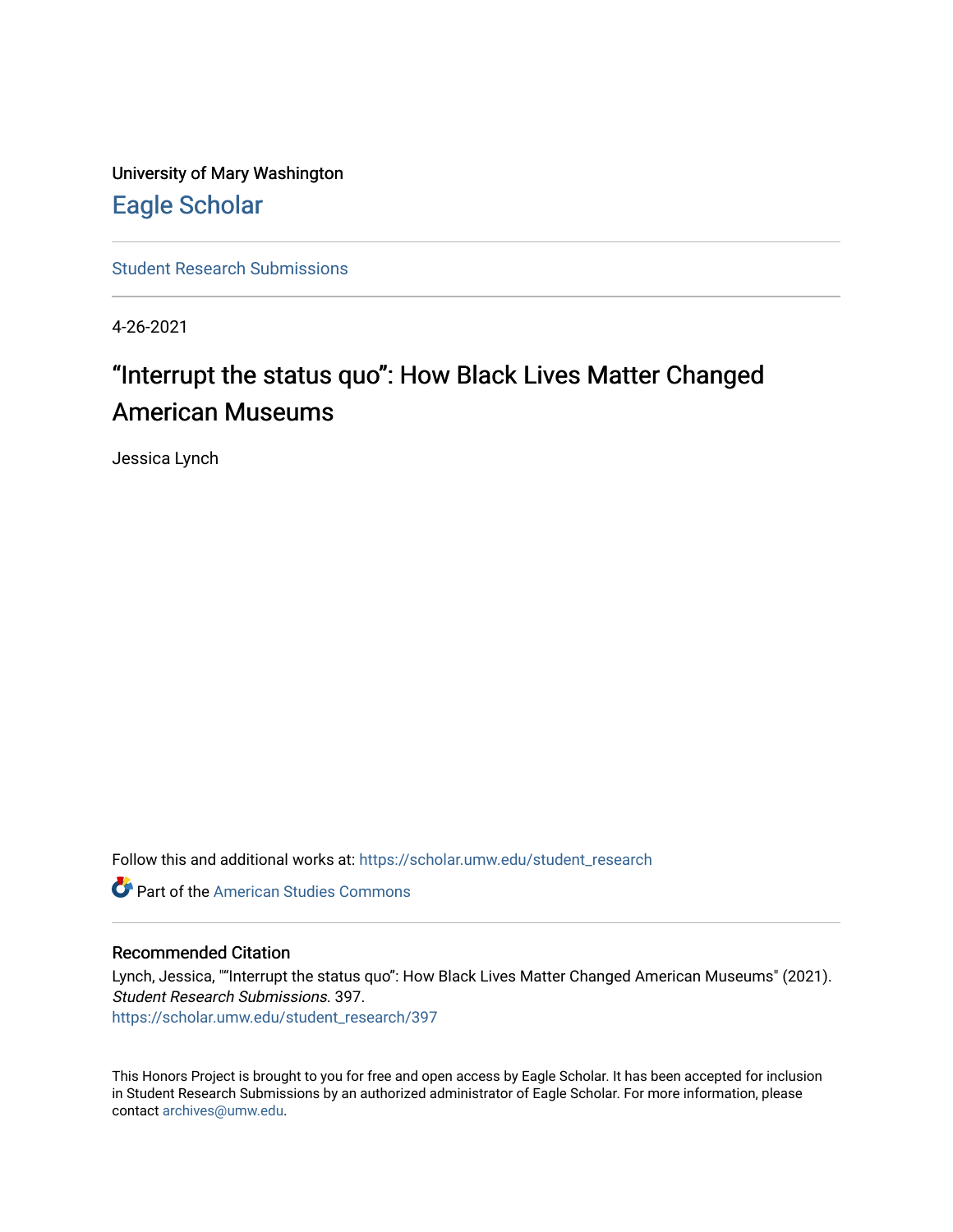"Interrupt the status quo": How Black Lives Matter Changed American Museums

Jessica Lynch

AMST 485

Dr. Erin Devlin

April 26, 2021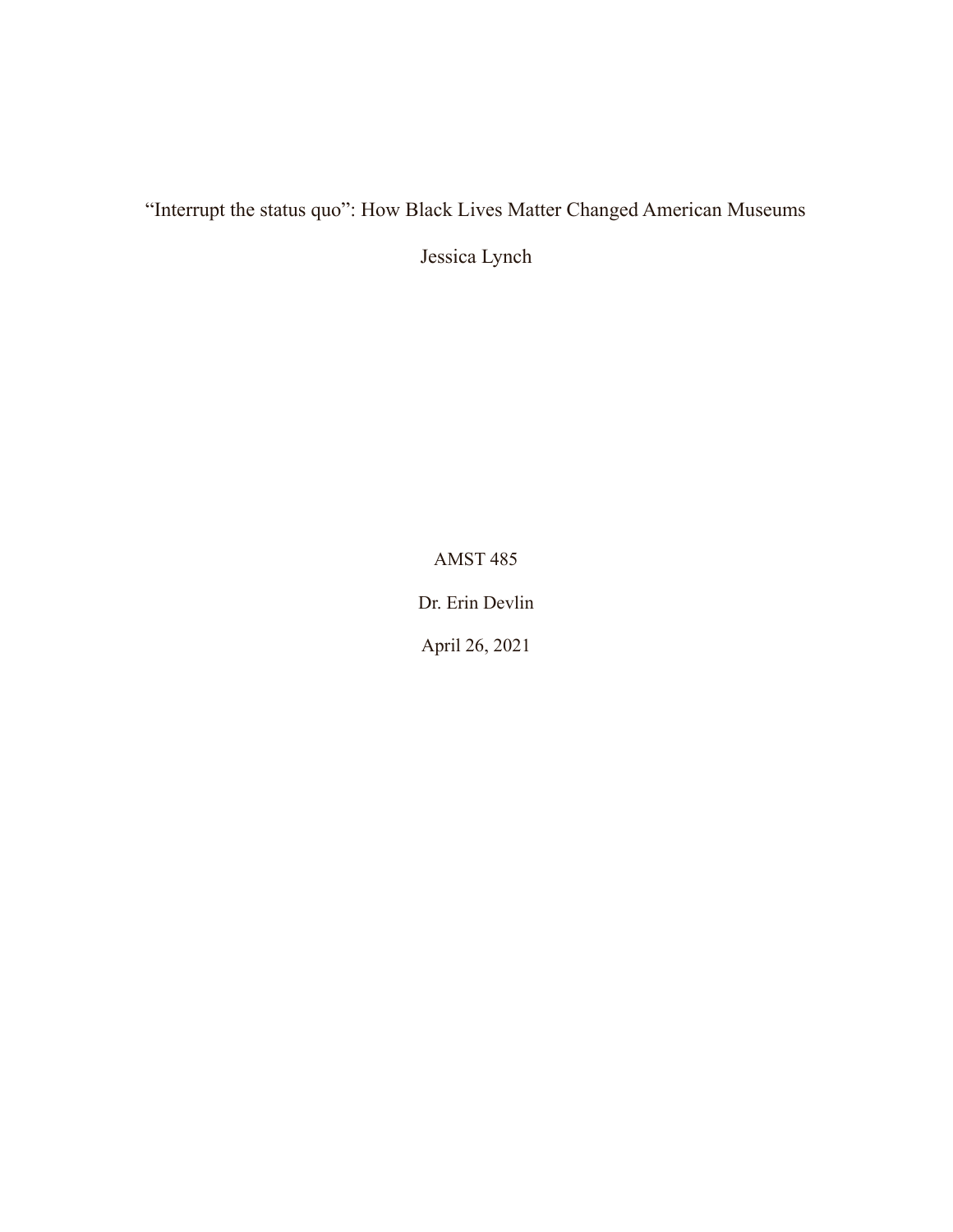## **Abstract**

Black Lives Matter protests in 2020 were the catalyst for change in many institutions, particularly in museum collections and interpretive methods. This was especially true in museums located in Washington, District of Columbia; Atlanta, Georgia; Portland, Oregon; Los Angeles, California, and Minneapolis, Minnesota. Prior to the protests, most art and history museums upheld a Eurocentric worldview that diminished the contributions of Black Americans. Widespread Black Lives Matter protests, however, forced the discussion of racial equality to the forefront of the American consciousness, encouraging many museums to take a public stance and incorporate Black collective memory into their collections. This thesis analyzes case studies from five American cities that show how museums have utilized the Black Lives Matter Movement's momentum to create new content for the public.

*"I hereby declare upon my word of honor that I have neither given nor received unauthorized help on this work." -Jessica Lynch*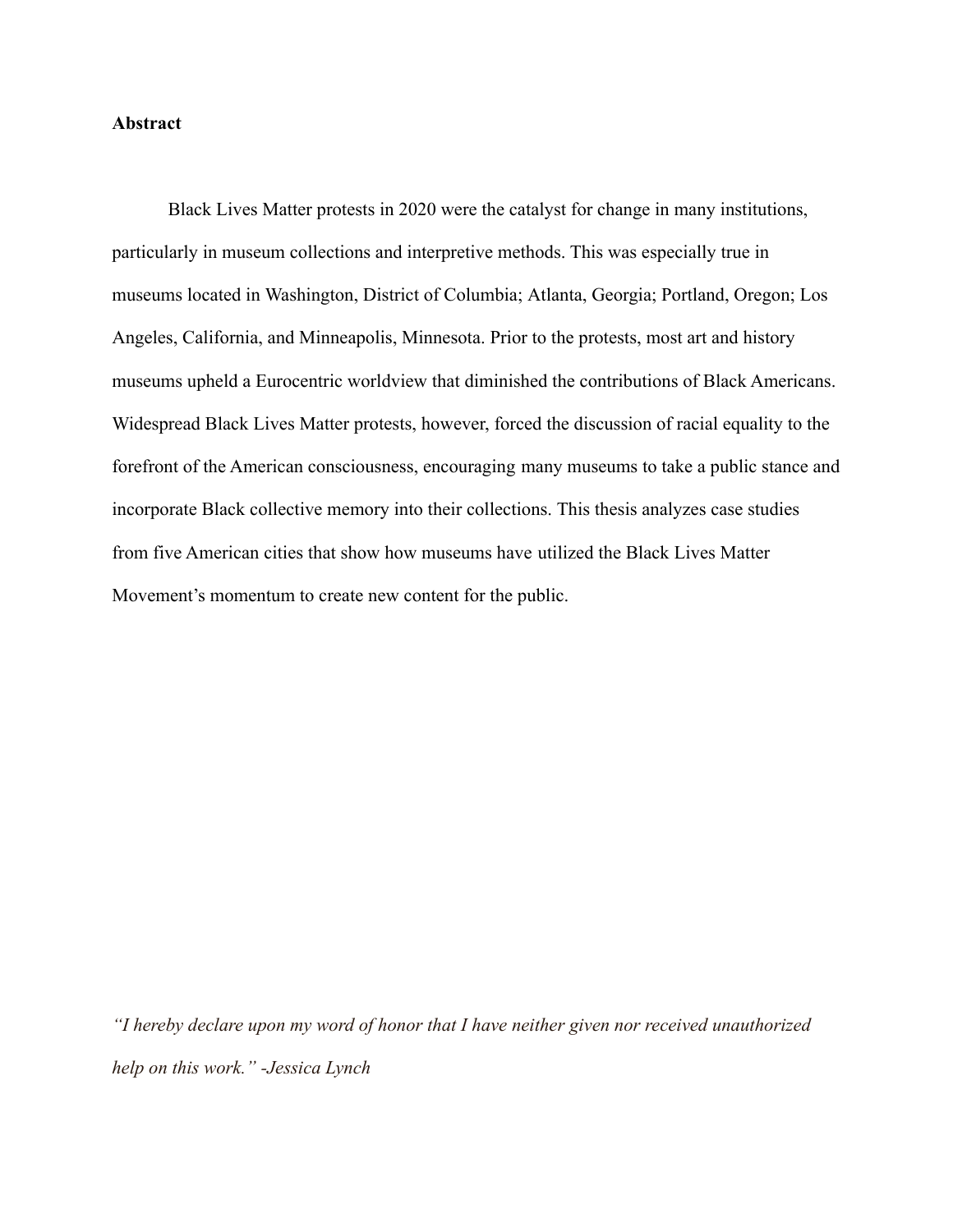"If you are neutral in situations of injustice, you have chosen the side of the oppressor."

#### --Desmond Tutu

Few sectors of public life have avoided the reach of Black Lives Matter protests in 2020. The Black Lives Matter movement forced racial inequality into the American consciousness in 2020 through protests and painted letters on prominent streets in Washington D.C., Atlanta, Portland, Los Angeles, Minneapolis, and countless other parts of the United States and the world. Demands to remove confederate statues and rename roads and schools named after slaveholders have urged preservationists and historians alike to acknowledge representation in the physical landscape as well as in museums. Some public history monuments and historic sites have also served as gathering places for Black Lives Matter protestors to honor those who have been historically victimized by white supremacy in the United States. Washington D.C.; Atlanta, Georgia; Portland, Oregon; Los Angeles, California, and Minneapolis, Minnesota all hosted large protests against police brutality in 2020, and thereby museums had the public duty to preserve such historic events and provide an outlet for community discussion and processing. Lonnie Bunch, the 14th Secretary of the Smithsonian, advances this notion by calling upon museums in the wake of Black Lives Matter protests to "help Americans contextualize this moment that we're in."<sup>1</sup> As an authority in the public history sphere and proponent of incorporating African American history and culture in all museums, Bunch's goal for all cultural institutions is for them to be a value to "help a country deal with the challenges … and clearly race has always been a major concern in this country."<sup>2</sup> While the practice of diversifying museums has been carried out

<sup>&</sup>lt;sup>1</sup> Sarah Mattalian, "Lonnie Bunch, AU Alum and Smithsonian Secretary, Works to Capture Tumultuous Time in US History," The Eagle, December 14, 2020,

https://www.theeagleonline.com/article/2020/12/lonnie-bunch-au-alum-and-smithsonian-secretary-works-to-capture-tumultuous-t ime-in-us-history.

<sup>2</sup> Sarah Mattalian, "Lonnie Bunch, AU Alum and Smithsonian Secretary"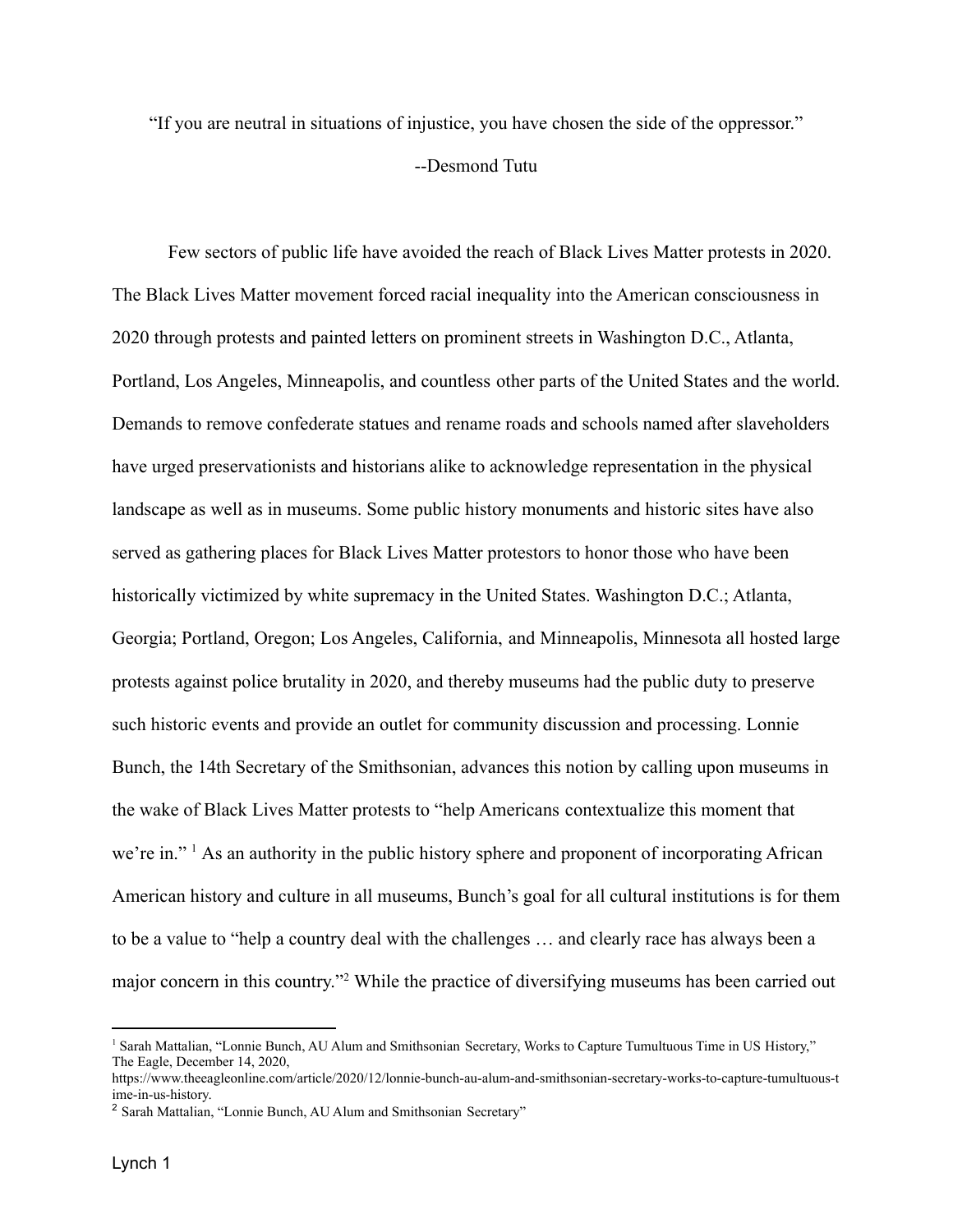by many curators and historians, museum responses in 2020 substantiate that Black Lives Matter protests have stimulated changes to a number of museums that have not previously been seen widely within the field, while others still lacked a substantial response.

This thesis examines museums in 5 American cities: Washington D.C.; Atlanta, Georgia; Portland, Oregon; Los Angeles, California, and Minneapolis, Minnesota, all of which had large protests in support of Black Lives Matter in 2020. By researching how museums responded and comparing these responses to the goals of Black Lives Matter activists and supporters, it is clear that the museums discussed in this paper responded in a timely fashion and with the intention to interpret the turbulent history and cultural aspects of American identity. Each museum succeeds in supporting the public with processing the protests and racial identity, navigating challenges posed by a health pandemic, and supporting the goals of Black Lives Matter protestors. This thesis will establish context for what happened in 2020 that resulted in the need for museums to respond and serve the public, as well as provide background for the longstanding effort to diversify collections and interpretation within museums, historically facilitated when Black Americans are in leadership positions. Case studies from each city will identify museums that have supported the goals of Black Lives Matter in contrast to their inactive, often performative, counterparts.

#### **Contemporary Context**

Black Lives Matter is a decentralized movement, but the core values of creating a world that does not systemically impose violence, oppression, or minimize Black contributions to society is foundational. The words 'Black Lives Matter' were first mobilized in 2013 when Trayvon Martin's murderer was acquitted.<sup>3</sup> Black activists Alicia Garza, Patrisse Cullors, and Opal Tometi used #BlackLivesMatter to garner support for small demonstrations against police

<sup>&</sup>lt;sup>3</sup> "Herstory" Black Lives Matter, October 16, 2020. https://blacklivesmatter.com/about/.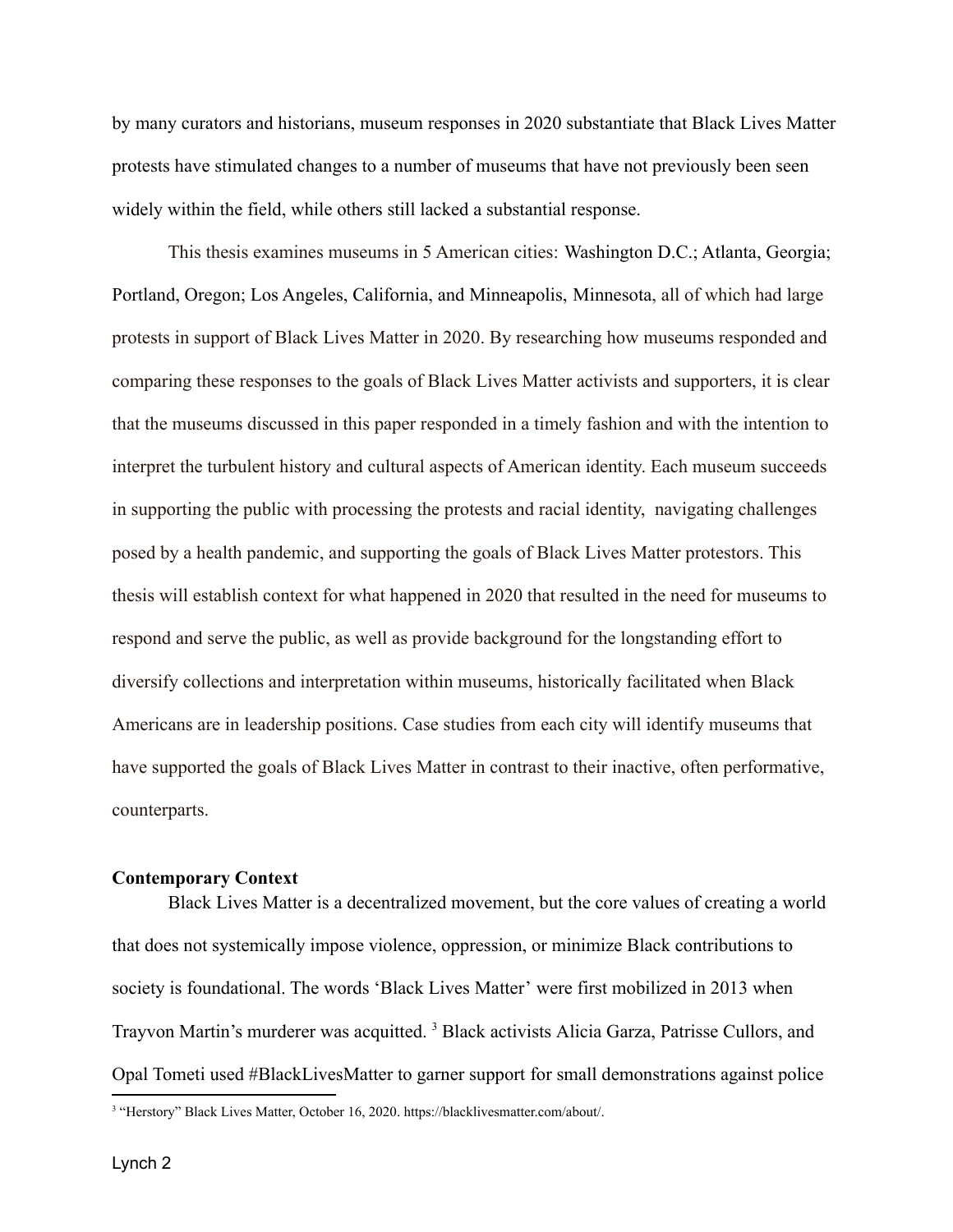violence and continued as Tamir Rice, Tanisha Anderson, Mya Hall, Walter Scott, and Sandra Bland were slaughtered.<sup>4</sup> In 2020, a slew of murders of Black men and women instigated usage of the hashtag once again, and as a video of George Floyd's death circulated social media and a COVID-19 lockdown loomed for months, people took to the streets to protest.

The COVID-19 pandemic brought about enormous financial hardship onto a multitude of museums. A survey of 760 museum directors completed on June 30, 2020 revealed that 33 percent of respondents "were not confident they would be able to survive 16 months without additional financial relief, and 16 percent felt their organization was at significant risk of permanent closure." <sup>5</sup> The American Alliance of Museums also found that a staggering 87 percent of museums "have only 12 months or less of financial operating reserves remaining, with 56% having less than six months left to cover operations." <sup>6</sup> When museums lack the financial security to keep operations running, innovative means of creating accessible materials and/or exhibits during the pandemic fell to the wayside. The first priority for many museums was to survive such financial stress, then address the contemporary issues facing the public in the very streets the museums operate in. Staff had also dwindled at museums with a reported 44 percent of museums having "furloughed or laid off some portion of their staff, and 41 percent anticipated reopening with reduced staff." <sup>7</sup> A shrinking staff results in less expertise and collaboration to address the challenges of responding to global events without being able to open the doors of the museum itself.

The lockdown closures inhibited museums from sharing tangible resources with the public, therefore forcing a shift to digital tours, exhibits, and discussions. Many museums were

<sup>4</sup> "Herstory" Black Lives Matter, October 16, 2020. https://blacklivesmatter.com/about/.

<sup>5</sup> American Alliance of Museums, "A Snapshot of US Museums' Response to the COVID-19 Pandemic (June 2020)," July 22, 2020, https://www.aam-us.org/2020/07/22/a-snapshot-of-us-museums-response-to-the-COVID-19-pandemic/.

<sup>&</sup>lt;sup>6</sup> "A Snapshot of US Museums' Response"

<sup>&</sup>lt;sup>7</sup> "A Snapshot of US Museums' Response"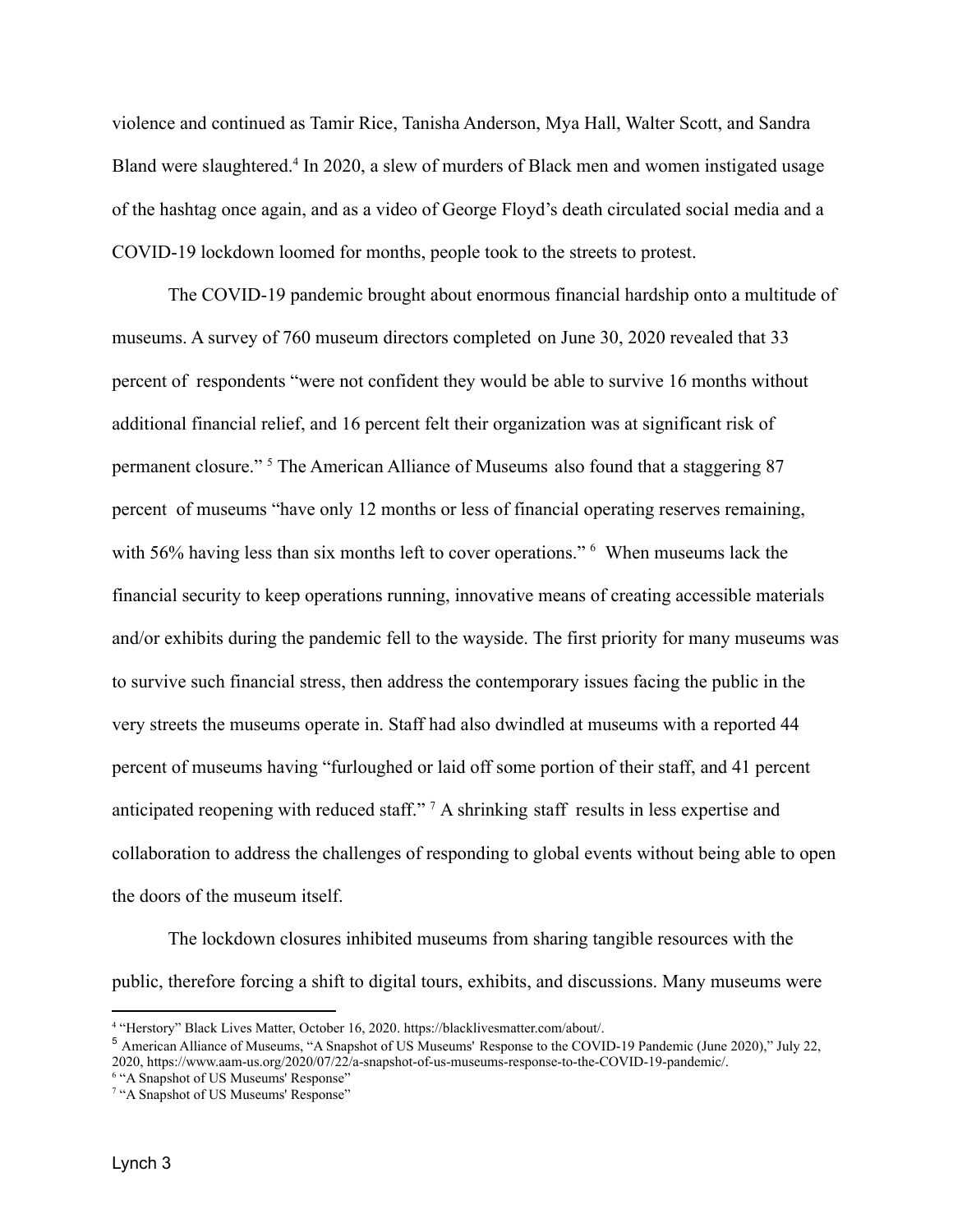not equipped with the technological expertise required to rapidly reproduce their existing content for visitors who could no longer visit for the foreseeable future. These challenges certainly explain why museums were slow to respond, however, creating publicity statements that do not offer specific, quantifiable goals for the future did not support the missions of Black Lives Matter protesters and organizers. For example, The Getty Museum in Los Angeles, California released a statement on June 1, 2020 that stated, "That African Americans and other communities of color continue to experience systemic violence and oppression in our country is unacceptable and must change. Racism has persisted in our cities and communities for far too long. It has to stop."<sup>8</sup> This statement failed to detail how the Getty Museum would use their unparalleled resources to display diverse collections or support Black Americans through a traumatic time, resulting in an open letter from staff members detailing the internal racist practices of the museum and impugnation from former visitors. <sup>9</sup>

The fiscal calamity of 2020 demonstrates that the expensive practice of "globetrotting shows of masterpieces and starchitect expansions" may no longer be sustainable for museums and as a result, a revived focus on local communities and more permanent collections may be in order beyond 2020. <sup>10</sup> Transforming the goal of a museum from appealing to large audiences to responding to local needs is the kind of engagement needed to actively decolonize museums and focus on interpreting a truly representative story through events and exhibits. Institutions such as the Minneapolis Institute of Art, American Swedish Institute, The National Building Museum, Portland Art Museum, Los Angeles County Museum of Art, and the Museum of Design Atlanta

<sup>10</sup>Hannah McGivern and Nancy Kenney, "Museums 2020: the Year of Crashing Revenues and Anti-Racism Disputes," The Art Newspaper (The Art Newspaper, November 27, 2020), https://docs.google.com/forms/d/e/1FAIpQLScX6KnaQz6oeyx0YqmJNpnXqh7tG4RavT7Pk4HPz3oZhyAiOA/viewform.

<sup>&</sup>lt;sup>8</sup> Getty (@GettyMuseum). " 'Racism has persisted in our cities and communities for far too long. It has to stop.' A new message from Getty president Jim Cuno: [https://gty.art/JimCunoStatement…](https://t.co/xjFuAmFfrL?amp=1)" Twitter, June 1, 2020, 9:25 p.m., accessed April 24, 2021, https://twitter.com/GettyMuseum/status/1267628295421521921/photo/1.

<sup>&</sup>lt;sup>9</sup> "An Open Letter to Getty Board of Trustees," Google (Google), accessed April 24, 2021,

https://www.theartnewspaper.com/analysis/revenues-crash-and-anti-racism-disputes-bite.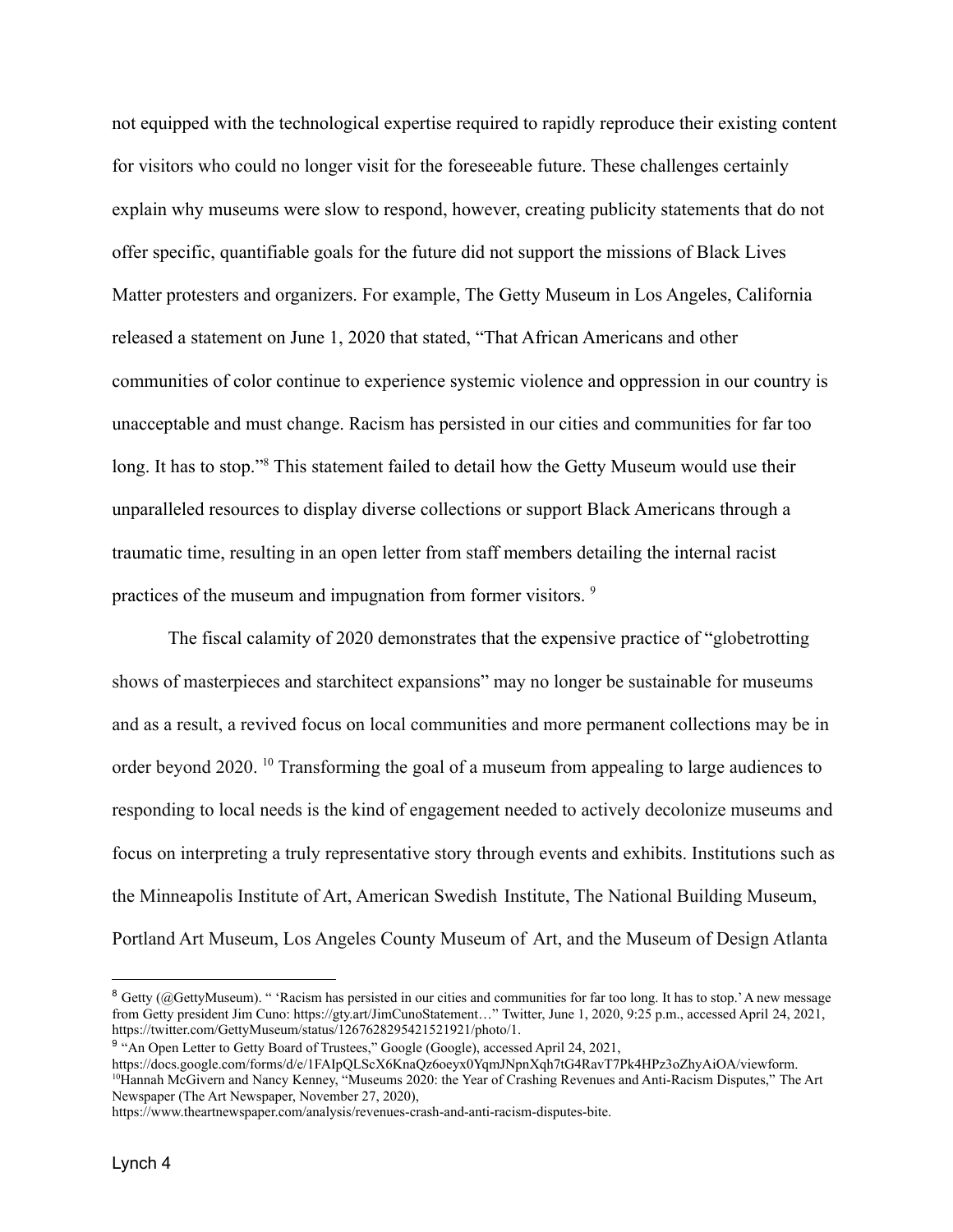have done such work as a response to Black Lives Matter protests in 2020. With more community input and locals feeling like they have a vested interest in working with museums in their city or town to preserve what is important to them, the art and historical resources owned by the public can be diversified to include a broader range of American experiences and culture. The unprecedented extreme conditions of economic downturn, global pandemic, and blatant racism in 2020 holds the unique potential to spur change in the museum profession once museums reopen that have never been seen before as a result.

# **The Black Museum Movement**

The work to decolonize museums, especially in times of sociopolitical turmoil, is not a new concept. The cries for museum response during Black Lives Matter reflect those same demands for museums harkening all the way back to the Black Museum Movement in the late 1960s that was built from early attempts to preserve collective memory by Black Americans. In the early twentieth century, Black intellectuals worked to disperse the production and dissemination of Black history through the founding of the Negro Society for Historical Research and the Association for the Study of Negro Life and History.<sup>11</sup> More organic, widespread forms of collective memory spurred to supplement this intellectual work as well, such as parades and rallies. $12$ 

Historically, white scholars have struggled to incorporate a history that is not their own, while Black scholars and community members have utilized neighborhood resources to preserve their own cultural resources. The Black museum movement arose alongside the Black Power

<sup>11</sup> Lara Leigh Kelland, *Clio's Foot Soldiers: Twentieth-Century U.S. Social Movements and Collective Memory*, Amherst; Boston: University of Massachusetts Press, 2018, 13.

<sup>12</sup> Kelland, *Clio's Foot Soldiers,*13.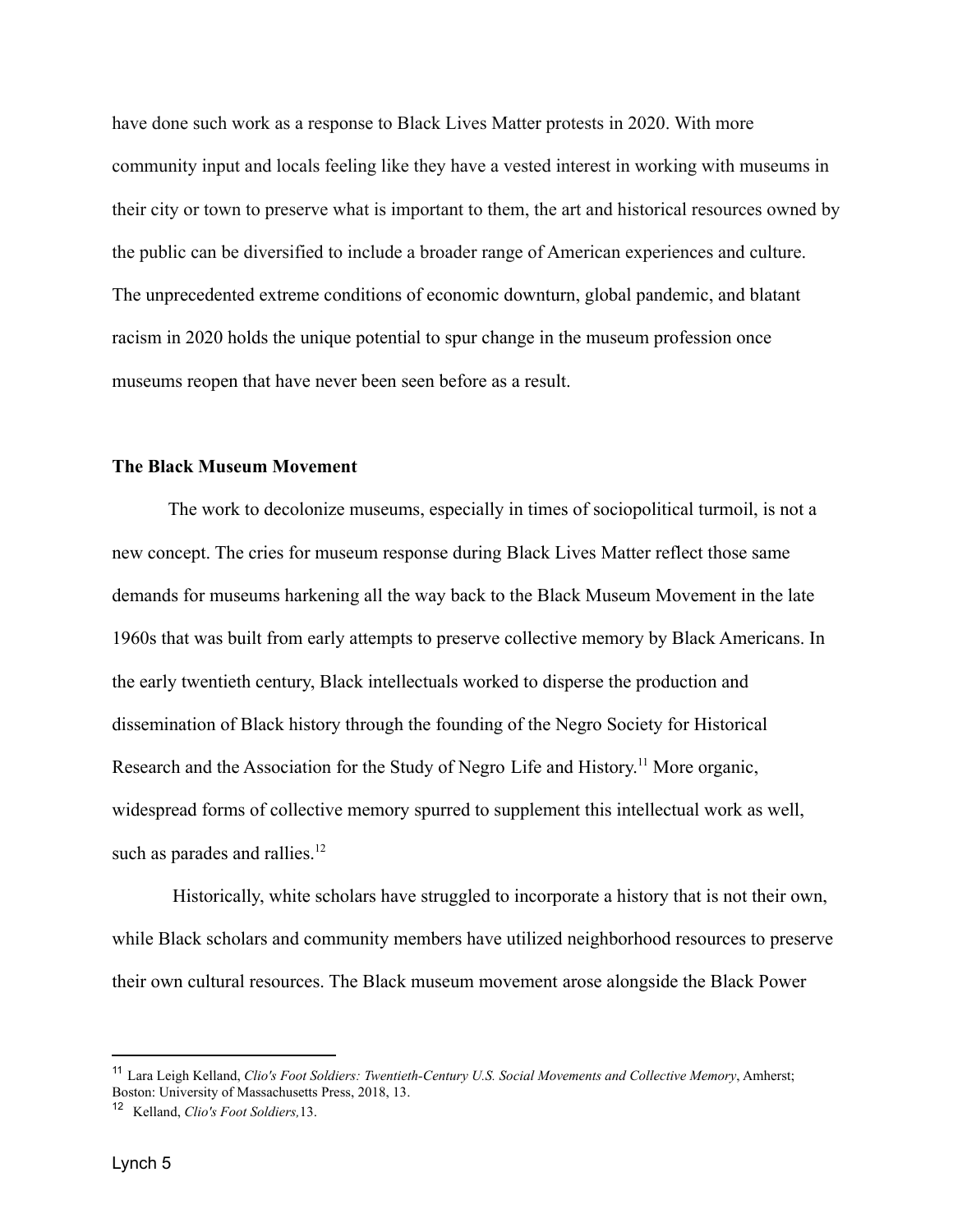movement, which emphasized the awareness of one's cultural roots.<sup>13</sup> Traditionally, cultural monoliths like the MET and Smithsonian museums illuminated eurocentric architecture and values.<sup>14</sup> After WWII, however, African American neighborhood museums were popping up and were run by Black staff who were members of the community.<sup>15</sup> The trailblazers of the Black Museum Movement regarded their institutions as radical agents for change in power, identity, and memory. 16 In response to a need for representation, The African American Museums Association was founded in 1976 to promote the act of museum service to Black communities.<sup>17</sup> Black communities have relied on systems that occupy both the public and private sphere like churches, clubs, and self-help groups to share ideas freely, and museums are another system that can facilitate a sense of belonging and celebration of one's heritage.<sup>18</sup>

The growth of Black museums did not occur in a vacuum, but rather arose alongside the expansion of Black Studies programs in colleges in the 1960s and 70s as well as the Civil Rights and Black Power Movements.<sup>19</sup> Beginning with the Black Museum Movement, systemic racism threatened the very existence of the unique, emerging institutions, as museums situated within Black communities were subject to destruction during Urban renewal. <sup>20</sup> These challenges further emphasize the importance of preserving Black communities ancestral heirlooms and history within their own neighborhoods to be protected from further erasure and oppression.

Within the Civil Rights and Black Power movements, activists maintained the importance of collective memory by focusing on it after community organization. <sup>21</sup> Activist historians

<sup>13</sup>Andrea A.Burns, *From Storefront to Monument : Tracing the Public History of the Black Museum Movement*, (Amherst: University of Massachusetts Press, 2001), 6, Accessed February 19, 2021, ProQuest Ebook Central.

<sup>14</sup>Burns, *From Storefront to Monument,* 3.

<sup>15</sup>Burns, *From Storefront to Monument,* 3.

<sup>16</sup>Burns, *From Storefront to Monument,* 5.

<sup>17</sup>Burns, *From Storefront to Monument,* 5.

<sup>18</sup>Burns, *From Storefront to Monument,* 5.

<sup>19</sup>Burns, *From Storefront to Monument,* 21.

<sup>20</sup>Burns, *From Storefront to Monument,* 24.

<sup>21</sup>Kelland, *Clio's Foot Soldiers,* 2.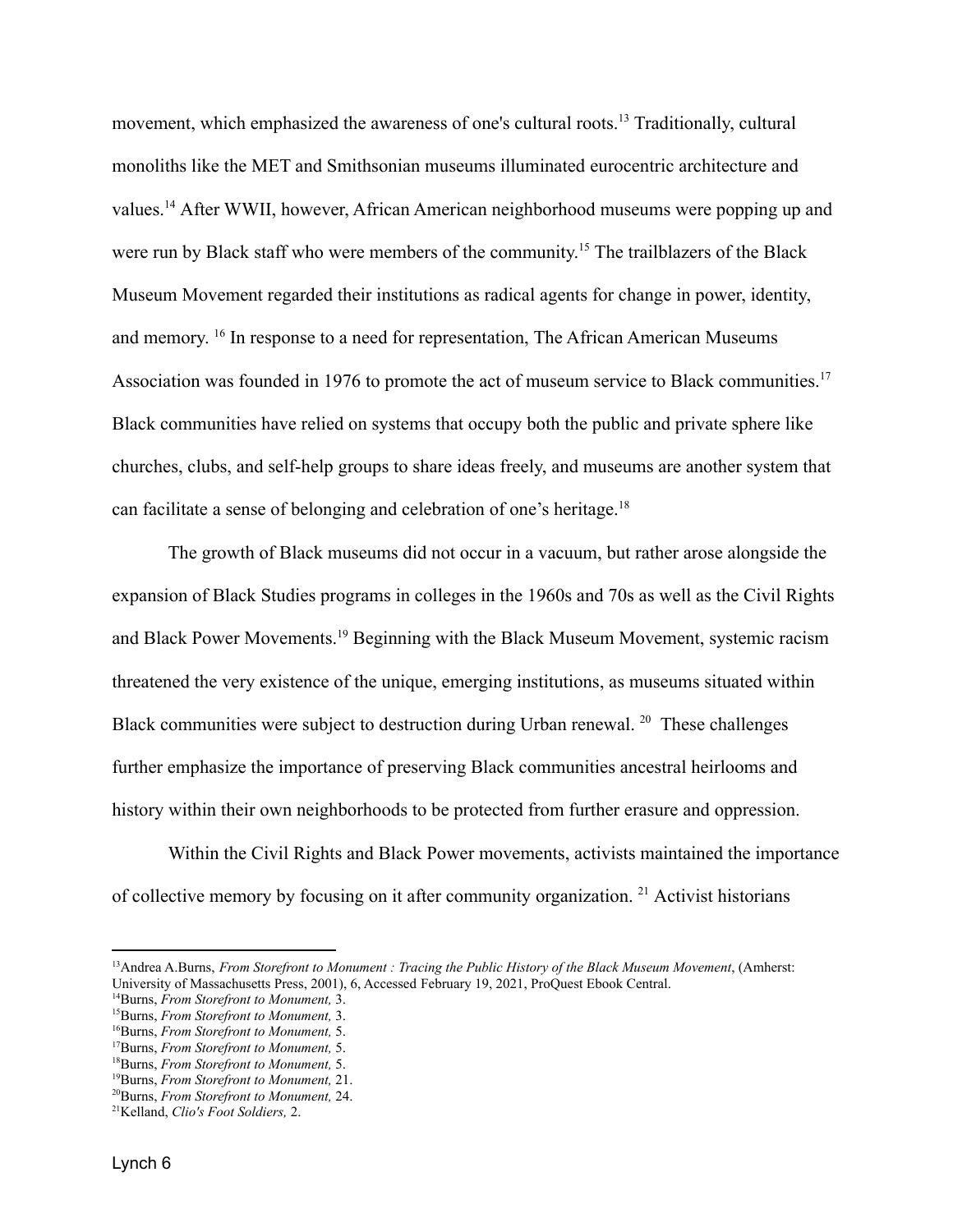connected with mainstream liberal institutions by critiquing the failure of mainstream organizations to address their communities' needs and pressured such institutions to be more inclusive when working with the community. They also utilized their positions as professionals within libraries, archives, and universities to shift policies towards multiculturalism and formed community-controlled organizations to compete alongside mainstream institutions. <sup>22</sup> Concurrently, activists "shifted the terrain of legitimate historical authorship" beyond the well-intentioned historians within universities and museums.<sup>23</sup> Black intellectuals had been preserving their history throughout the late nineteenth and early twentieth centuries, however these efforts mainly were a product of the elite who sought to perpetuate racial uplift and respectability politics.<sup>24</sup> Less academic means of celebrating collective memory was perpetuated in community events such as festivals and parades, which expanded into calls for more encompassing Black history representation alongside the struggle for racial equality in the 1950s and early 1960s.<sup>25</sup> Efforts to remember ancestral history and recognize Black contributions by Civil Rights activists were mainly educational initiatives that also promoted the right to vote for Black people. <sup>26</sup>

More specifically in 1968 and 1969, Black students organized protests at nearly 200 college campuses to radically change higher education. <sup>27</sup> Demands dictated that public universities must serve the people in the community and Black students must have a role in the assembly of academic knowledge. <sup>28</sup> Students at this time were largely influenced by Stokely Carmichael and Malcolm X, and thereby were committed to overturning hypocrisy and taking

<sup>22</sup>Kelland, *Clio's Foot Soldiers,* 2.

<sup>23</sup>Kelland, *Clio's Foot Soldiers,* 5.

<sup>24</sup>Kelland, *Clio's Foot Soldiers,* 11.

<sup>25</sup>Kelland, *Clio's Foot Soldiers,* 11.

<sup>26</sup>Kelland, *Clio's Foot Soldiers,* 11.

 $28$  Biondi, 7. <sup>27</sup> Martha Biondi. "The Black Revolution on Campus," Berkeley: University of California Press, 2012. ProQuest Ebook Central, 7.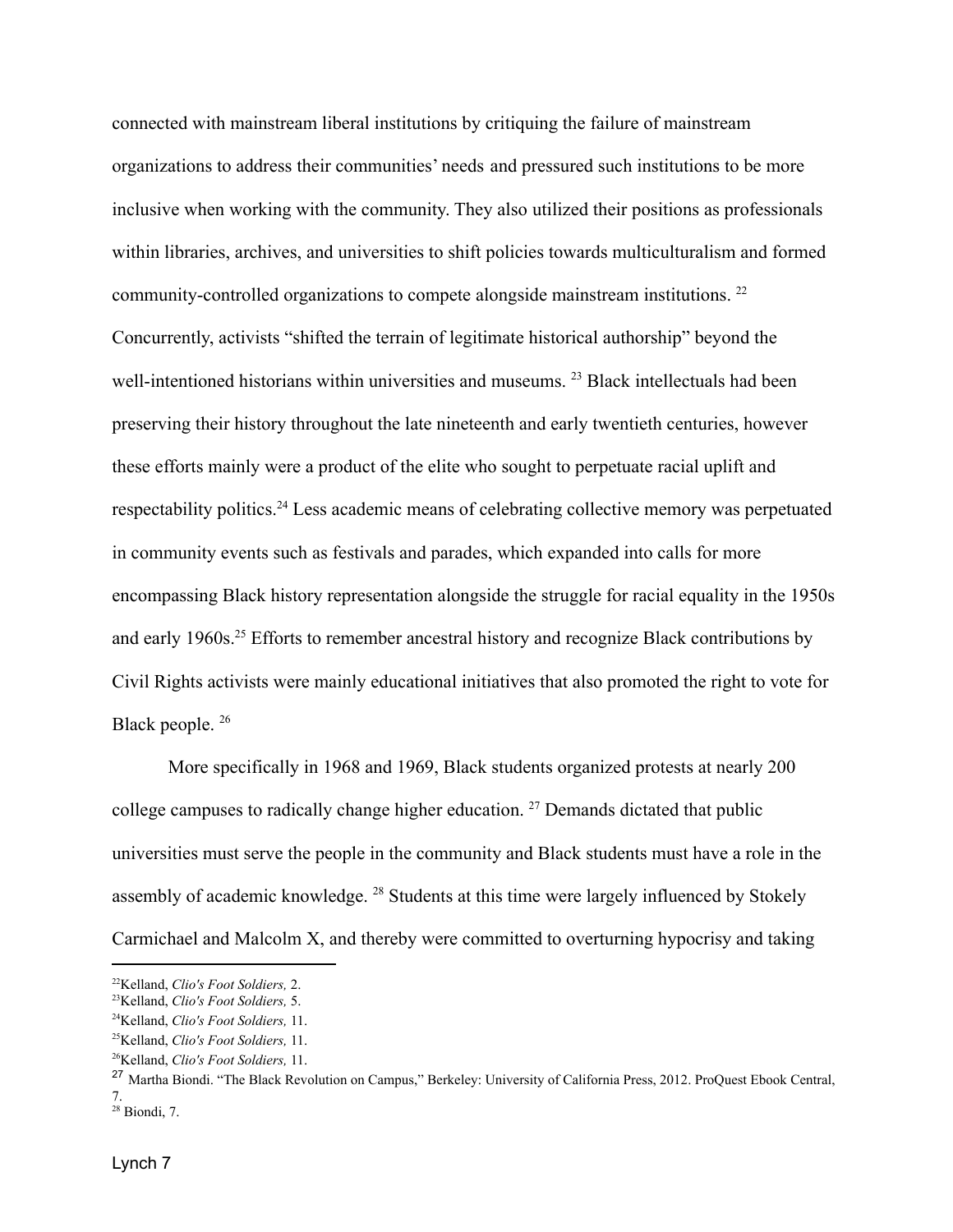control over Black institutions. <sup>29</sup> With the expansion of Black Studies programs, Black history courses were made accessible to ordinary Americans. <sup>30</sup> Activism in the sphere of public education served as a precursor to multiculturalism to be adopted in other public spaces. <sup>31</sup> The activism displayed by the movement to incorporate Black Studies has largely been erased from the narrative of the Civil Rights Movement, perhaps to discourage future challenges against the status quo. <sup>32</sup> The sweeping critiques of racial politics in the 1960s and 1970s were not necessarily "respectable" and therefore the actions of such student organizers working to change curricula are not widely remembered today. <sup>33</sup> This history of fighting for an education that represents and preserves Black history and culture illuminates the importance of interpreting racial politics contemporarily and historically; modern activists that push museums to change their collections and hiring practices cannot be silenced like so many activists before who were erased from history because they upended established systems of oppression.

Including narratives about Black Americans and their contributions has become more popularized in just the last decade. Numerous books have been published between 2013-2019 marking a revolution in museum activism and collection diversification. This era of public history literature marks a shift from Black museum professionals to white professionals taking more responsibility in terms of diversifying museums and challenging their biases. One publication that propelled this notion is *Interpreting African American History and Culture at Museums and Historic Sites,* a collection of essays that detail how to incorporate African American history more complexly. The editor, Max van Balgooy, acknowledges the hesitancy

<sup>30</sup> Biondi, 164.

<sup>32</sup> Biondi, 207.

 $29$  Biondi, 7.

<sup>31</sup> Biondi, 186.

<sup>33</sup> Biondi, 207.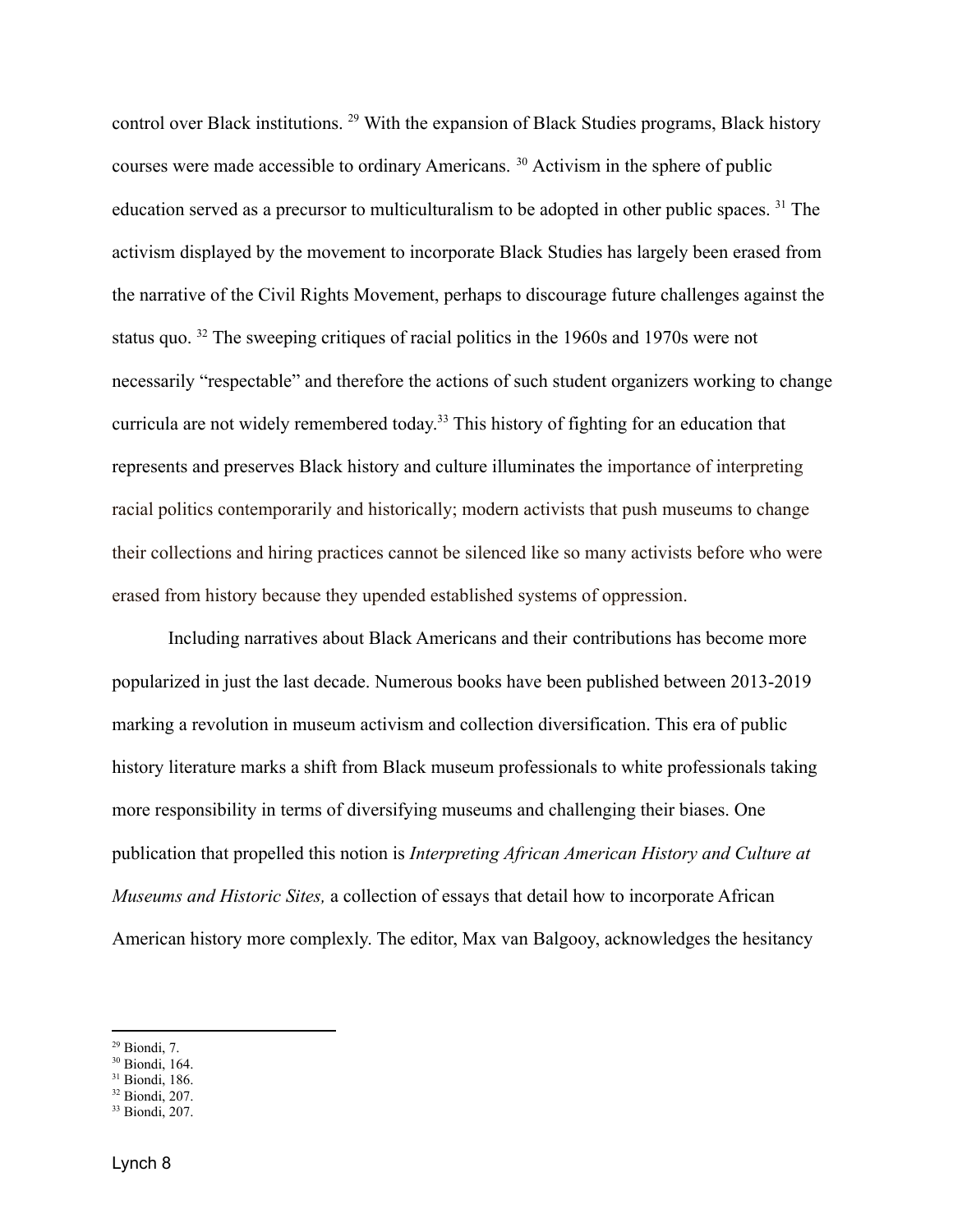among white museum professionals to interpret a history that is not theirs, but Baloogy asserts that African American history is all of our history. 34

Most recently, museums have scrambled to utilize diversification techniques in the unprecedented conditions of 2020. The American Alliance of Museums put out a call to action for museums to respond to Black Lives Matter protests quickly through the AAM Virtual Annual Meeting & MuseumExpo.<sup>35</sup> Museum professionals Dr. Johnnetta B. Cole, Secretary Lonnie G. Bunch III, and Lori Fogarty shared that museums must alter their mission statements to help "a country find truth, find insight, find nuance, and in many ways, what I hope that cultural institutions like this can do is that they're better suited than most to define reality and to give hope."<sup>36</sup> The Secretary of the Smithsonian, Lonnie G. Bunch III has been "banging on the doors" of museums, clamoring for them to do better his whole life." <sup>37</sup> The rhetoric surrounding museum activism is different in these circumstances, however, as concerns about mental health and exhaustion prompt professionals to have internal dialogues and give themselves time to be angry and exhausted with the state of society right now rather than going to "what do we do."<sup>38</sup> Bunch maintains, "Did these folks just find their voice? Have they never had anything to say before this? But they're speaking now. I am hearing language that I used to only hear in the Black community."<sup>39</sup> While it is frustrating for trailblazers who have been working to change the museum space over their careers, this is a defining time for museums to move from statements of solidarity to real, substantive change.<sup>40</sup> It is the time for museums to reimagine their role. The

<sup>34</sup>Max Van Balgooy, ed., *Interpreting African American History and Culture at Museums and Historic Sites,* (Maryland:Rowman & Littlefield, 2015) XIII.

<sup>&</sup>lt;sup>35"</sup>Racism, Unrest, and the Role of the Museum Field." American Alliance of Museums, June 29, 2020. https://www.aam-us.org/2020/06/09/racism-unrest-and-the-role-of-the-museum-field/.

<sup>&</sup>lt;sup>36</sup> "Racism, Unrest"

<sup>&</sup>lt;sup>37</sup>"Racism, Unrest"

<sup>&</sup>lt;sup>38"</sup>Racism, Unrest"

<sup>&</sup>lt;sup>39"</sup>Racism, Unrest"

<sup>&</sup>lt;sup>40"</sup>Racism, Unrest"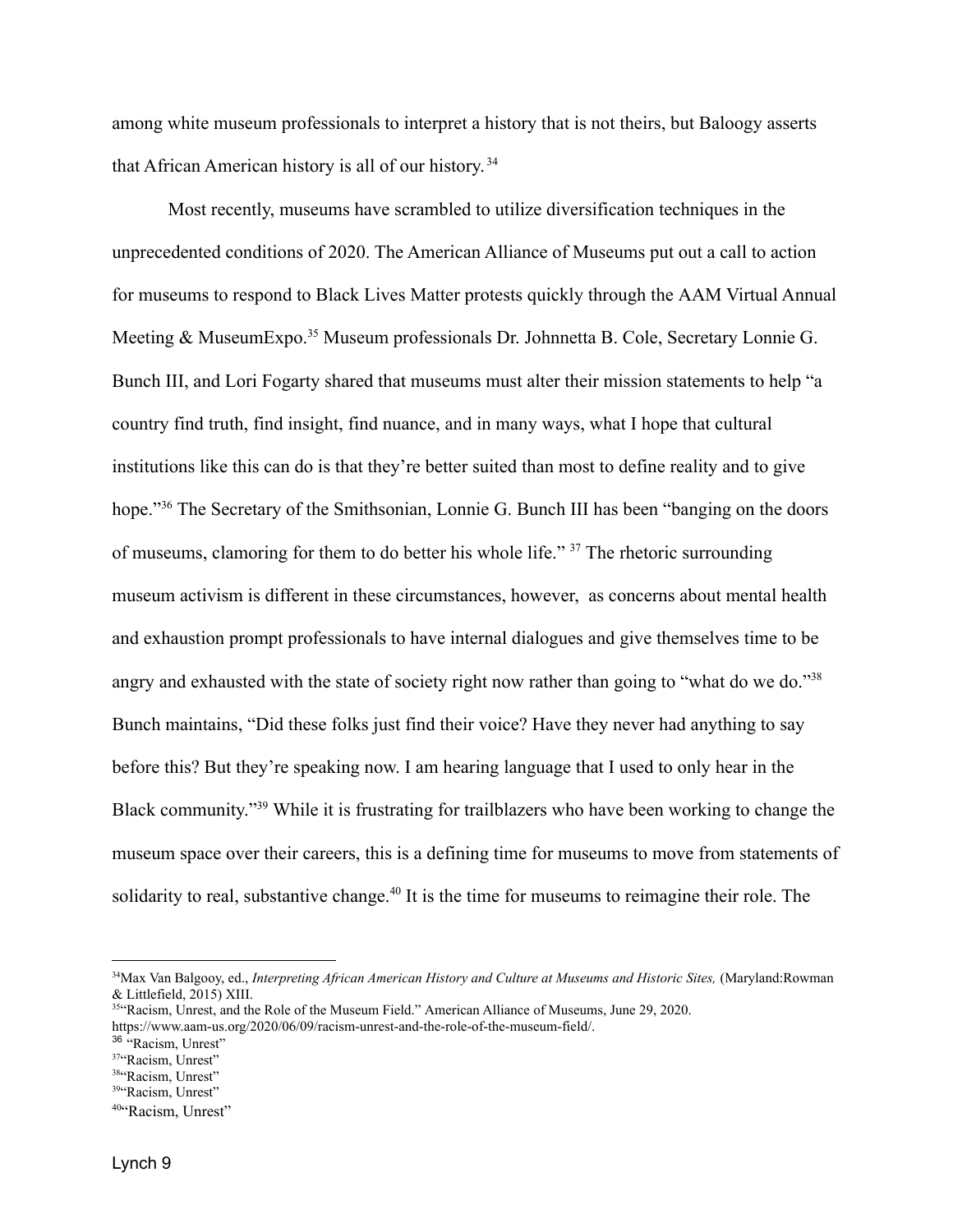unprecedented extremity of the racism and stress brought by 2020 has the capability to produce a kind of change that has never happened before as museums start to reopen in 2021.

#### **Minneapolis, Minnesota**

George Floyd, a 42 year old Black father, was murdered on May 25, 2020. His murderer, a member of the Minneapolis Police Department, pinned his knee on Floyd's neck for at least 8 minutes and 15 seconds while other police officers watched.<sup>41</sup> By May 28th, Minneapolis was the epicenter of discourse about protest on Twitter, producing 19,615 tweets containing the word 'protest' as opposed to the area with the second most mentions, Los Angeles at  $1,315$ .<sup>42</sup> By June 2nd, protest-related tweets had expanded from Minneapolis to wide global usage.<sup>43</sup> Increased discourse on Twitter reflected the breaking point for Americans who were upset by perpetual police killings and prompted them to engage with protests outdoors despite a deadly global health pandemic.

Minneapolis was affected locally by protests, and additionally served as the catalyst for the 2020 Black Lives Matter protests around the world. For this reason, it is imperative that we scrutinize how public institutions in Minneapolis responded to such protests. In addition to protests in the streets of the city, social media was also largely mobilized to communicate appeals for a cultural revolution. The demands of these activists will be compared to the responses of museums in Minneapolis, Minnesota, spanning museums focused on art and history. This revealed that museums in the city did change their collections and used the momentum of Black Lives Matter protests to acknowledge their history of injustice.

<sup>&</sup>lt;sup>41</sup> Evan Hill et al., "How George Floyd Was Killed in Police Custody," The New York Times (The New York Times, June 1, 2020), https://www.nytimes.com/2020/05/31/us/george-floyd-investigation.html.

<sup>&</sup>lt;sup>42</sup> Mary Blankenship and Richard V. Reeves, "From the George Floyd Moment to a Black Lives Matter Movement, in Tweets," Brookings (Brookings, July 10, 2020),

https://www.brookings.edu/blog/up-front/2020/07/10/from-the-george-floyd-moment-to-a-black-lives-matter-movement-in-tweet s/.

<sup>43</sup>Blankenship and Reeves. "From the George Floyd Moment"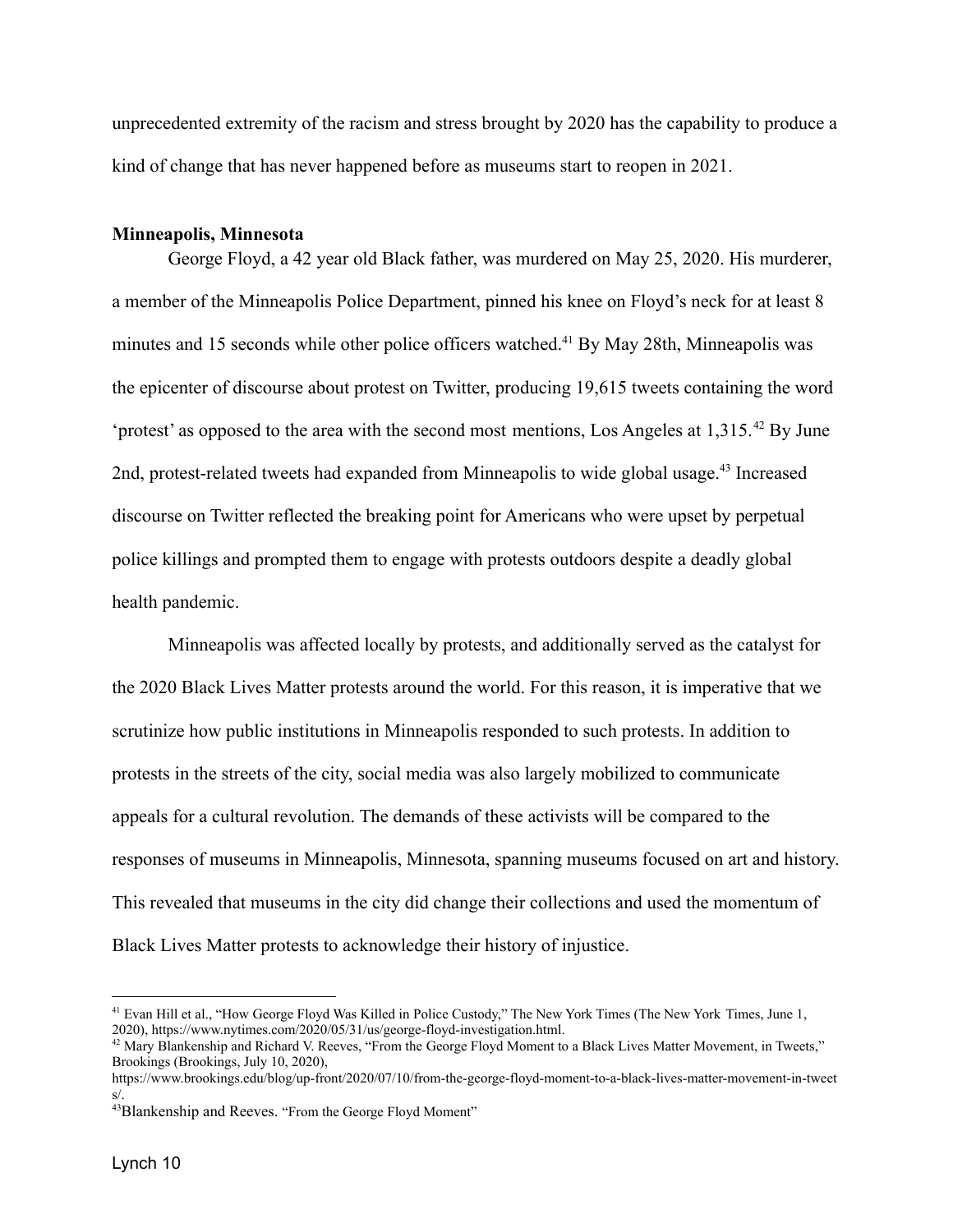Broadly, the Black Lives Matter movement's mission is to "eradicate white supremacy and build local power to intervene in violence inflicted on Black communities by the state and vigilantes."<sup>44</sup> In the quest for liberation, Black Lives Matter protesters work to "affirm our humanity, our contributions to this society, and our resilience in the face of deadly oppression."<sup>45</sup> In museums and in the public history field, the complexity of Black lives has not been affirmed, their contributions have not been celebrated like those of white Americans, and the resilience of Black folx has been largely erased from public discourse. With all eyes on Minneapolis to respond to George Floyd's murder, it would be shameful to see a lack of substantive change in the museums operating in the city. Fortunately, the Minneapolis Institute of Art and the American Swedish Institute supported Black Lives Matter through their responses in 2020, proving how even within financially stressful and physically restrictive times, it is possible to rectify issues of historic complacency in the professional museum sphere.

The Minneapolis Institute of Art responded to Black Lives Matter protests by remodeling their free monthly events for families into a program called "Family Day(s) for Action: Yes Justice Yes Peace," which produced family-friendly activities and resources about Black Lives Matter throughout the month of June.<sup>46</sup> In line with the mission of Black Lives Matter Global Network Foundation, Inc., the Minneapolis Institute of Art's new program continued to "uplift and celebrate local Black artists, storytellers, and community members so that all children and families can truly see and feel that Black lives matter."<sup>47</sup> They did this by hosting an art lesson, story times, visual diaries to remember the time, and more.<sup>48</sup> Facilitating the creation of diary

<sup>44</sup>"About." Black Lives Matter, October 16, 2020. https://blacklivesmatter.com/about/.

<sup>45</sup>"About." Black Lives Matter, October 16, 2020. https://blacklivesmatter.com/about/.

<sup>46</sup> "Virtual Family Day(s) For Action: Yes Justice Yes Peace!" Virtual Family Day(s) For Action: Yes Justice Yes Peace! –– Minneapolis Institute of Art. Accessed February 10, 2021.

https://new.artsmia.org/programs/youth-and-family/virtual-family-day-yes-justice-yes-peace.

<sup>&</sup>lt;sup>47 "</sup>Virtual Family Day(s) For Action: Yes Justice Yes Peace!"

<sup>48</sup> "Virtual Family Day(s) For Action: Yes Justice Yes Peace!"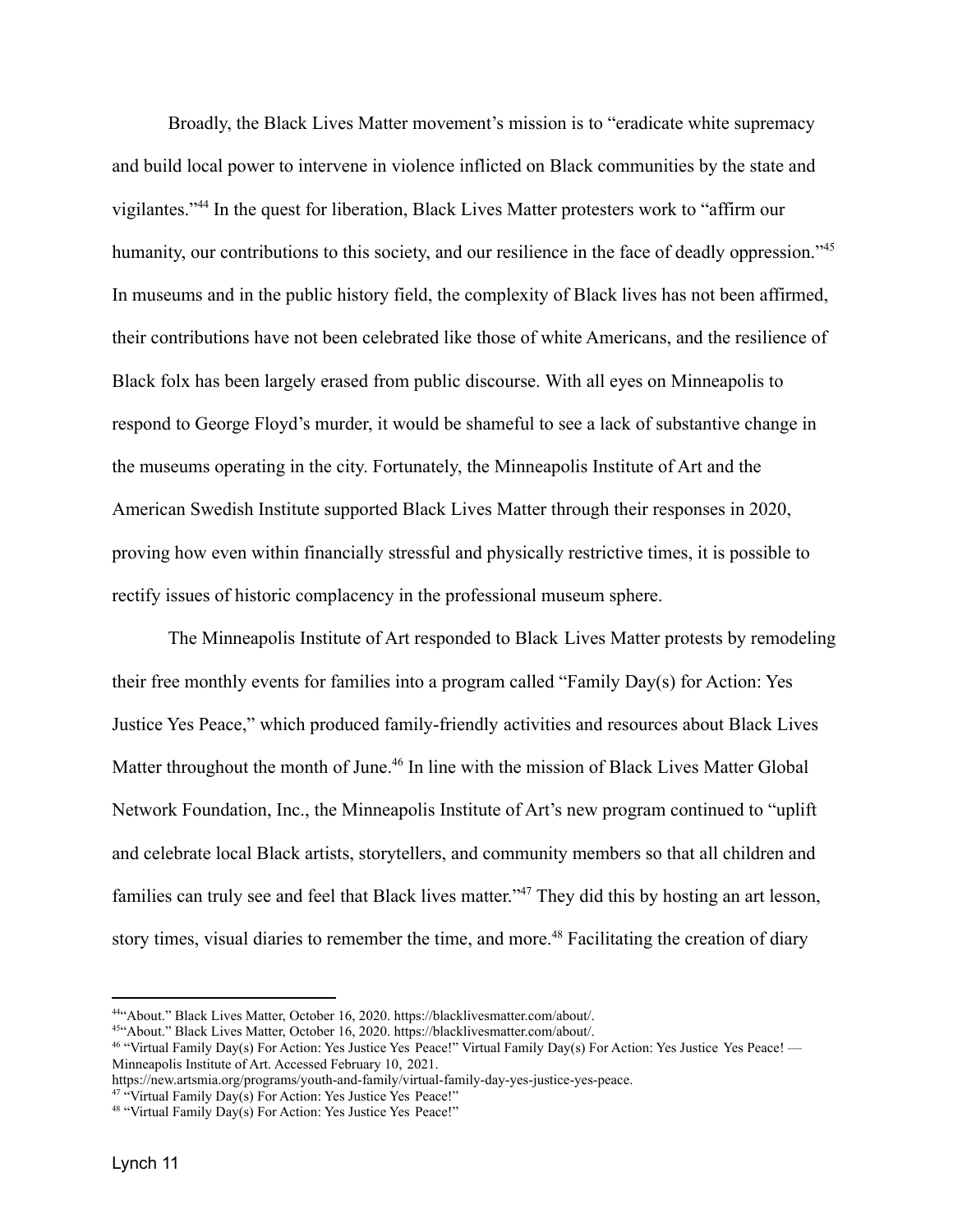entries to preserve the moment is particularly considerable because it encourages the creation of a collective memory. It also allows for young members of the public to process their feelings around the events and encourages parents to have discussions about racial identity with their children as intended by the museum when releasing the program. Black Lives Matter protests were the catalyst for the Minneapolis Institute of Art to change an existing program for families into a program that dignified racial identity.

Museums have a responsibility to preserve sacred spaces by documenting them through photography, video, and oral histories. They can also potentially collect donations of artifacts from these memorials, like signs and relics. Lastly, in exhibits about local and national protests, these cherished sites can be interpreted as public cultural projects that were created by locals, for locals to have a say in what is important to them and what should be preserved. This sentiment was brought to light in the museum sphere by Black activist and historian, Catherine Fleming Burce, who won the University of Mary Washington Center for Historic Preservation 2017 Book Prize Award for her independently published work, *The Sustainers: Being, Building and Doing Good through Activism in the Sacred Spaces of Civil Rights, Human Rights and Social Movements.* In her book, Bruce asserts that sites where people gather to remember victims of police violence, usually the scene where the violence was committed, are integral to remembering the goodness of those lost and as a starting point for subsequent protests against police brutality. Further, these sites must be preserved because they allow people to "feel the reinforcing power of these sacred spaces as they make standing up against change possible." <sup>49</sup>

The 2014 slaughter of Michael Brown in Ferguson, Missouri was the beginning of regular protests against police brutality. These sites of protest and murders have become

<sup>49</sup> Catherine Fleming Bruce, *The Sustainers : Being, Building and Doing Good through Activism in the Sacred Spaces of Civil Rights, Human Rights and Social Movements*. First ed. 2015, 41.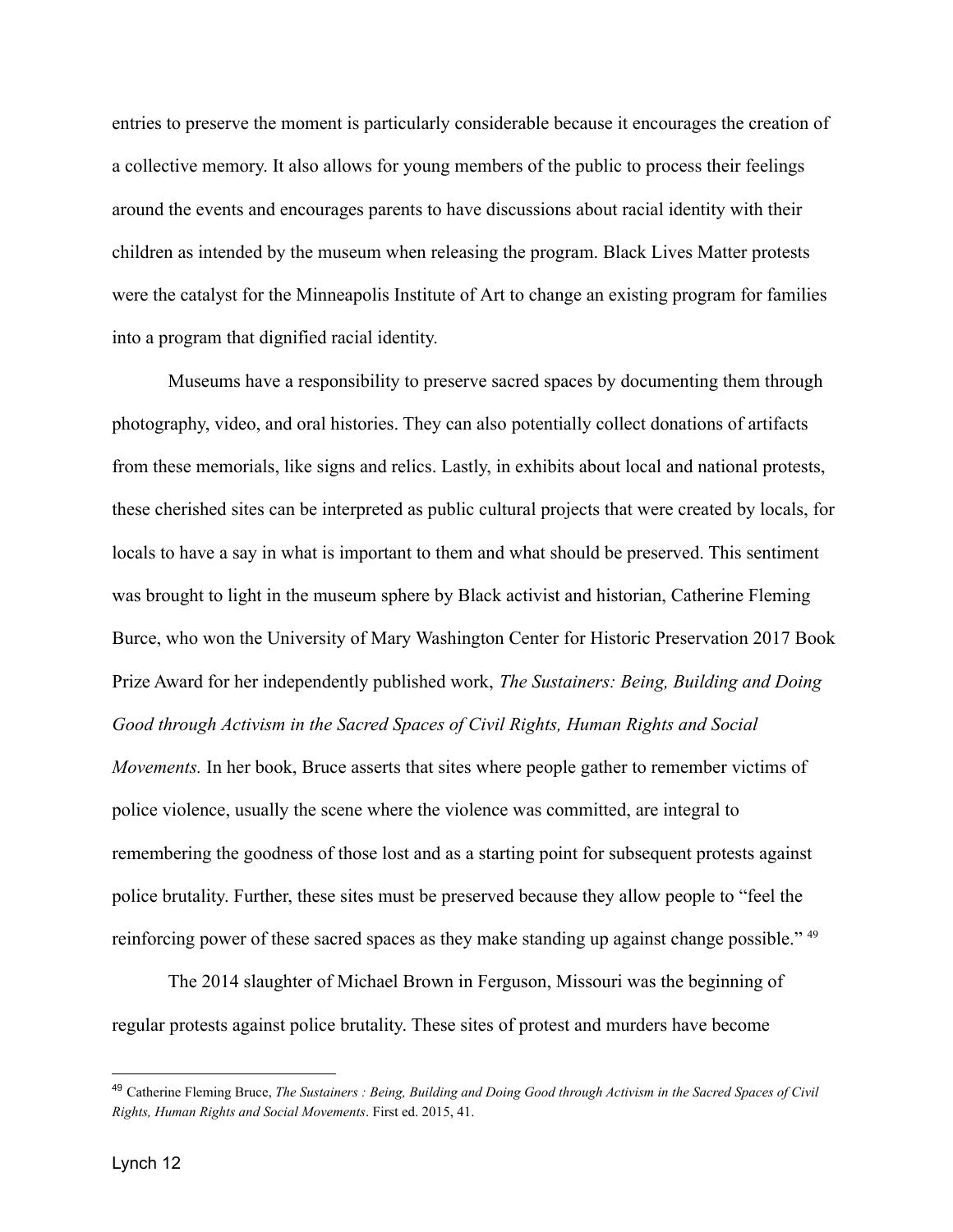hallowed ground to the people in the community. At the site of Michael Brown's murder, a large memorial was constructed of stuffed animals and other memorabilia to remember and honor Michael Brown. <sup>50</sup> The erection of such sites when another Black person is murdered reveals how the public desperately craves a means of remembering those we have lost. On August 11th, 2014, a memorial to Ezell Ford consisting of a mural, candles, and stuffed animals was erected on the wall of the convenience store where he was murdered in Los Angeles.<sup>51</sup> In the 2010s and onward, these ground zeroes provided a gathering place for mourners and activists that should be permanently protected from desecrations and have become important sites of collective memory in Minneapolis.

Members of the Minneapolis community grieved publicly, heading to the streets to paint portraits of George Floyd on the boarded up windows of businesses and at the location of his death. <sup>52</sup> Young Black women Leesa Kelly and Kenda Zellner-Smith took it upon themselves to collect as many plywood boards with art on them as possible from around the city to later be donated to the Minnesota African American Heritage Museum and Gallery. <sup>53</sup> Their efforts to preserve this art and document the impressionable day that changed so many people's lives illuminates the shortcomings of local museums to preserve such art and contemporary issues. Members of this grassroots movement are "invested in ensuring that the story as expressed through art remains in the Black community—an essential narrative of the Black grief that the community suffered this summer," harkening back to the neighborhood preservation done to preserve Black history during the Black Museum Movement in the 1960s and 1970s.<sup>54</sup>

<sup>50</sup>Catherine Fleming Bruce, *The Sustainers : Being, Building and Doing Good through Activism in the Sacred Spaces of Civil Rights, Human Rights and Social Movements*. First ed. 2015, 38.

<sup>51</sup> Bruce, *The Sustainers,* 40.

<sup>&</sup>lt;sup>52</sup> Mecca Bos, "Remembering George Floyd Through Minneapolis Public Art." Meet Minneapolis. Accessed February 10, 2021. https://www.minneapolis.org/support-black-lives/george-floyd-public-art/.

<sup>&</sup>lt;sup>53</sup> Bos, "Remembering George Floyd Through Minneapolis Public Art."

<sup>&</sup>lt;sup>54</sup> Bos, "Remembering George Floyd Through Minneapolis Public Art."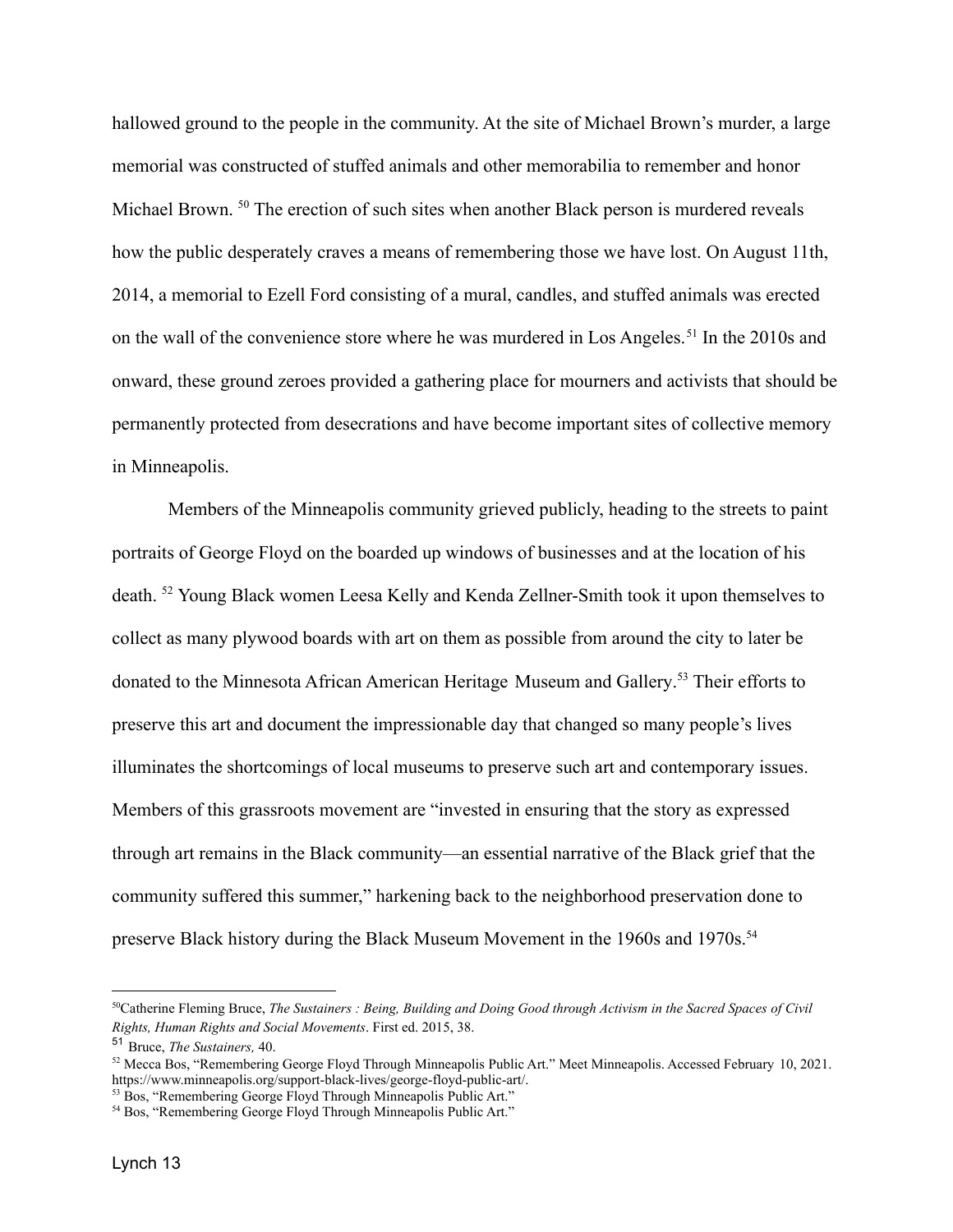Interpreting the stories of Black Americans and 2020 and beyond can not keep falling just to museums that are focused on African American history and culture. All museums have a responsibility to provide spaces for communities to work through historic events. *Interpreting African American History and Culture at Museums and Historic Sites,* a collection of best practices and case studies of public history institutions that have interpreted traumatic history, reflects the ongoing discussions about the museum's role in processing historic events. One contributor to the book is Julia Rose, who discusses how Commemorative Museum Pedagogy (CMP) "provides ample time for the learning process to unfold to allow the learner to work through his or her learning crisis."<sup>55</sup> Commemorative Museum Pedagogy specifically calls for public history venues to interpret and disclose the difficult knowledge contained in exhibits because audiences willingly choose to spend time reflecting on historical content in museums (as opposed to school). <sup>56</sup> CMP relies on providing visitors sufficient time to reflect on the difficult knowledge they are processing, and thereby "opportunities to talk about their thoughts and ask questions are important for people to work through the information they find challenging." <sup>57</sup>

Museums in tempestuous cities have had to respond to police murders before the Black Lives Matter movement in 2014. In 2001, Dr. John E. Fleming, then Vice President of the Cincinnati Museum Center, felt a need to respond to protests in Cincinnati after an unarmed Black man named Timothy Thomas was murdered by police. <sup>58</sup> He felt as though cultural resources within the city should provide space for protesters and citizens to discuss the city's racial inequities, and when other museums did not rise to the occasion, the Cincinnati Museum

<sup>55</sup> Max Van Balgooy, ed., *Interpreting African American History and Culture at Museums and Historic Sites,* (Maryland:Rowman & Littlefield, 2015) 30-31.

<sup>56</sup> Max Van Balgooy, ed., *Interpreting African American History and Culture at Museums and Historic Sites,* 31.

<sup>57</sup> Max Van Balgooy, ed., *Interpreting African American History and Culture at Museums and Historic Sites,* 32.

<sup>58</sup> John E. Fleming, "How the Cincinnati Museum Center Reinvented Itself after Racial Justice Protests in 2001" American Alliance of Museums, October 22, 2020.

https://www.aam-us.org/2020/08/14/how-the-cincinnati-museum-center-reinvented-itself-after-racial-justice-protests-in-2001/.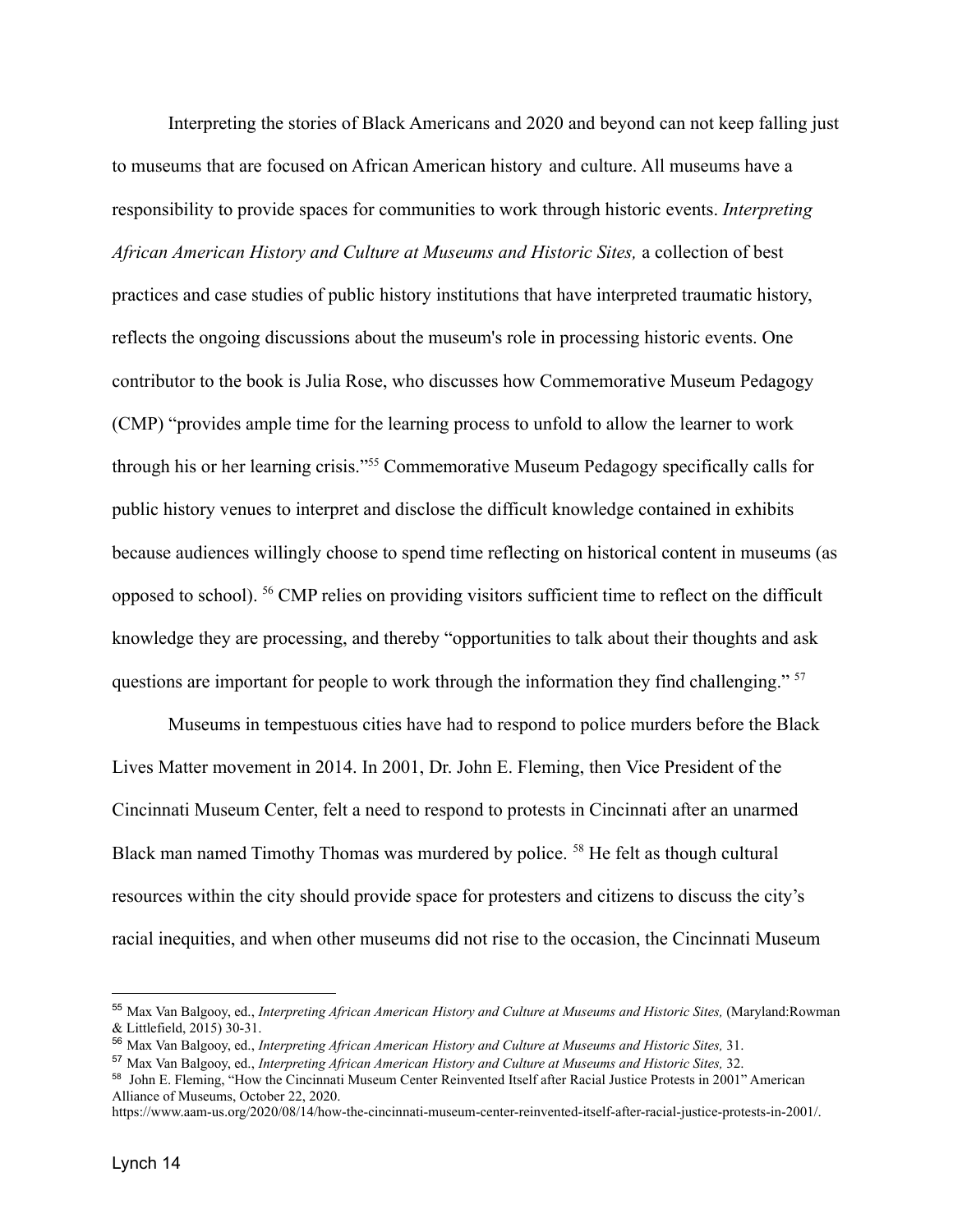Center became a place "where people could come, meet, and become active participants in finding solutions to racism and its impact on the community."<sup>59</sup> The event's pressing relevancy compelled the museum to develop an exhibit within 90 days. <sup>60</sup>

The Cincinnati Museum Center is unique in that they believed they had the ability to provide racial reconciliation by giving a voice to those who had been silenced, while also having the goal to address the cause of the protests (killing an unarmed Black man) and the historical context of systemic racism in their city. <sup>61</sup> The Center developed interactive exhibits to "think and react," transforming a museum from a pretty building to an institution of change and resource for community dialogue.<sup>62</sup> Dr. Fleming asserts that in the 21st century, museums must evaluate internally how their collections and programs have the capacity to facilitate social change. <sup>63</sup> They must also be centers for community dialogue and healing.<sup>64</sup> This is a rare example of museum response prior to the Black Lives Matter movement, but this progress in 2001 displays that progress spurred by the movement is possible and long overdue. The Minneapolis Institute of Art and the Swedish American Institute met this benchmark by creating new programs and exhibits that reacted to the immediate discussions about race in their city.

Instead of policy statements or empty promises, the Cincinnati Museum Center rose to the challenge to facilitate social discourse not as a Black museum, but as a city center that reflects the needs and desires of its citizens. The Cincinnati Museum Center displays how museums can acknowledge police brutality and proves that the blueprint to interpret these kinds of contemporary events has existed for two decades. Despite financial constraints and a time crunch to develop an exhibit that was relevant to the present lived experiences of people with

<sup>59</sup>Fleming, "How the Cincinnati Museum Center"

<sup>60</sup>Fleming, "How the Cincinnati Museum Center"

<sup>&</sup>lt;sup>61</sup>Fleming, "How the Cincinnati Museum Center"

<sup>&</sup>lt;sup>62</sup>Fleming, "How the Cincinnati Museum Center"

<sup>&</sup>lt;sup>63</sup>Fleming, "How the Cincinnati Museum Center"

<sup>&</sup>lt;sup>64</sup>Fleming, "How the Cincinnati Museum Center"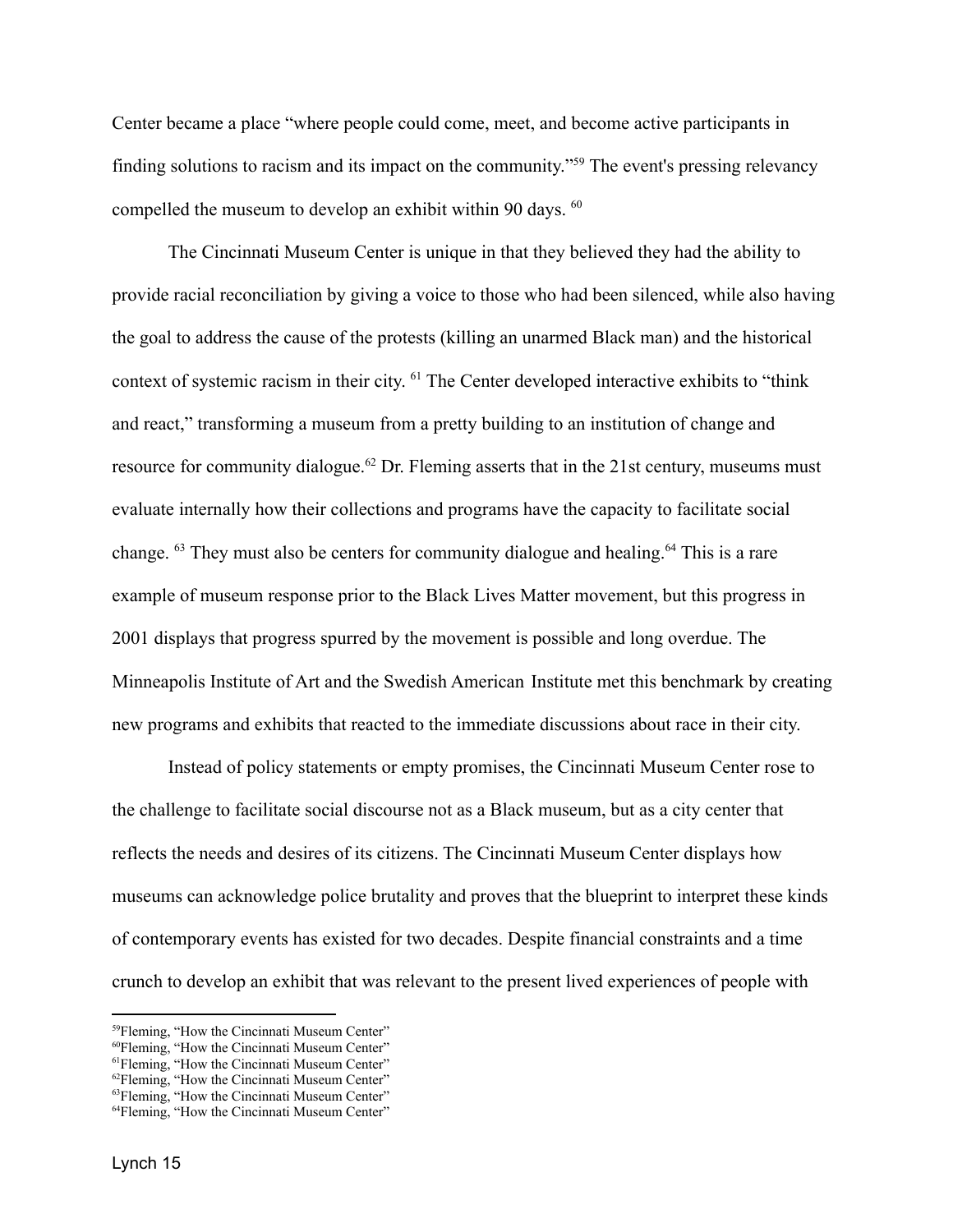Cincinnati, Dr. Fleming and his team successfully created an outlet for community concerns to be heard and created an exhibit that did not rely on stereotypes. The rapid response exhibited by the Cincinnati Museum Center is atypical for museums both historically and today. Museums in Minneapolis struggled to create new exhibits because the COVID-19 pandemic closed many doors and resulted in the firing of many people. In order to respond in the middle of the racial and public health crisis, the Hennepin History Museum of the county in which George Floyd was murdered put out a statement. The statement ratified many vague promises, including the assertions to "listen more intently and widely" and "continue to push [themselves] towards greater diversity."<sup>65</sup>

Statements like these have been published by countless museum directors, CEOs, and corporations in response to protests in the summer of 2020. Whenever another company publishes a statement on Twitter that they stand with the Black community and they promise that they truly believe Black lives matter equally to white lives, Twitter users respond "open your purse." <sup>66</sup> This sentiment demonstrates that activists, and even those who agreed with the Black Lives Matter movement but did not necessarily support it with any resources, want substantive change. In the upward momentum of the Black Lives Matter movement in 2020, it was not acceptable to simply put out statements like the Hennepin County Museum without criticism for virtue signaling. Virtue Signaling is when an individual or institution makes a public statement "in the hopes of seeing one's moral reputation improve in the eyes of one's peers (or potential customers); the desire to make a constructive, sincere contribution to public moral discourse is at best a secondary motivation."<sup>67</sup> Hennepin County is where George Floyd was murdered, and

<sup>&</sup>lt;sup>65</sup> "In Response to George Floyd's Killing" Hennepin History Museum, November 24, 2020. https://hennepinhistory.org/from-the-magazine-hennepin-county-dialogue/.

<sup>&</sup>lt;sup>66</sup> Terry Nguyen, "Consumers Don't Care about Corporate Solidarity. They Want Donations.," Vox (Vox, June 3, 2020), https://www.vox.com/the-goods/2020/6/3/21279292/blackouttuesday-brands-solidarity-donations.

<sup>67</sup> Evan Westra, "Virtue Signaling and Moral Progress," *Philosophy & Public Affairs* 49, no.2 (2021): 1-2.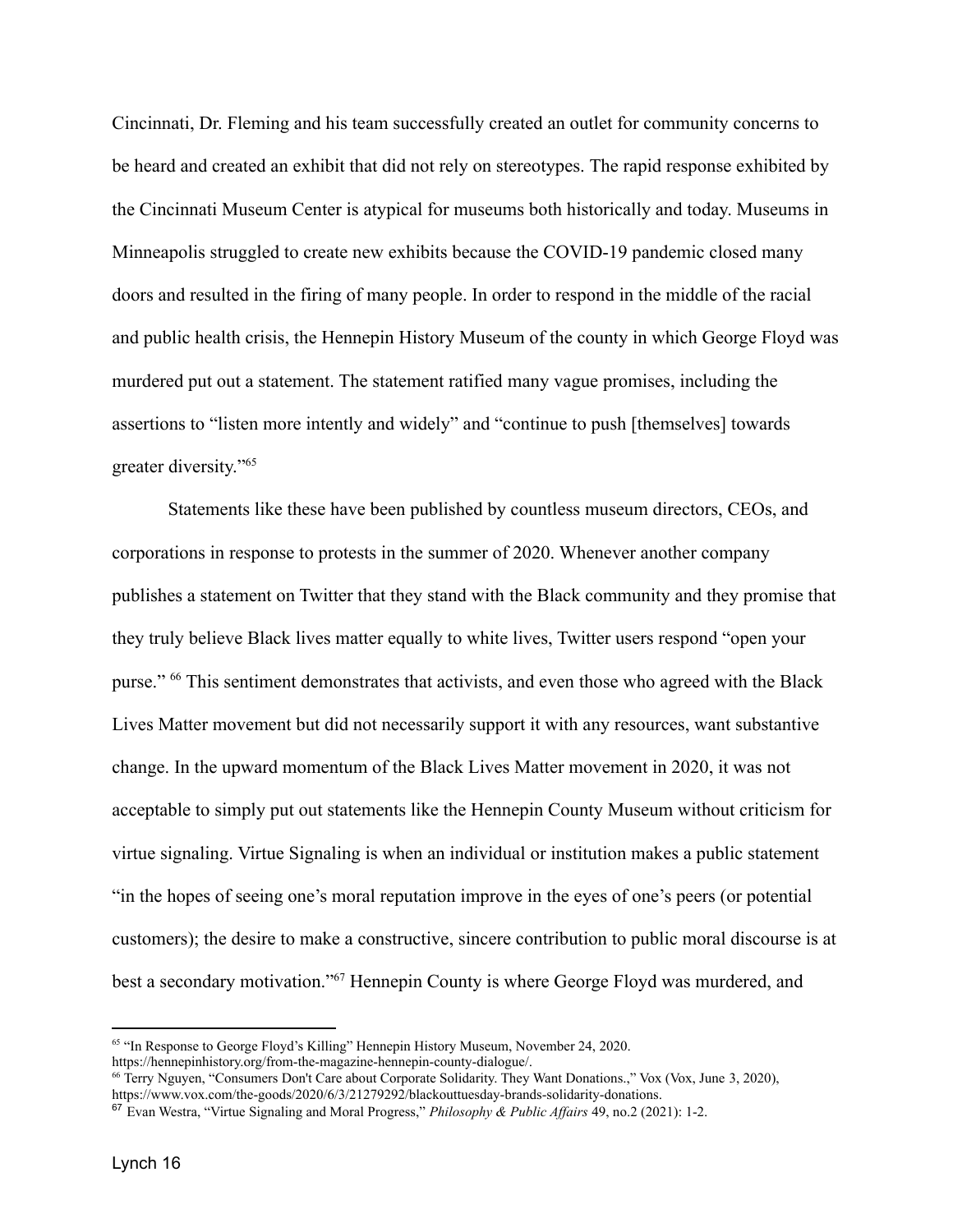even if for solely local impact aside from what would become a global headline, the history museum should have produced measurable goals detailing how they would support grieving members of the Hennepin community. The museum did not respond until months later, when they hosted a Zoom dialogue about how the events of 2020 will be remembered, the transcript of which is only available to paid members. <sup>68</sup> When the actions or inaction of your institution directly contradict the claim that you must 'do better,' the public is not likely to see you in a good light. It is not enough to acknowledge that history and contemporary events are important. Museums have been able to successfully respond to events similar to this in the past and within the city presently, while the Hennepin History Museum floundered. The Hennepin History Museum failed to uphold the positions of Black Lives Matter, as their statement did nothing to forward Black liberation.

An example of a museum that did well in pivoting to respond to protests in the city was the American Swedish Institute. Located in Minneapolis, the American Swedish Institute's curatorial director and Women of Color Quilters Network worked together to produce a "We Who Believe in Freedom" quilts exhibition to be a part of the museum's "We Are the Story" series.<sup>69</sup> Quilters were given a rapid creative timeline to produce quilts for the *Gone but Never Forgotten: Remembering Those Lost to Police Brutality* and *Racism: In the Face of Hate We Resist* exhibits.<sup>70</sup> The exhibit was expanded to be installed until June 2021 so that people could safely visit and engage with the pieces on the year anniversary of George Floyd's death.<sup>71</sup> The practice of quilting has been historically invaluable to the grieving process in the United States,

<sup>&</sup>lt;sup>68"</sup> From the Magazine: Hennepin County Dialogue." Hennepin History Museum, November 24, 2020. https://hennepinhistory.org/from-the-magazine-hennepin-county-dialogue/.

<sup>69</sup> Karenn. "American Swedish Institute Presents 'We Who Believe in Freedom' Quilts Exhibition as Part of the 'We Are the Story' Series." American Swedish Institute, September 14, 2020.

https://www.asimn.org/about-us/press-room/american-swedish-institute-presents-we-who-believe-freedom-quilts-ex hibition.

<sup>70</sup> Karenn. "American Swedish Institute"

<sup>71</sup>Karenn. "American Swedish Institute"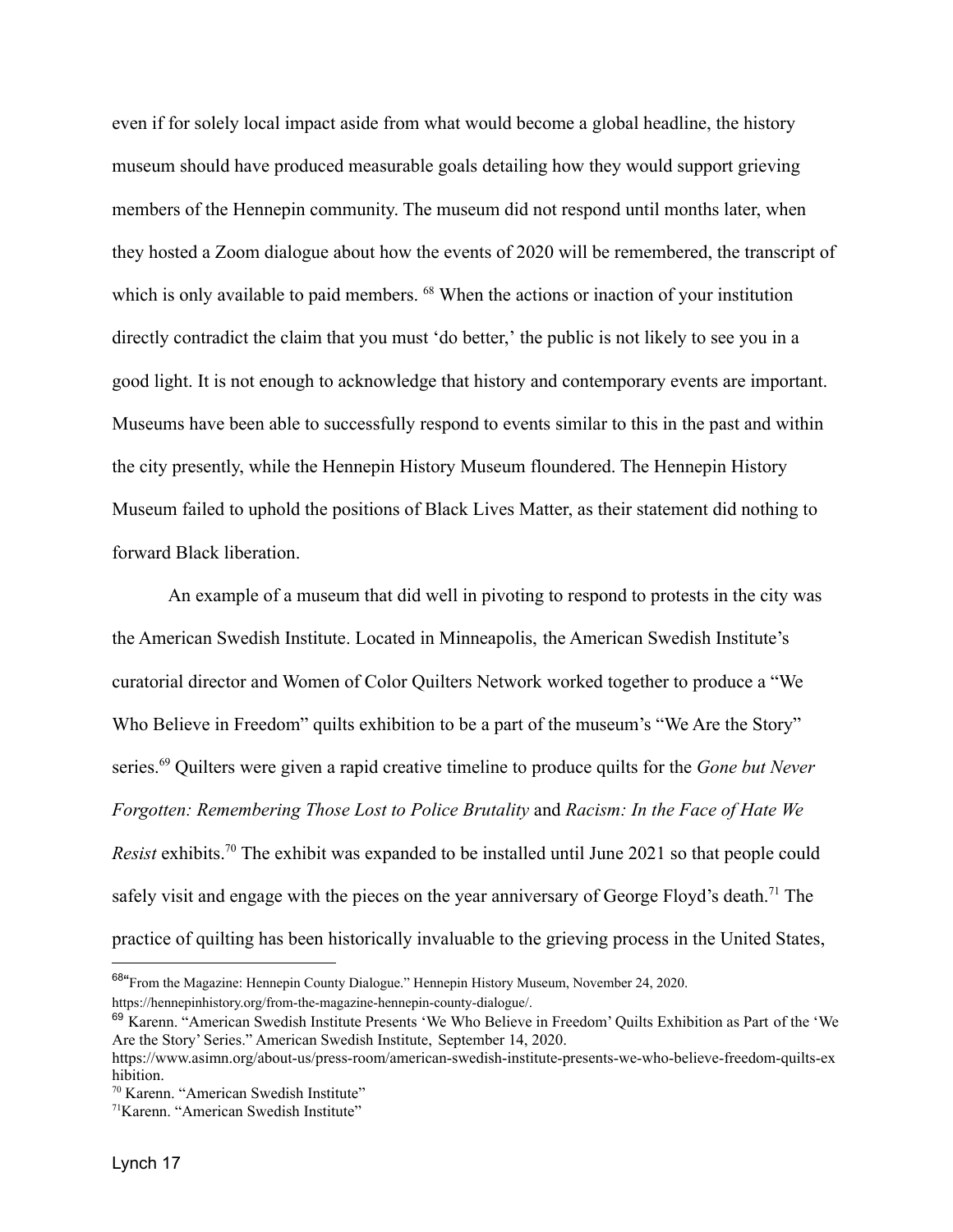especially after 1850. <sup>72</sup> A more recent survey of a modern Quilters Guild ranked the therapeutic value of quilting as the second most important reason for quilting.<sup>73</sup> This consideration of the public's need to mourn and reflect shows tremendous consideration by the Institute that could have easily argued that their focus did not include the lives and stories of African Americans. Instead, they fulfilled their public responsibility to address important events without hesitation. Interestingly, Lori Fogarty, Director and CEO of the Oakland Museum of California argues that culturally specific museums have been successful in serving the community, but all museums have to have this goal.<sup>74</sup> The American Swedish institute certainly affirms this notion, as their willingness to serve the community is apparent in their quick response time to establish an exhibit to honor George Floyd. Previously, the American Swedish Institute had not housed exhibits that detailed the experience of Black Americans. The Black Lives Matter movement in 2020, however, inspired them to connect the cultural identities of those affected by the African Diaspora to Swedish American identity, embodied in the quilting tradition of weaving a tapestry of identities and ideas together.

#### **Washington D.C.**

As outrage over racial injustice reached its boiling point, thousands took to the streets on June 6th in Washington D.C., where so many had protested before. As a physical manifestation of distress over a lack of political change and accountability for police forces across the country the largest group of protestors in D.C. since the Women's March in 2017 made their way towards the White House. <sup>75</sup> Ultimately, protests in Washington and beyond represented an "enough is

<sup>72</sup> Carol Williams Gebel, "Quilts in the Final Rite of Passage: A Multicultural Study." *Uncoverings* 16 (December 1995): 199–227. http://search.ebscohost.com/login.aspx?direct=true&db=aft&AN=505719318&site=ehost-live.

<sup>73</sup> Carol Williams Gebel, "Quilts in the Final Rite of Passage: A Multicultural Study."

<sup>74</sup>"Racism, Unrest"

<sup>75</sup> Evan Semones, "'Enough Is Enough': Thousands Descend on D.C. for Largest George Floyd Protest Yet," POLITICO (POLITICO, June 7, 2020), https://www.politico.com/news/2020/06/06/george-floyd-blm-protest-washington-304635.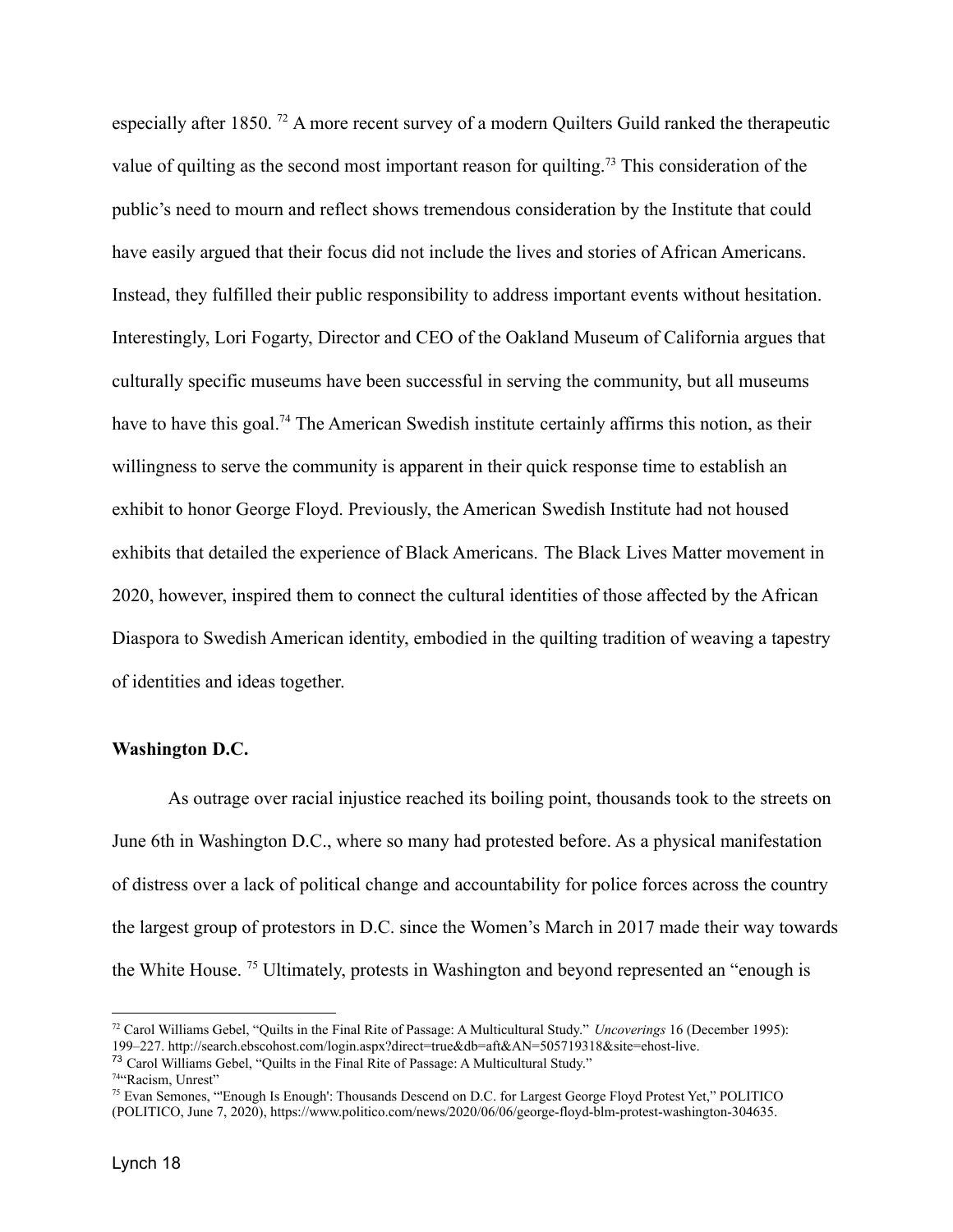enough" mentality.<sup>76</sup> Tensions in the nation's capital came to a head when Donald Trump called for the use of tear gas and rubber bullets to "remove protesters near the White House in Lafayette Square on Monday for a presidential photo-op in front of St. John's Church."<sup>77</sup> The momentum of the movement was building with such protests utilizing rhetoric surrounding a 'revolution' and marked a cultural shift was coming. The goal of the protests were to show that such disregard of the sanctity of Black Lives would no longer stand, culturally or legislatively.

The federally funded museums in Washington D.C. have a unique privilege to serve the public, and nation during and after the protests in 2020. With a budget of \$1 billion for the fiscal year 2020, the Smithsonian Institute also has many more financial resources to draw upon to preserve the events taking place in the city and nation. <sup>78</sup>Additionally, the Smithsonian museums and zoo were visited by over 22 million people in 2019, displaying the huge impact these museums have on the public's understanding of history, and their engagement with art and material culture.<sup>79</sup> The nation looked to Washington D.C. to see what federal responses would ensue after protests erupted around the nation, including federally funded museums that establish the American narrative for a global audience. Largely, the Smithsonian Institute managed to utilize a variety of media to preserve protest art and stories, and successfully facilitated dialogues. The unique financial security held by Smithsonian museums in Washington D.C. presents some of the largest successes of immediate museum responses in the wake of Black Lives Matter protests in 2020.

The National Museum of African American History and Culture stands as the paragon of museums that interprets Black history and art. Its opening in 2016 was long anticipated and

<sup>76</sup> Evan Semones, "'Enough Is Enough"

<sup>77</sup> Evan Semones, "'Enough Is Enough"

<sup>78</sup> "The Smithsonian Institution Fact Sheet," Smithsonian Institution, accessed March 27, 2021, https://www.si.edu/newsdesk/factsheets/smithsonian-institution-fact-sheet.

<sup>79</sup> "The Smithsonian Institution Fact Sheet,"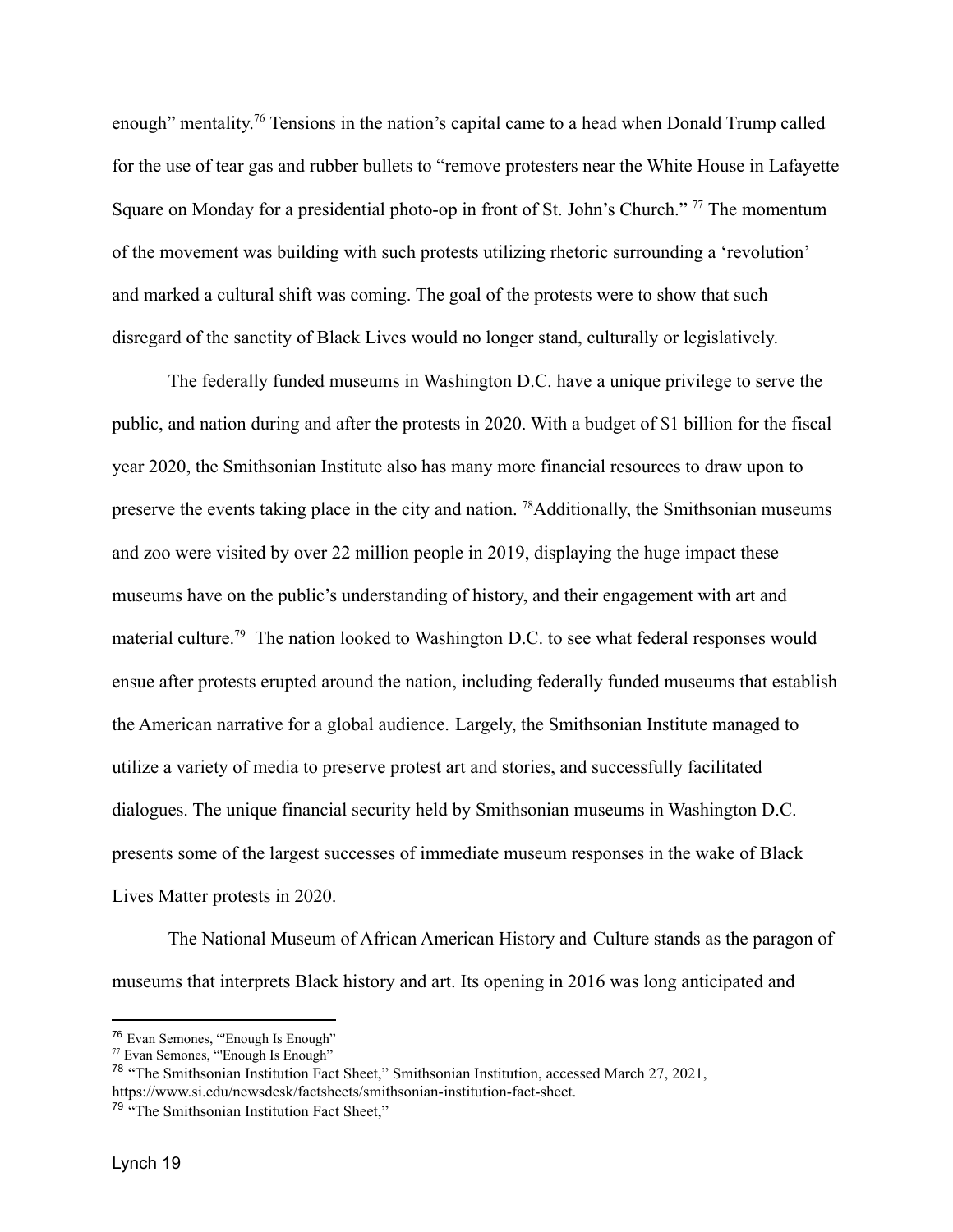paralleled a new age of interpreting violent and difficult histories in museums. To assist families with discussions about race in every aspect of American society in May of 2020, the National Museum of African American History and Culture released a 'Talking About Race' web portal. <sup>80</sup> The museum moved the release of the portal up so that the public could access it as protests occurred, revealing the weight that flooding the streets and social media has on museum progress.<sup>81</sup> The online portal includes "digital tools, online exercises, video instructions, scholarly articles and more than 100 multi-media resources tailored for educators, parents and caregivers—and individuals committed to racial equality."<sup>82</sup> According to the interim director, 'Talking About Race' is the culmination of "decades of work by the museum's educators. It is the result of extensive research, studies, consultations, and educational resources from these fields: history, education, psychology and human development." <sup>83</sup> The portal references work from thought leaders Brené Brown, Kimberlé Williams Crenshaw, Robin DiAngelo, Julie Olsen Edwards, Jerry Kang, Ibram X Kendi, Enid Lee, Audre Lorde, Beverly Daniel Tatum, Bishop Desmond Tutu, and Tim Wise.<sup>84</sup> The museum's readiness to publish such a resource for the public that represents the prior work of Black activists and historians displays how such resources have been available to draw from, but are being released more widely from the spark of tensions in 2020. Works from those listed have been available in race and gender studies contexts, but have just recently in 2020 become mainstream with social media discussions and resources such as 'Talking About Race.'

<sup>&</sup>lt;sup>80</sup> "National Museum of African American History and Culture Releases 'Talking About Race' Web Portal." National Museum of African American History and Culture, November 25, 2020. [https://nmaahc.si.edu/about/news/national-museum-african-american-history-and-culture-releases-talking-about-race-web#.XtV](https://nmaahc.si.edu/about/news/national-museum-african-american-history-and-culture-releases-talking-about-race-web#.XtVY6v96Gpo) [Y6v96Gpo.](https://nmaahc.si.edu/about/news/national-museum-african-american-history-and-culture-releases-talking-about-race-web#.XtVY6v96Gpo)

<sup>&</sup>lt;sup>81</sup> "National Museum of African American History and Culture Releases 'Talking About Race' Web Portal."

<sup>82 &</sup>quot;National Museum of African American History and Culture Releases 'Talking About Race' Web Portal."

<sup>&</sup>lt;sup>83</sup> "National Museum of African American History and Culture Releases 'Talking About Race' Web Portal."

<sup>84&</sup>quot;National Museum of African American History and Culture Releases 'Talking About Race' Web Portal."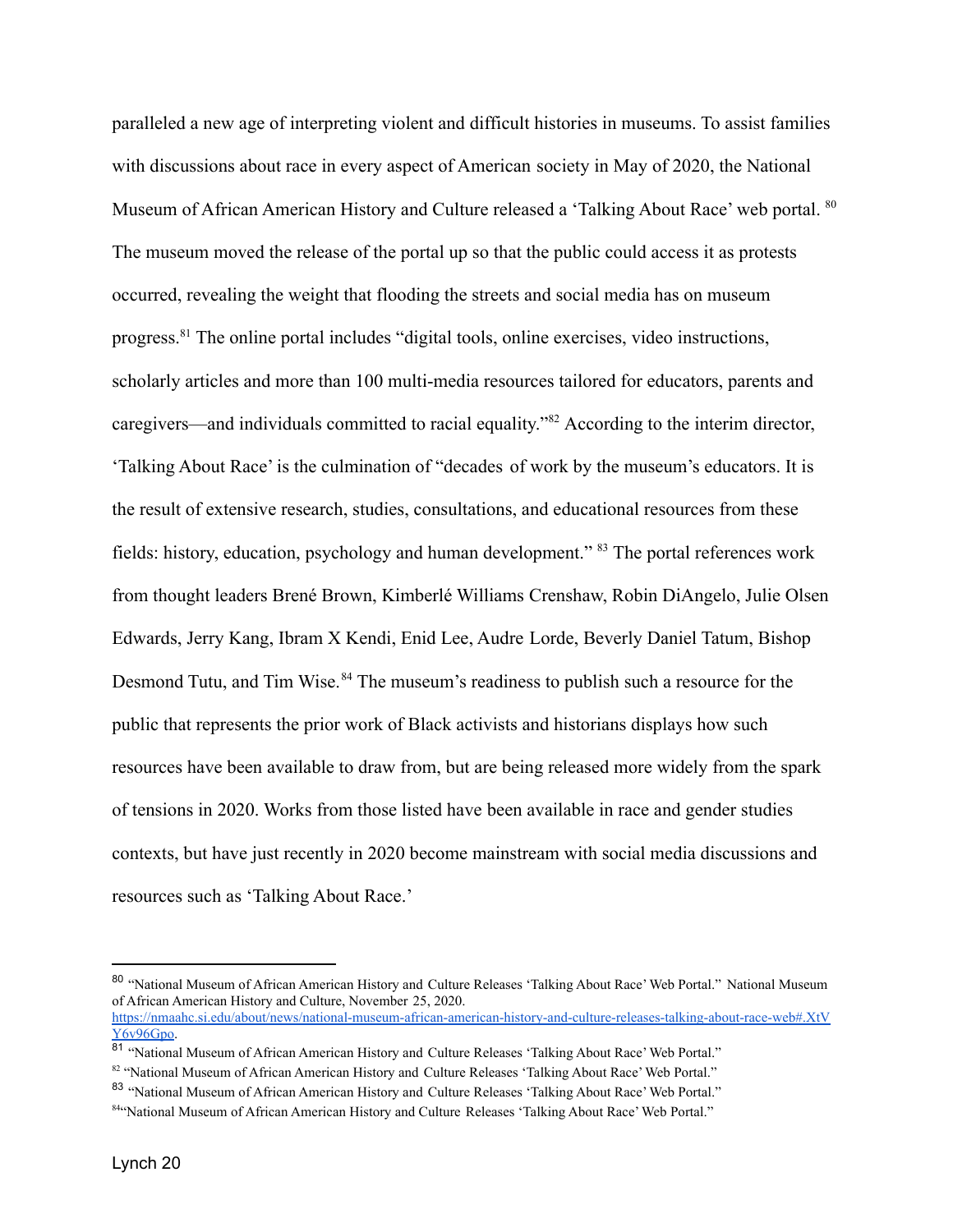The branch of Black Lives Matter- DC specifically calls for the implementation of political education, investment into institutions that empower Black citizens, and diminish the institutions that harm Black people, such as the police force and prisons. <sup>85</sup> The National Museum of African American History and Culture supports these goals by creating a highly accessible resource that details systems of oppression and how to instead, encourage anti-racist actions that oppose such systems. Additionally, the online portal and institution as a whole works to empower Black citizens by telling a story of resiliency and emphasizes self care, which is especially important in the support of Black Lives during the conditions of 2020. <sup>86</sup> The NMAAHC successfully established a resource accessible during the pandemic to facilitate dialogues around race and support local Black Lives Matter protestors through their interpretation and rhetoric.

The National Museum of African American History and Culture also collaborated with the National Museum of American History and the Anacostia Community Museum to "document, collect and preserve the expressions of protest and hope from Lafayette Square in Washington, D.C.<sup>287</sup> This action shows the impact of the protests were able to pull community and national museums' focus. The Smithsonian stated, "recognizing that the tragic killing of George Floyd has spurred a transformative time in U.S. history, the Smithsonian Institution is collecting today so that the world, in the present and future, can understand the role that race has played in our complicated 400-year history."<sup>88</sup> The public collection of materials from Black Lives Matter protests not only expanded collections to include pieces evocative of racial

86 "National Museum of African American History and Culture Releases 'Talking About Race' Web Portal." National Museum of African American History and Culture, November 25, 2020. [https://nmaahc.si.edu/about/news/national-museum-african-american-history-and-culture-releases-talking-about-race-web#.XtV](https://nmaahc.si.edu/about/news/national-museum-african-american-history-and-culture-releases-talking-about-race-web#.XtVY6v96Gpo)

<sup>85&</sup>quot;Black Lives Matter DC," Black Lives Matter DC, accessed March 31, 2021, https://www.dcblm.org/.

[Y6v96Gpo.](https://nmaahc.si.edu/about/news/national-museum-african-american-history-and-culture-releases-talking-about-race-web#.XtVY6v96Gpo)

<sup>87 &</sup>quot;Statement on Efforts to Collect Objects at Lafayette Square," National Museum of African American History and Culture, June 11, 2020, https://nmaahc.si.edu/about/news/statement-efforts-collect-objects-lafayette-square.

<sup>88 &</sup>quot;Statement on Efforts to Collect Objects at Lafayette Square"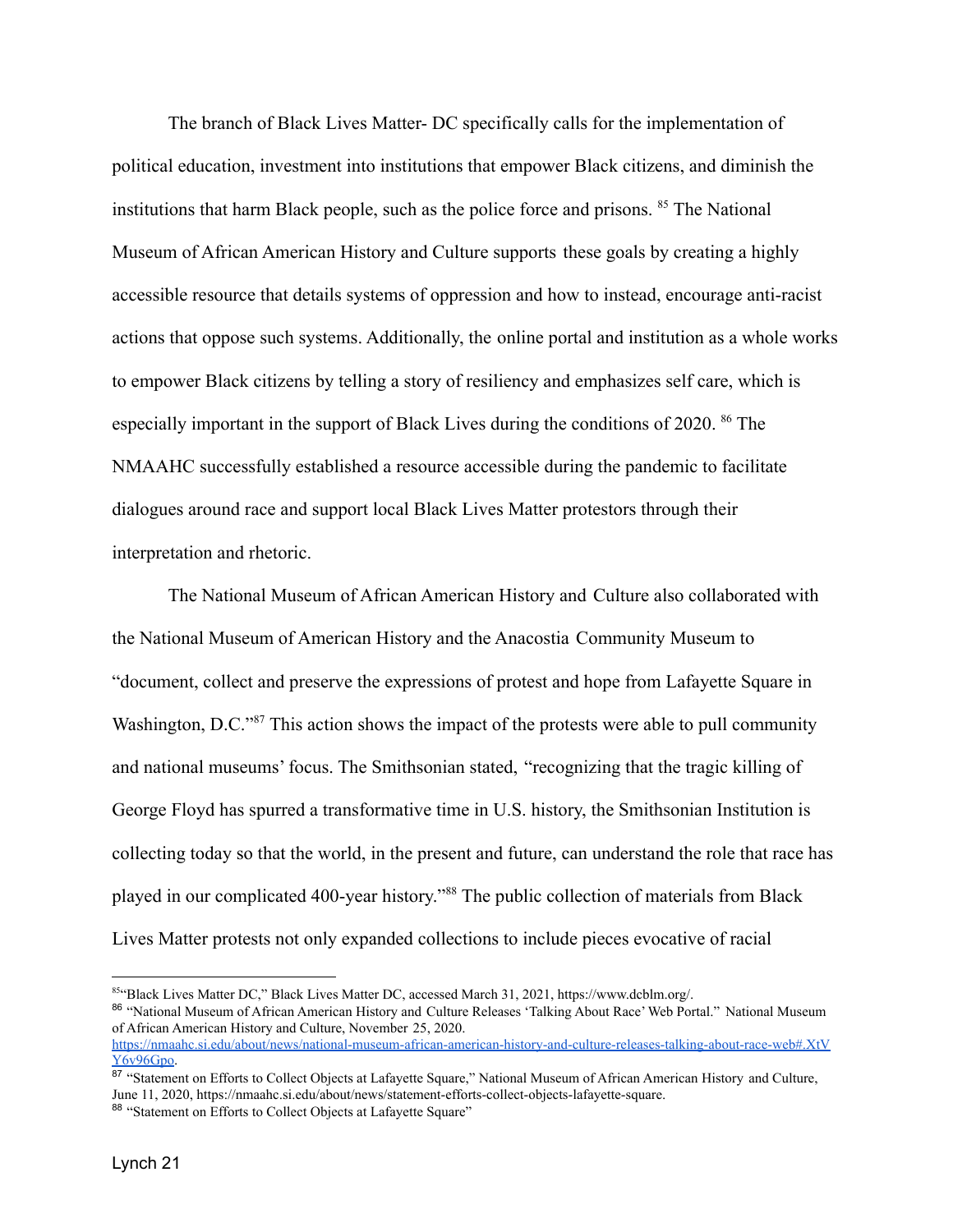disparities, but it also legitimized the movement itself as a significant cultural moment capable of changing the landscape. Lastly, the coalition of museums required "Smithsonian curators to work together with activists and groups on the ground to ensure that this grassroots-led community movement and pivotal moment is accurately documented."<sup>89</sup> In practice, this looked like the collection of protest art from the streets by museum officials who then accessioned pieces into each museum's collections to preserve these acts of protestors typically done without compensation as a way to grieve. <sup>90</sup> This collaboration with grassroots organizers to preserve the protest's cultural impact highlights the far-reaching ability for protests to change collections in the museum field.

Smithsonian museums in D.C. that are not exclusively about racial or cultural identity also responded quickly to local protests. The National Building Museum created *Murals That Matter: Activism Through Public Art* in partnership with the P.A.I.N.T.S. Institute and the Downtown DC Business Improvement District (BID) commissioned a series of murals on plywood used to board up stores alongside an exhibit celebrating leaders of the 1963 March on Washington and Black Lives Matter protests. <sup>91</sup> The museum's decision to change boards that conveyed unease and barriers to the businesses that once served the community into pieces of art that celebrated the Black historical and contemporary figures who fought for equal rights was supportive in maintaining an honorable image surrounding protestors. Furthermore, the art displayed on the reclaimed boards supported the Black Lives Matter- DC mission to empower Black citizens through representation of the Big Six of the Civil Rights Movement. The Civil Rights Movement's Big Six include activists John Lewis, James Farmer, Martin Luther King Jr.,

<sup>89 &</sup>quot;Statement on Efforts to Collect Objects at Lafayette Square"

<sup>90</sup> "Statement on Efforts to Collect Objects at Lafayette Square"

<sup>91</sup> "National Building Museum to Install Protest-Inspired 'Murals That Matter' Exhibition on West Lawn." National Building Museum, August 28, 2020.

https://www.nbm.org/national-building-museum-to-install-protest-inspired-murals-that-matter-exhibition-on-west-lawn/.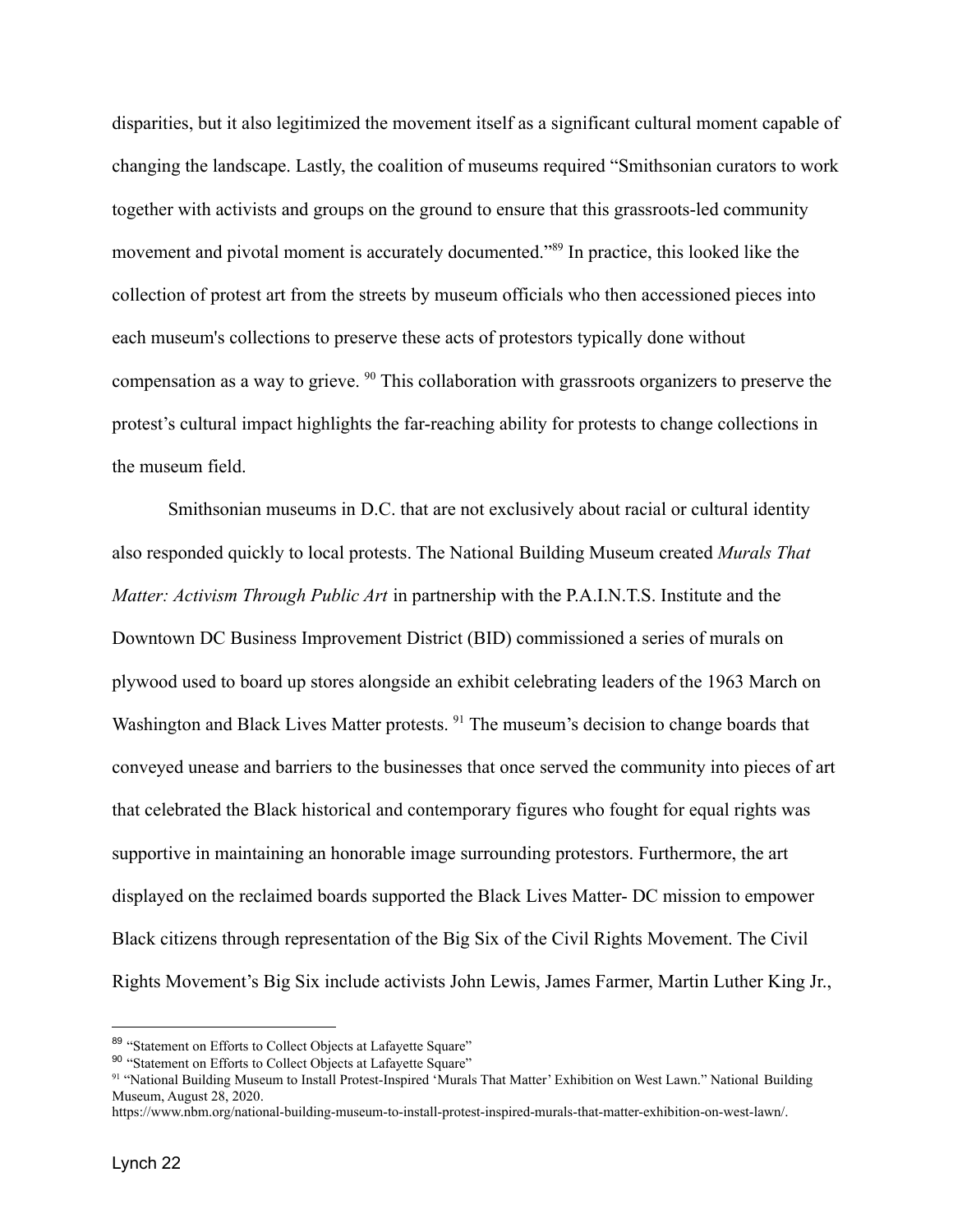A. Philip Randolph, Dorothy Height, and Roy Wilkins. Putting these figures alongside Black Lives Matter art reveals that the American Building Museum was influenced by contemporary events to connect an existing project about the Civil Rights movement of the 1960s to contemporary movements that represented millions of Americans who found themselves participating in a modern civil rights movement. Representation is important because according to a 2017 study by Colleen Dilenschneider "more than a quarter (26%) of university educated, ethnically diverse people felt that cultural organisations were "not welcoming of people like me."<sup>92</sup> A follow-up study found that 40% of millennials and 35% of the population as a whole believed history and art museums were "not for people like me".<sup>93</sup> This is not acceptable, and does not even make sense from a financial perspective, as museums that do not provide welcoming experiences lose a large group of potential visitors. Perhaps the size and scale of the national museums in Washington D.C. allowed for them to create new content without the threat of closure. The world watched how D.C. would handle the massive protests and the federal museums were a public outlet that triumphantly provided respite for the public that was living through history.

#### **Portland, Oregon**

Oregon's largest city, Portland, housed over 100 straight days of protests over George Floyd's death. <sup>94</sup> The protests ranged from peaceful gatherings to include hundreds of fires started, at least 675 arrests, and almost 30 times, police declared a riot.<sup>95</sup> Federal Law

 $93$ Charr, "What Can Museums Teach Us about Diversity?"

<sup>92</sup> Manuel Charr, "What Can Museums Teach Us about Diversity?," MuseumNext, March 25, 2021, https://www.museumnext.com/article/what-can-museums-teach-us-about-diversity/.

<sup>94</sup>Mark Graves, "100 Days of Black Lives Matter Protests in Portland: Timeline and Photos Trace the Arc of Events," OregonLive (The Oregonian, September 6, 2020),

https://www.oregonlive.com/politics/2020/09/100-days-of-black-lives-matter-protests-in-portland-timeline-and-photos-trace-thearc-of-events.html.

<sup>95</sup> Graves, "100 Days of Black Lives Matter Protests in Portland"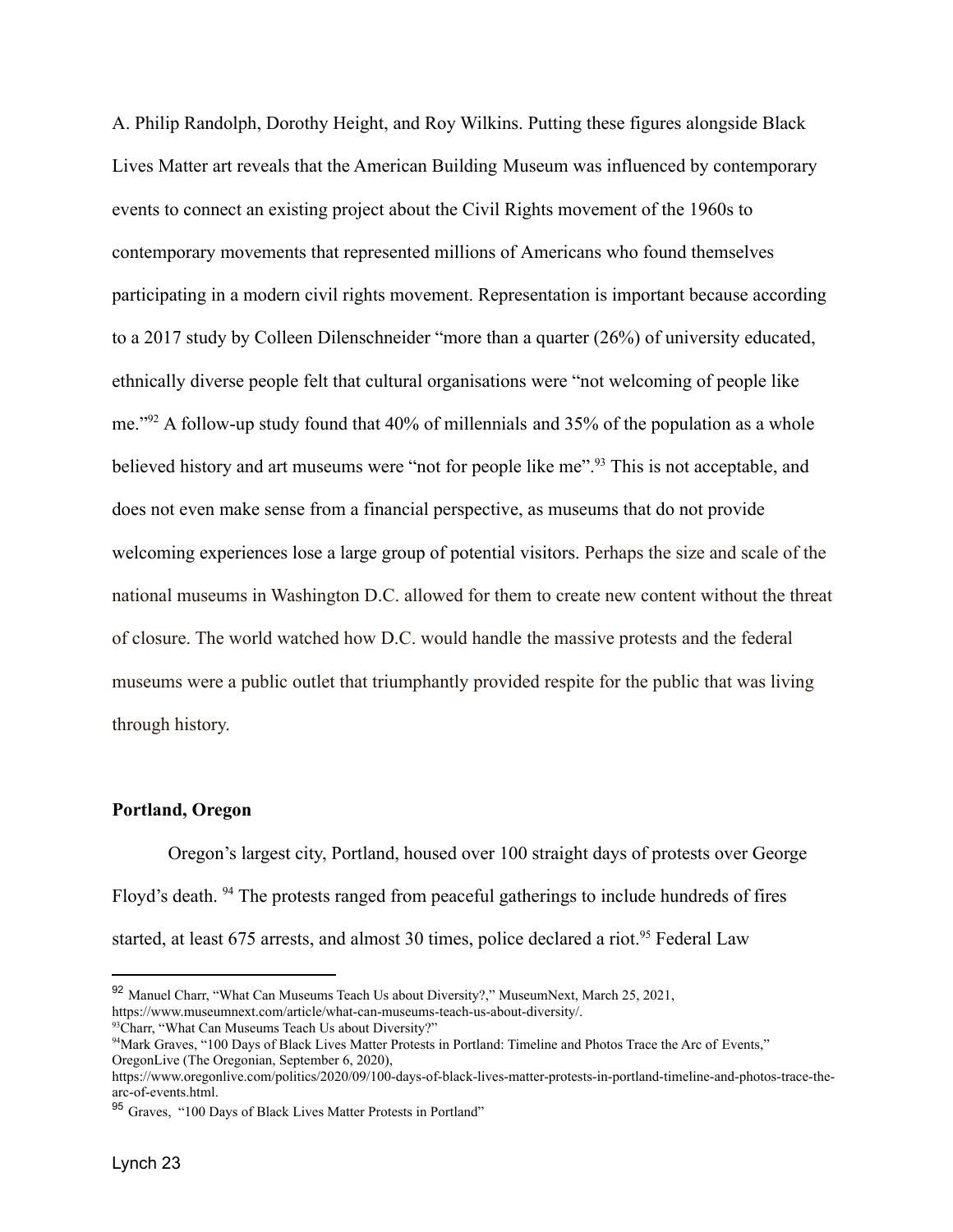enforcement officers clashed with the citizens of Portland, including people driving who were caught in the crossfire of tear gas and rubber bullets.<sup>96</sup> The national headlines covering the incidents in Portland, increased attention from Donald Trump, and the arrival of interim Department of Homeland Security Secretary Chad Wolf to Portland sparked a monstrous use of force by the federal police against protestors, including the use of munitions. <sup>97</sup> The regime of unwelcomed federal officers, some undercover in crowds, reflected the especially violent and turbulent nature of protesting in Portland. Protestors in Oregon also struggled with separating legitimate concerns over racial discrimination from unruly vandalism and destruction of property.

Daily protests in Portland have continued over 6 months after George Floyd's death, yet activists question if their social justice movement centered on Black Lives has been supplanted by an "unfocused, anti-establishment fight against capitalism and state power."<sup>98</sup> Protests have even culminated into vandalism against the Oregon Historical Society, an organization that houses a museum and hosted a discussion with Jeanne Theoharis that connected the disruptive and unpopular nature of the Civil Rights movement to protests today.<sup>99</sup> The protests started with leadership from Black "labor activists, immigration advocates, college professors and a member of the Black Panthers" who spoke to propel the protests forward.<sup>100</sup> By November 2020, however, one Black leader in Portland described "A lot of whiteness started seeping into the forefront. A lot of white voices started seeping into the front."<sup>101</sup> Founders of Rose City Justice, a

<sup>96</sup> Graves, "100 Days of Black Lives Matter Protests in Portland"

<sup>&</sup>lt;sup>97</sup> Graves, "100 Days of Black Lives Matter Protests in Portland"

<sup>98</sup>Jonathan Levinson and Sergio Olmos, "In America's Whitest City, Black Activists Struggle to Separate Themselves from Anarchists," OPB (Oregon Public Broadcasting, November 26, 2020),

https://www.opb.org/article/2020/11/23/portland-protest-racial-justice-oregon-black-lives-matter/.

<sup>99&</sup>lt;sup>64</sup>A More Beautiful and Terrible History: A History of the Civil Rights Movement for Today." Oregon Historical Society. Accessed February 11, 2021. https://www.ohs.org/events/history-of-the-civil-rights-movement-for-today.cfm.

<sup>&</sup>lt;sup>100</sup> Jonathan Levinson and Sergio Olmos, "In America's Whitest City, Black Activists Struggle"

<sup>&</sup>lt;sup>101</sup> Jonathan Levinson and Sergio Olmos, "In America's Whitest City, Black Activists Struggle"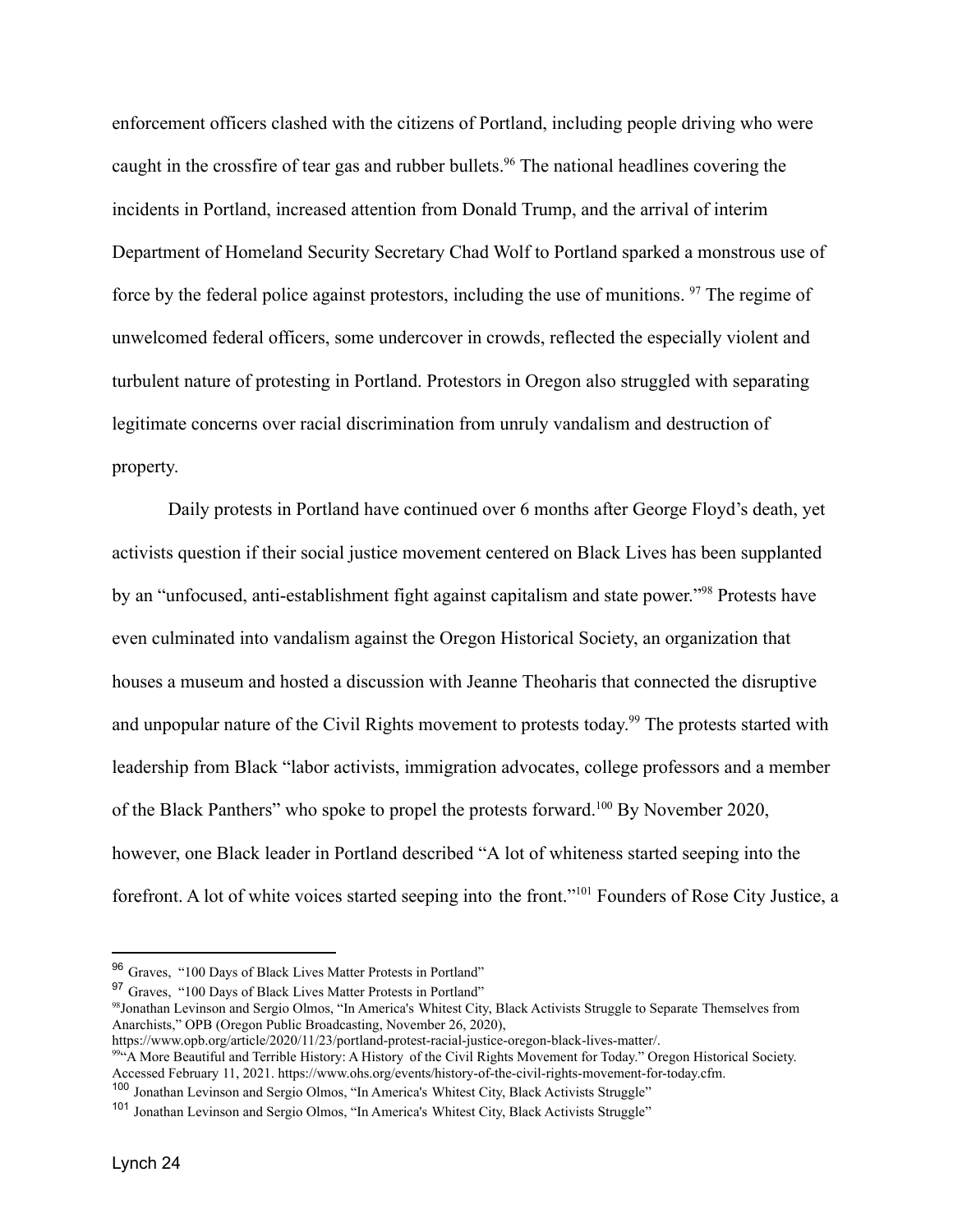group that led tens of thousands of protestors through Portland at the height of Black Lives Matter's popularity, noticed "Black folks that get in power or have a voice are somehow squashed or quelled by a white political leadership or white organizing."<sup>102</sup> Racial clashes amongst protestors has sparked discussions about how privilege affects the way participants engage with rebellion in the city, as white protestors instigate police in fights while Black protestors avoid direct contact for fear of their lives.<sup>103</sup> Portland's museums and public institutions responsibility to interpret the Black Lives Matter protests was two-fold. Firstly, museums have to help the public reckon with the unconscionable overreach of federal force against protestors. Second, the museums have to interpret the racism within the movement, which included gate-keeping and the silencing of Black organizers. Successes in the taking down of statues of slaveholders and getting the police chief to resign affirm the importance of Portland museums to ride on the coattails of these successes to help locals reconcile with the extreme conditions of their city in 2020.

The Portland Art Museum took multiple steps to make Black leaders feel heard and celebrated. Initially, the Portland Art Museum shared a statement about standing in solidarity with the Black community, acknowledging the museum's "role in supporting systems of oppression and inequity that have historically highlighted certain stories while marginalizing others."<sup>104</sup> They enhanced the sentiments in their statement by posting multiple follow-up posts that detailed how permanent collections failed to represent Black artists and many works are in the process of being repatriated. <sup>105</sup> Without the Black Lives Matter protests in Portland, it is unclear when, or if, the Portland Art Museum would have publicly announced their goal to

<sup>&</sup>lt;sup>102</sup> Jonathan Levinson and Sergio Olmos, "In America's Whitest City, Black Activists Struggle"

<sup>&</sup>lt;sup>103</sup> Jonathan Levinson and Sergio Olmos, "In America's Whitest City, Black Activists Struggle"

<sup>&</sup>lt;sup>104</sup> "Tag: Black Lives Matter." Portland Art Museum & Northwest Film Center at home.[.https://nwfc.pam.org/tag/black-lives-matter/.](https://nwfc.pam.org/tag/black-lives-matter/)

<sup>105</sup> "Racial Equity: The Museum and Representation of Black Artists" Portland Art Museum & Northwest Film Center at home. https://nwfc.pam.org/racial-equity-the-museum-and-representation-of-black-artists/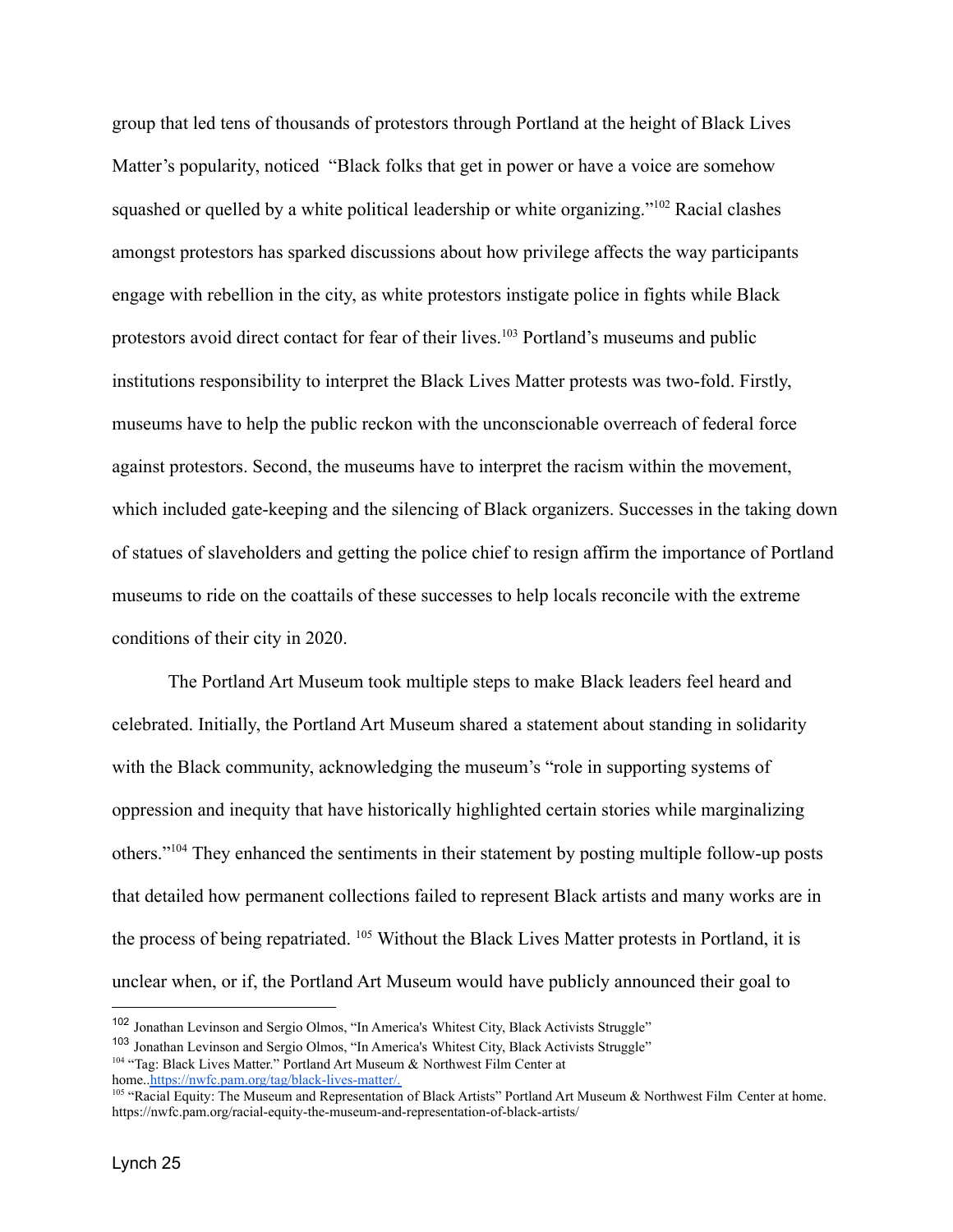repatriate art that had been stolen and acquire new pieces that do not portray African ancestry as uncivilized. The Museum also erected a Black Lives Matter banner outside and commemorated Juneteenth via their 'Daily Art Moment' blog that showcased a photo of an enslaved woman with interpretation about emancipation.<sup>106</sup> These discussions are bold and new for museums. Yes, museums have been discussing diversification, representation, and multiculturalism in the decade proceeding 2020, however few museums have outright admitted their own white supremacy until 2020.

The Portland Art Museum supported Black Lives Matter over months, even when actions of protestors were broadcast as vulgar and members of the public commented on the museum's social media that their stance went too far.<sup>107</sup> The museum appropriately managed to put Black voices to the forefront in their materials by encouraging those who did not support the museum's position to listen to the "Black voices who have been disenfranchised and hurt within our own communities" and that they would remain "unwavering on this stance."<sup>108</sup> With the severity of tensions within Portland, it was imperative that discussions such as the one opened by the Portland Art Museum were brought up.

The Black Lives Matter movement in 2020 brought the long postponed discussion of adding works of art and material culture significant to Black Americans to the forefront. In their statements, museums such as the Portland Art Museum reflect on how permanent and temporary exhibits alike have needed to shift away from eurocentric preeminence that flourishes in contrast to comparatively less managed collections of indigenous and African art and material culture. By explaining these discrepancies in posts viewed by the general public through blogs and social

<sup>&</sup>lt;sup>106</sup> "Daily Art Moment: R.Poole Photography Studio" Portland Art Museum & Northwest Film Center at home. https://nwfc.pam.org/daily-art-moment-r-poole-photography-studio/

<sup>&</sup>lt;sup>107</sup> "Acknowledging the role of our museum in oppression" Portland Art Museum & Northwest Film Center at home. https://nwfc.pam.org/acknowledging-the-role-of-our-museum-in-oppression/

<sup>&</sup>lt;sup>108</sup> "Acknowledging the role of our museum in oppression"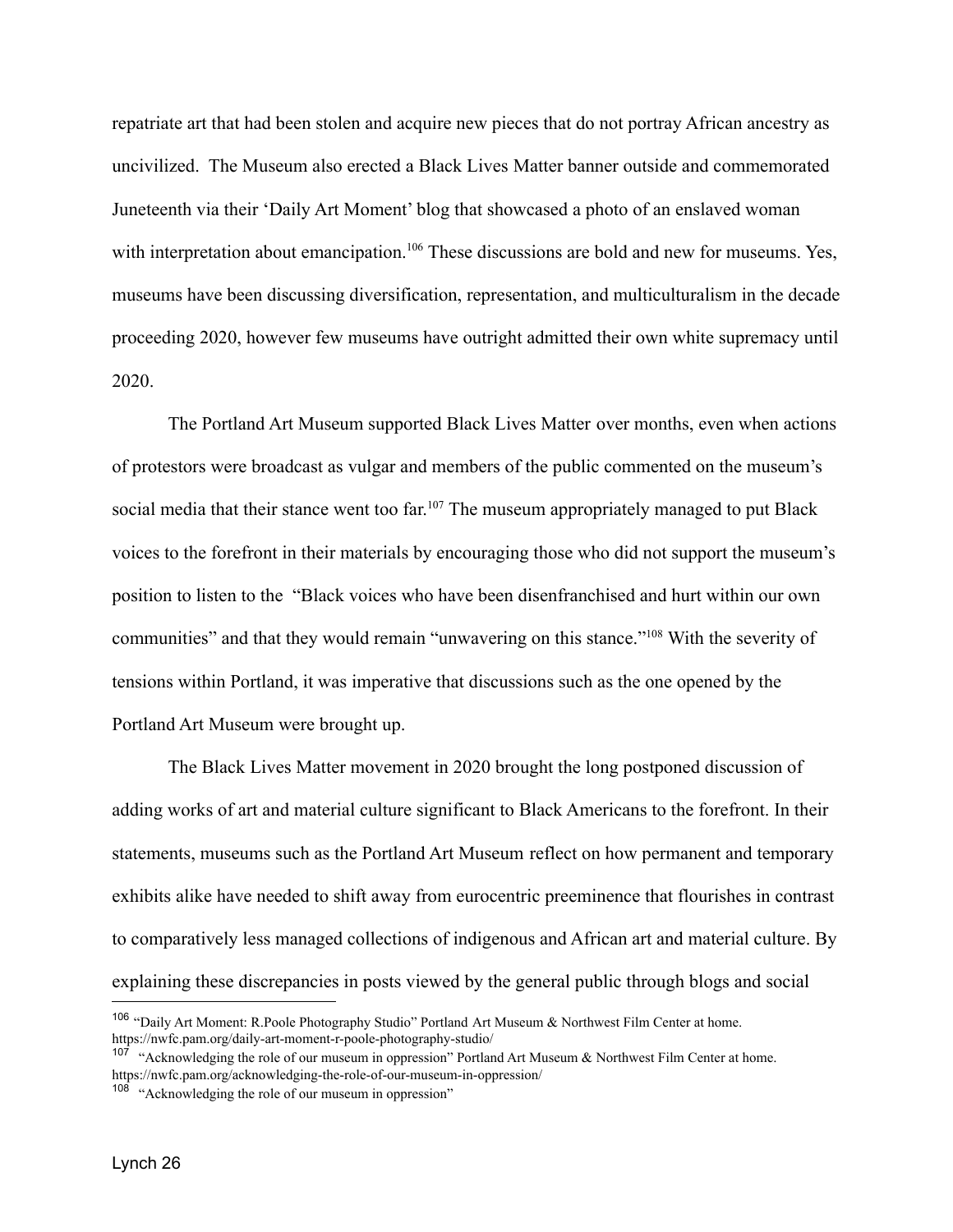media, the Portland Art Museum translated the internal dialogue about interpreting difficult histories and diversifying collections for the public to better understand how museums and other sites of public art and history have the influence to uphold or reject notions of racism and white supremacy in the United States. These actions contrast museums that are not acknowledging the practices of white supremacy in the country, such as the Portland Police Museum who refused to comment about protests locally or across the nation.<sup>109</sup> Museums and historic sites, such as the Portland Police Museum, share content that is undeniably linked with injustice and systemic racism by interpreting policing and incarceration, and therefore has a heightened responsibility to address these injustices rather than preserve them through copaganda- propaganda that supports and heroizes police.

Another means of supporting the Black Lives Matter movement's goal to liberate Black people is by providing opportunities for them to be recognized, supported, and share their art with the public. The Jordan Schnitzer Museum of Art in Oregon has atoned for their previous lack of representation in their collection by establishing a Black Lives Matter grant in 2020.<sup>110</sup> The Grant Program apportions \$2,500 grants to 20 artists who submit "work directly responding to: the current Black Lives Matter movement; marginalized communities; experiences with systemic racism and inequality; and artists whose work thematically connects to these experiences."<sup>111</sup> This new program displays the positive impact that Black Lives Matter activists have had on getting large entities to reallocate their financial resources into the community. Additionally, works that have won the grant have been exhibited online at the Jordan Schnitzer Museum of Art in fall 2020, and will be installed in a gallery exhibition in winter 2021, thereby

109

<sup>110</sup> "BLM Artist Project Grant," BLM Artist Project Grant | Jordan Schnitzer Museum of Art, April 10, 2021, https://jsma.uoregon.edu/ArtistProjectGrant.

<sup>&</sup>lt;sup>111</sup> "BLM Artist Project Grant"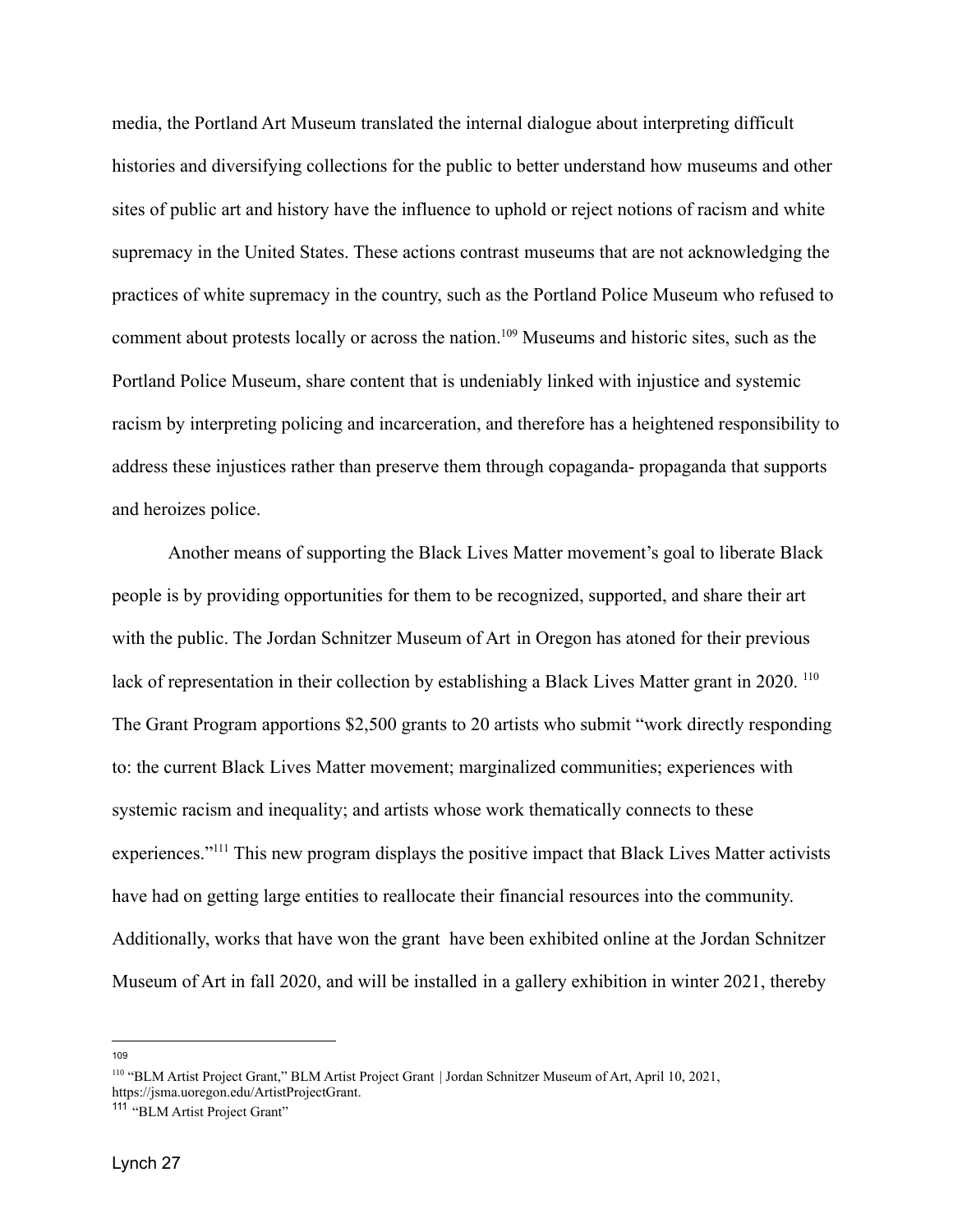adding pieces that are evocative of oppression and social justice movements into a previously limited collection. The Black Lives Matter Grant Program started by the Jordan Schnitzer Museum of Art is a prime example of how the Black Lives Matter movement and local protests have activated museums to respond to contemporary racial inequalities and have the ability to establish more equitable means of appreciating art and history.

## **Los Angeles, California**

Los Angeles holds its own history of uprising against police brutality. Almost 29 years ago, riots broke out after police officers were acquitted of the brutal beating of Rodney King.<sup>112</sup> The seemingly obvious video evidence of the police's misuse of power directly parallels the video of George Floyd's murder in 2020. A lasting turbulent relationship with the Los Angeles Police Department (LAPD) has reared its ugly head in the contemporary Black Lives Matter movement. Protests in the summer of 2020 were large, despite colossal amounts of positive cases of COVID-19 in Los Angeles. Tensions have rekindled in March of 2021, as Black Lives Matter-Los Angeles organizers have urged the City Council to reject the recommendation that the Los Angeles Police Department should strengthen its ability to collect information about Black Lives Matter protestors online. <sup>113</sup> LA's history with protests against police and current struggle to curb their power, justifies an urgent response for the public to engage with, long term closures for museums, however, make it difficult to produce analog content.

The Los Angeles County Museum of Art (LACMA) was able to navigate the COVID-19 restrictions to create exhibits and resources later than most museums responding to protests. The

<sup>&</sup>lt;sup>112</sup> Anjuli Sastry and Karen Grigsby Bates, "When LA Erupted In Anger: A Look Back At The Rodney King Riots," NPR (NPR, April 26, 2017), https://www.npr.org/2017/04/26/524744989/when-la-erupted-in-anger-a-look-back-at-the-rodney-king-riots.

<sup>&</sup>lt;sup>113</sup> Kevin Rector, "BLM-LA Says Increased LAPD Monitoring of Protesters Would Mean Further Harassment," Los Angeles Times (Los Angeles Times, March 16, 2021),

https://www.latimes.com/california/story/2021-03-16/black-lives-matter-los-angeles-alleges-pattern-of-harassment.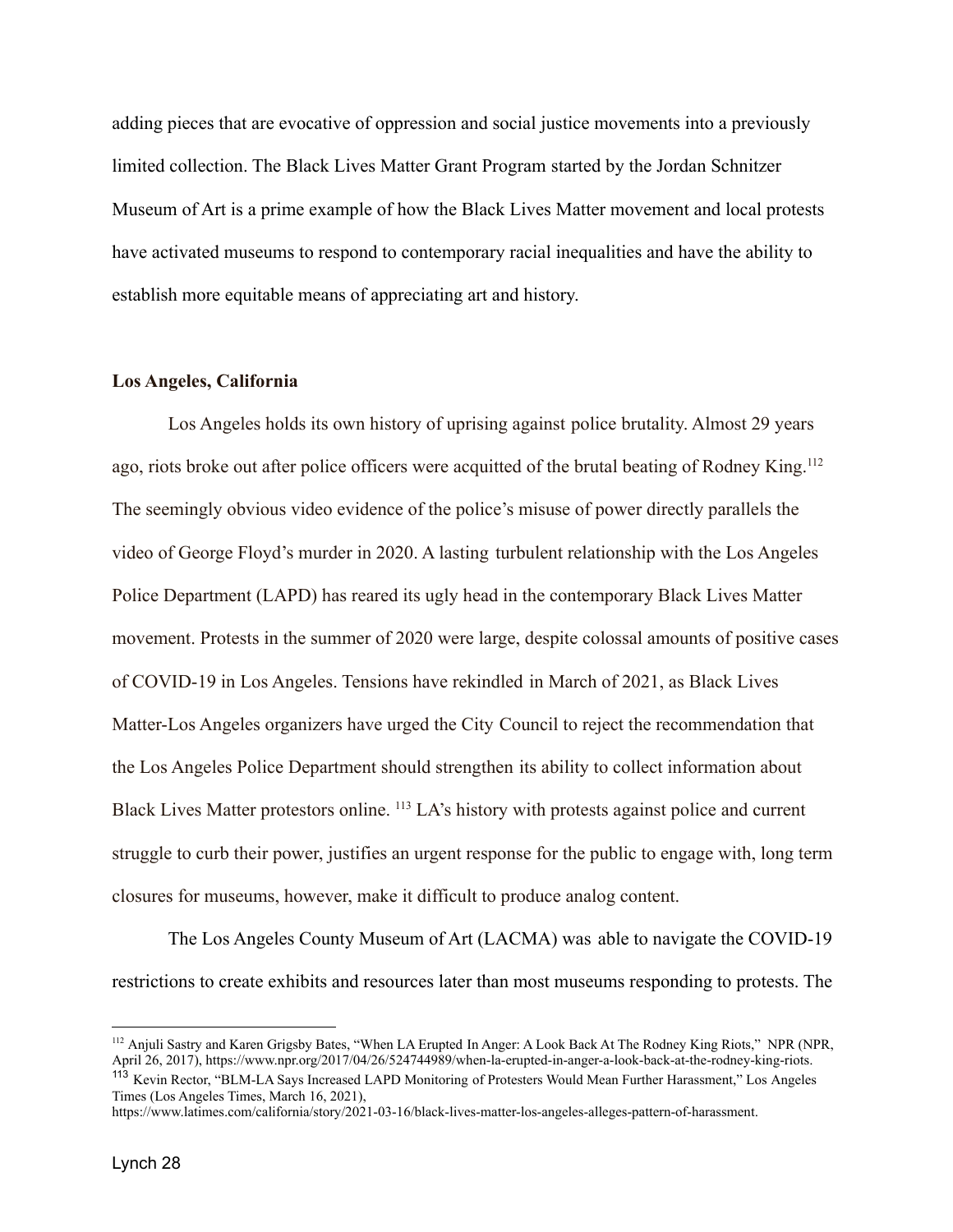museums initially released a statement of support in June of 2020, announcing their new series of programs titled "Racism is a Public Health Issue."<sup>114</sup> Their goal to make virtual and physical spaces for "discussion and action" aligns with the BLMLA guiding principle that "we acknowledge, respect, and celebrate differences and commonalities" that can only come to light through difficult conversations.<sup>115</sup> LACMA continued by posting a list of virtual resources shortly thereafter, including the NMAAHC's 'Talking About Race" portal and the BLMLA website.<sup>116</sup>

A never-ending list of corporations and institutions had posted a black square on social media and wiped their hands of any responsibility when it came to promising effectual change during the thick of Black Lives Matter protests, but the LACMA followed through with new exhibitions that reflected identity, history, and the politics of the moment. The discussions about race, identity, and reparations prompted on a national scale by Black Lives Matter protests and social media outreach expand their reach beyond white and Black history. This is significant for the overall diversification of museums in addition to creating materials that interpret and celebrate Black Lives Matter. LACMA's new exhibition not only added art created by young Black artists in their new 'View from Here: Recent Acquisitions,' but they also highlighted art composed by queer artists, immigrants to the United States, and survivors of Japanese internment.<sup>117</sup> In the greater cause for generating inclusive museum experiences, accepting feedback and criticisms from the Black Lives Matter movement, applying them to other marginalized groups, while still recognizing their differences, and implementing community

<sup>&</sup>lt;sup>115</sup> "Guiding Principles," BLMLA, accessed April 2, 2021, https://www.blmla.org/guiding-principles. <sup>114</sup> "Black Lives Matter." Unframed. Accessed February 11, 2021. https://unframed.lacma.org/2020/06/01/black-lives-matter.

<sup>&</sup>lt;sup>116</sup> "Art and Resistance" Unframed. June 8, 2020. https://unframed.lacma.org/2020/06/01/black-lives-matter.

<sup>&</sup>lt;sup>117</sup> "View from Here-Responding to the Present through LACMA's Evolving Collection" Unframed. February 18,2021. https://unframed.lacma.org/2021/02/18/view-here%E2%80%94responding-present-through-lacma%E2%80%99s-evolving-collec tion.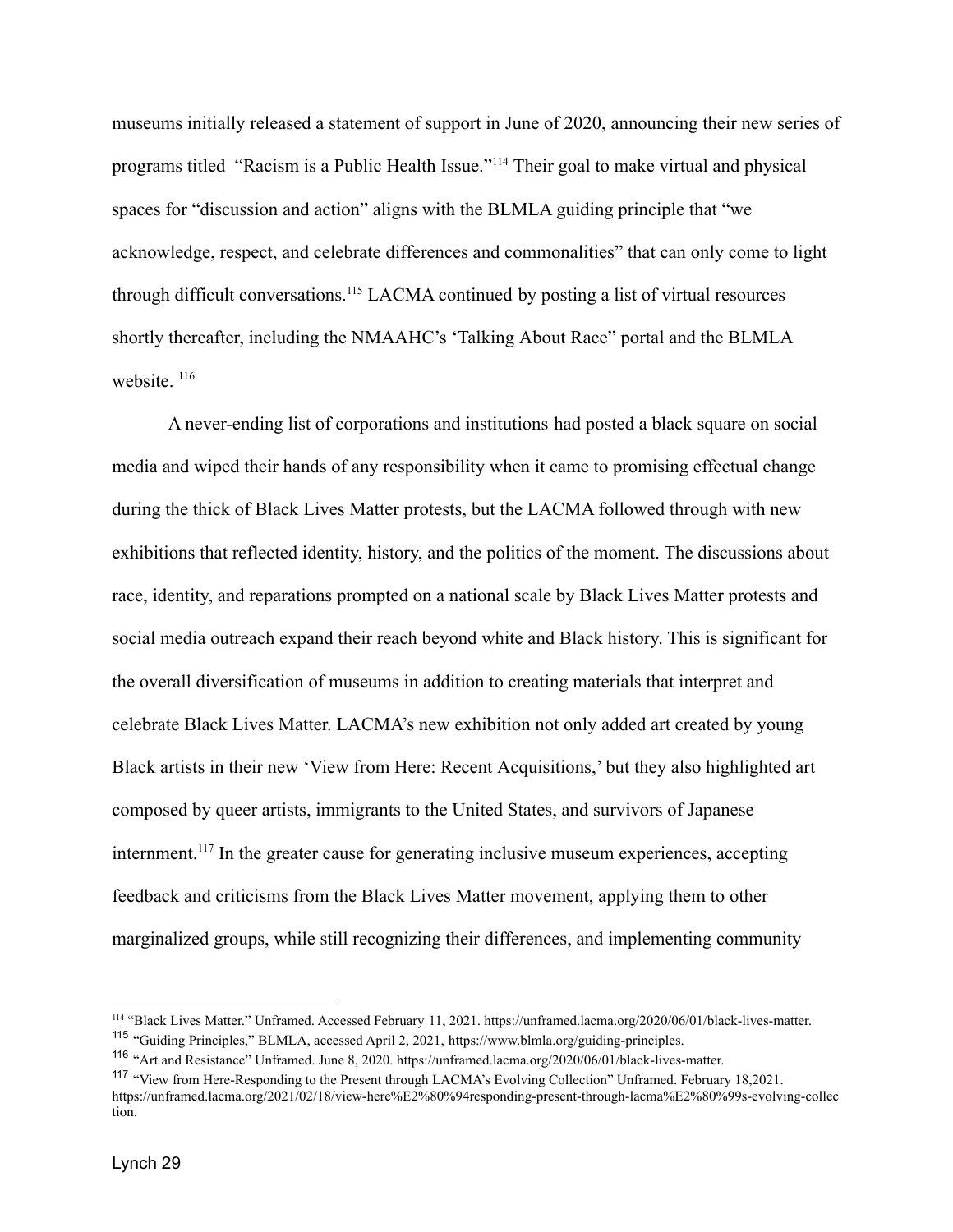input at every step of the process is vital to keep alive the progress being made in the museum field into 2021 and beyond.

An associate curator of Western history at the Autry Museum of The American West in Los Angeles, Tyree Boyd-Pates, says curators are "seeking to rise to the occasion" within the monumental era of Black Lives Matter protests, and has been focalizing Black history within museum spaces for years.<sup>118</sup> His approach to collecting community history exemplifies a huge tenet of using the museum as a site of social activism and reconciliation. Boyd-Pates has also curated the Visitors of Color project, an "initiative that pushes museums to think of visitors as active participants and not just donors or patrons of the arts."<sup>119</sup> It is important to conceive of visitors beyond the constraints of the white nuclear family or the well-off school group because museums belong to everyone, and therefore Black visitors should see their ancestors' contributions to the country venerated like white visitors. Again, this example proves how Black professionals have been central to the cause of museums observing Black stories and the events of 2020 have expedited changes in how museum professionals share resources and ideas about changing their museums in order to reflect modern concerns and desires. Whilst consumers are scrutinizing institutions that fail to use their large platforms to address Black Lives Matter, Boyd-Pates notes how having a time when brick and mortar buildings are not open and reliance on digital connections is actually "beneficial to partner with the community in larger museum decision-making processes. So these communities, in fact, can feel reflected not only through exhibitions but public programing and other endeavors."<sup>120</sup> The role of the museum has shifted to be an equal access point to history more broadly beyond in-house exhibits.

<sup>118</sup> Tonya Mosley, "Black Curators Reimagine Future Of Museums During Pandemic, Protests," Here & Now (WBUR, September 14, 2020), https://www.wbur.org/hereandnow/2020/09/14/future-of-museums.

<sup>&</sup>lt;sup>119</sup> Mosley, "Black Curators Reimagine Future"

<sup>120</sup> Mosley, "Black Curators Reimagine Future"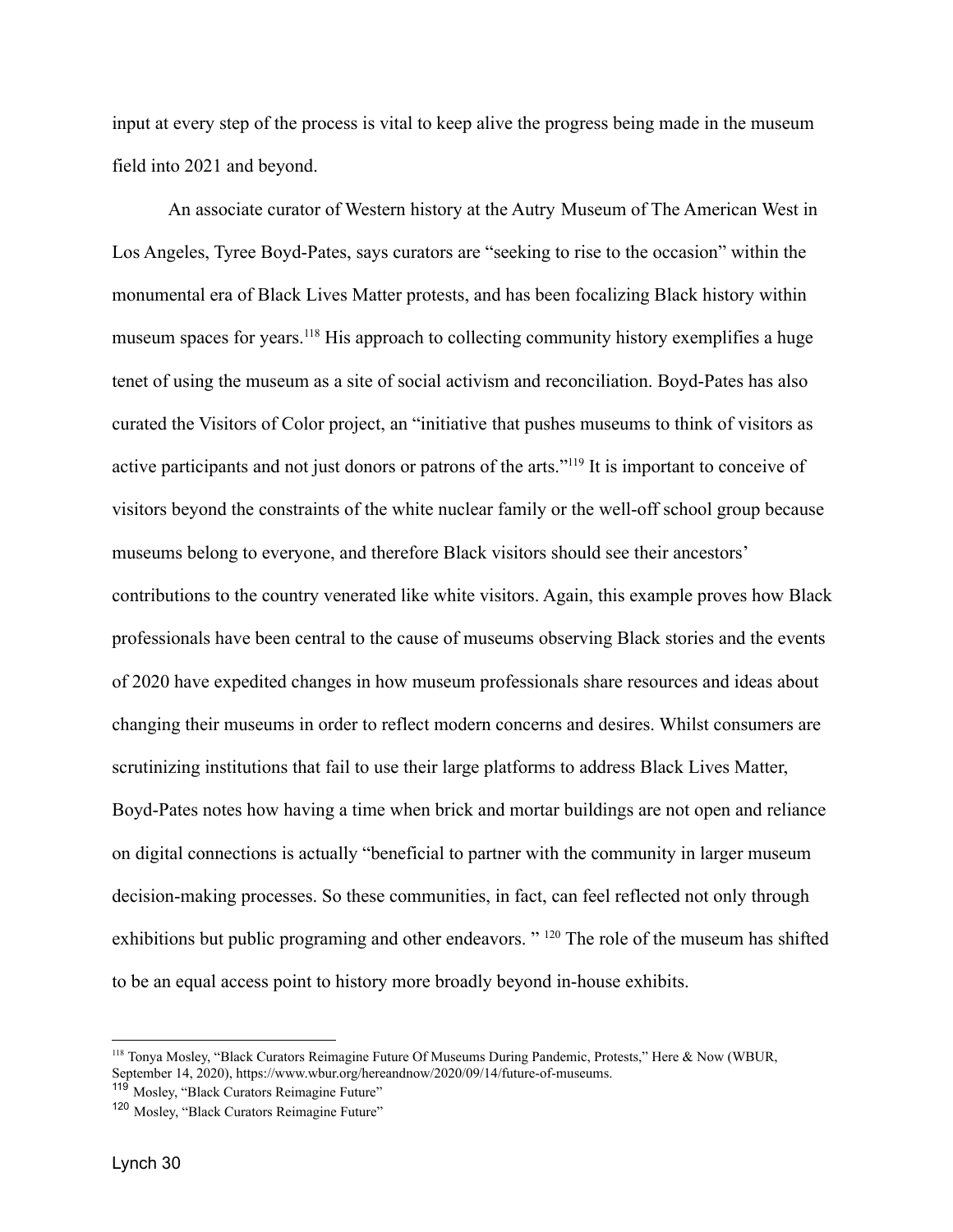# **Atlanta, Georgia**

Atlanta is a site of historic Civil Rights achievements and contemporary intersectional movements for racial justice. Amidst protests in the streets of Atlanta, a Black 27 year old named Rayshard Brooks was shot and killed by police while protesting police brutality.<sup>121</sup> Tensions grew in Atlanta as residents became frustrated victims of the very thing they were protesting. Protests in Atlanta continued into the Fall of 2020, and became increasingly dangerous in September when a grand jury in Kentucky decided not to charge Breonna Taylor's three murderers.<sup>122</sup> Atlanta protestors have maintained their focus on supporting Black women who have been victims of police violence by chanting "say her name" and protesting for Breonna Taylor to posthumously acquire justice. These protests and calls from Black Lives Matter activists to start a cultural revolution pushed numerous museums in Atlanta to create new exhibits.

In response to protests, the Museum of Design Atlanta (MODA) has created a virtual lecture series called 'Design Justice' that details how accessibility and social activism can be incorporated into architectural design. The Museum of Design has remained closed to in-person visitors during COVID-19, but has successfully tied historic practices of design with issues that visitors are likely to face in their lifetimes. These lectures not only reflect a more diverse interpretation of the collections the museums choose to highlight for the public, but they also help change the profession of architectural design by making conferences about this topic more accessible to those in the field. Due to the persistence of consumers turned protestors who

<sup>121</sup> Emma Reynolds and Melissa Macaya, "Protesters Gather in Atlanta Following Fatal Officer-Involved Shooting at Fast Food Drive-Thru," CNN (Cable News Network, June 14, 2020),

https://www.cnn.com/us/live-news/george-floyd-protests-06-13-20/h\_4e279782fcaa3ba16fd00cf8a70cdc55.

<sup>&</sup>lt;sup>122</sup> Brakkton Booker, "Tear Gas Deployed In Atlanta During Breonna Taylor Protests," NPR (NPR, September 24, 2020), https://www.npr.org/sections/live-updates-protests-for-racial-justice/2020/09/24/916462945/tear-gas-deployed-in-atlanta-during-b reonna-taylor-protests.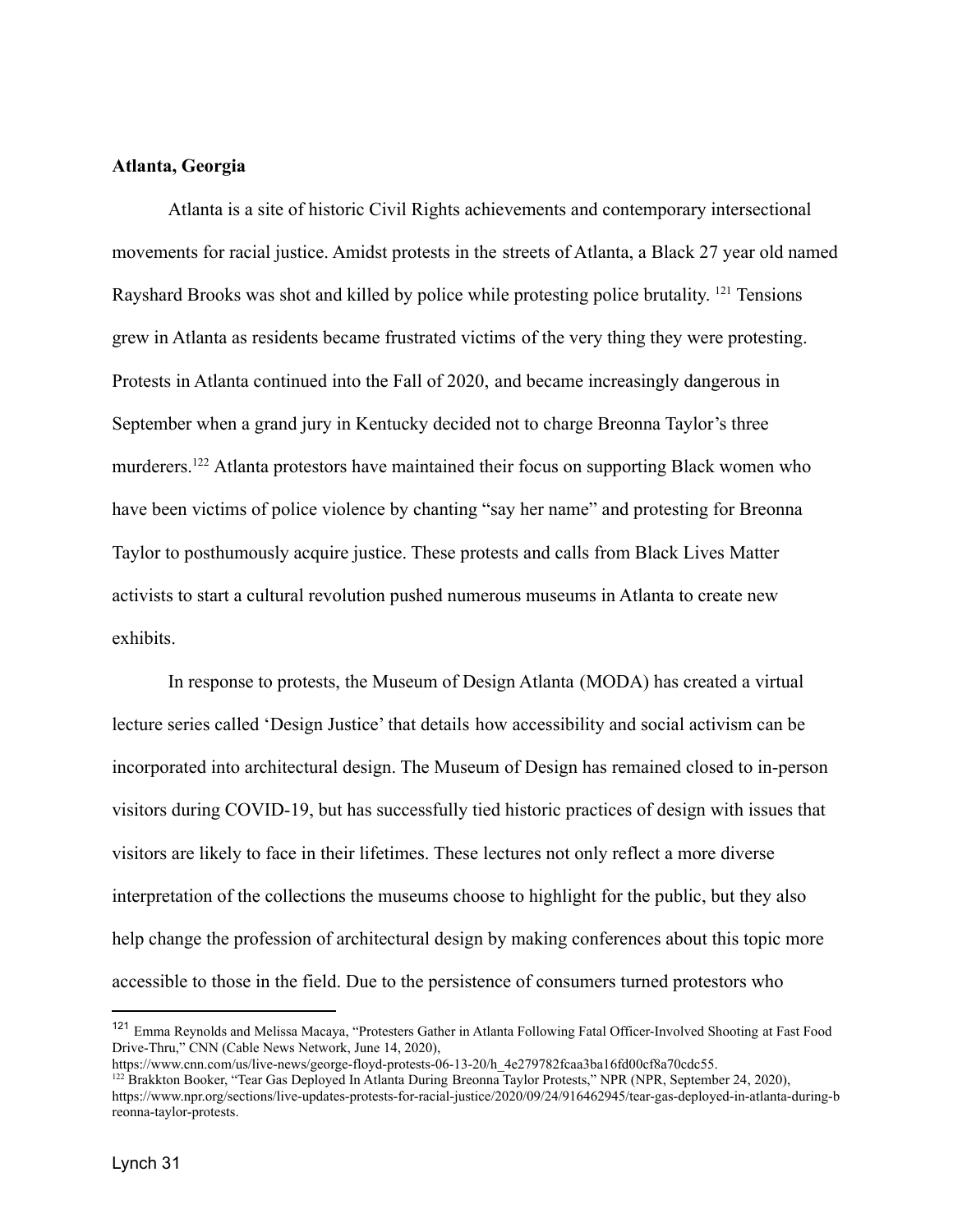demanded to see more avenues of social activism in the cities they engaged with, MODA constructed a whole new series of lectures that gave experts on incorporating marginalized voices and needs in design a platform to share their expertise.

Yet another example of a museum pushed to change their operations by the Black Lives Matter Movement in Atlanta was the High Museum of Art. The Museum of Art went on to highlight 10 artists that "poignantly and passionately acknowledge the power of protest, history of oppression, resiliency, and hope which defines the experience of being Black in the United States of America."<sup>123</sup> It is worrying that up until this point, the museum failed to spotlight such works, however they changed their policies because they drew "inspiration from the bravery, candor, and commitment of those who have built this community of progress with their actions," proving how the Black Lives Matter protests caused effectual change in some museums. <sup>124</sup>

Examples of museums in Atlanta that did respond to Black Lives Matter protests are surprisingly sparse. Atlanta, Georgia houses the National Center for Human and Civil Rights, who if not for the local protests occurring in their own city, should have at least made a statement because the museum interprets protest and civil liberty movements. The Museum did not release a statement about Black Lives Matter that can be found on their website. Additionally, the Martin Luther King Jr, National Historical Park, traditionally a site for discussions and programming about civil injustices did not directly acknowledge Black Lives Matter protests. It is unclear if this is due to the closure of the site during the pandemic, or because the National Park Service tends to avoid discussing contemporary, especially political topics in their programming and social media posts. Interpretive exhibitions and programming in National Parks is more permanent than independent museums that have space for temporary and traveling exhibits,

<sup>&</sup>lt;sup>123</sup> "10 Artists," High Museum of Art, accessed April 3, 2021, https://high.org/10artists/.

<sup>124</sup> "10 Artists," High Museum of Art, accessed April 3, 2021, https://high.org/10artists/.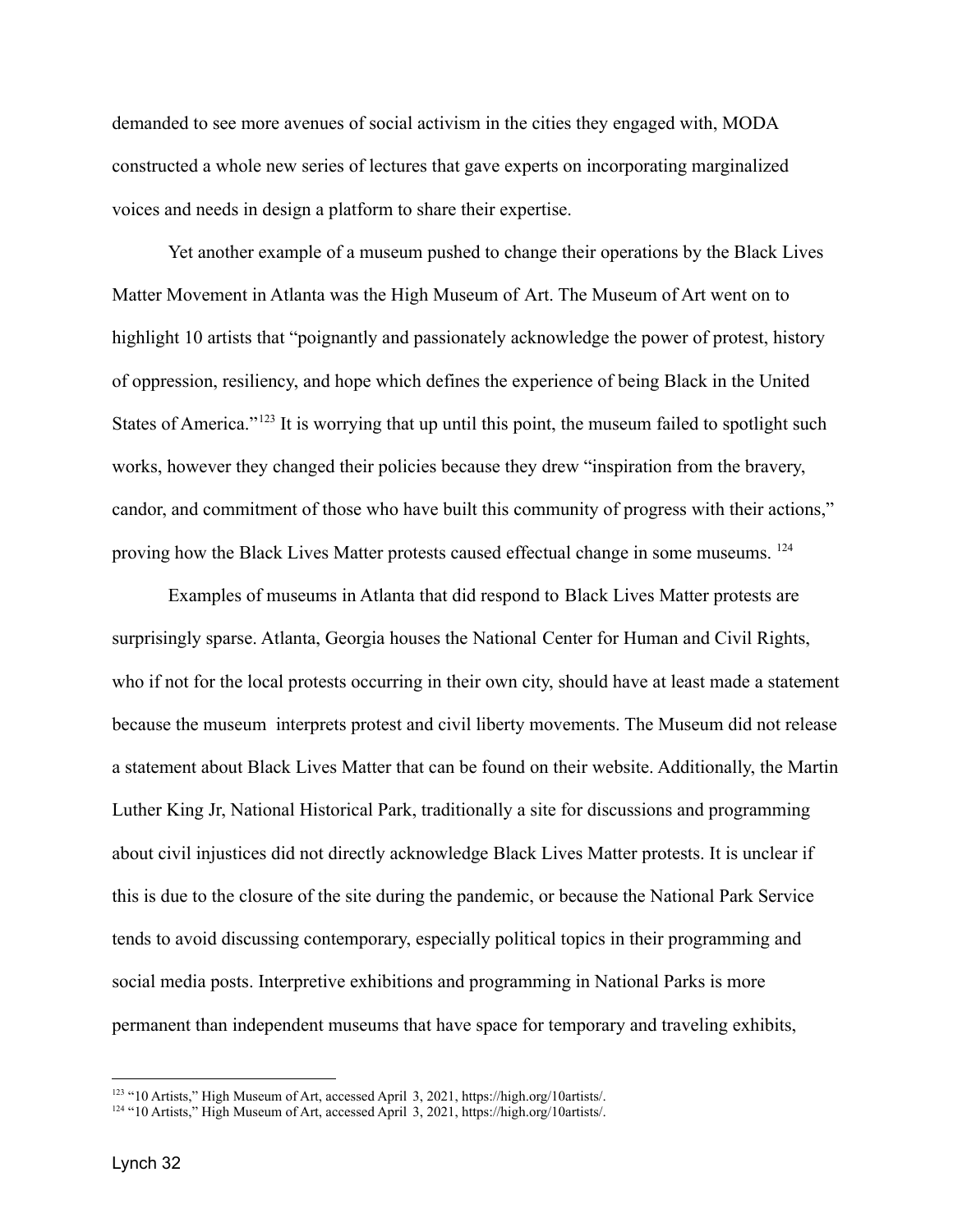which could be one reason Black Lives Matter was not connected to the Civil Rights Movement of the 1960s.

### **Conclusion**

After decades of slow progress to ensure museums host more comprehensive collections and interpretations of art and history, mainly led by Black museum professionals, the Black Lives Matter movement in 2020 has caused change in a number of museums that have been uninvolved in inclusivity in the past. The adoption of new museum diversification programs and initiatives during the times of the protests act not only to respond to current events, but also highlighted a breaking point in which political neutrality and complacency would no longer be accepted by the public. The number of museums in these cities that premiered new exhibits demonstrate how the protests moved museum professionals to enact actionable, substantive change in their museums. Perhaps some museums, particularly art museums, were quicker to change their exhibits and programming as a response to Black Lives Matter protests because they were able to quickly acquire new art pieces as opposed to history museums that would have to rewrite their interpretive materials, including panels, labels, and brochures. Additionally, larger, citywide museums, such as the Portland Art Museum, Minneapolis Institute of Art, and LACMA perhaps responded to Black Lives Matter protests because they have more visitors and members than small community museums to fund reinterpretation and the acquisition of new collections. Also, the Black Lives Matter movement was highly politicized and unpopular in more conservative communities, most likely discouraging struggling museums from wanting to make a polarizing stance publicly.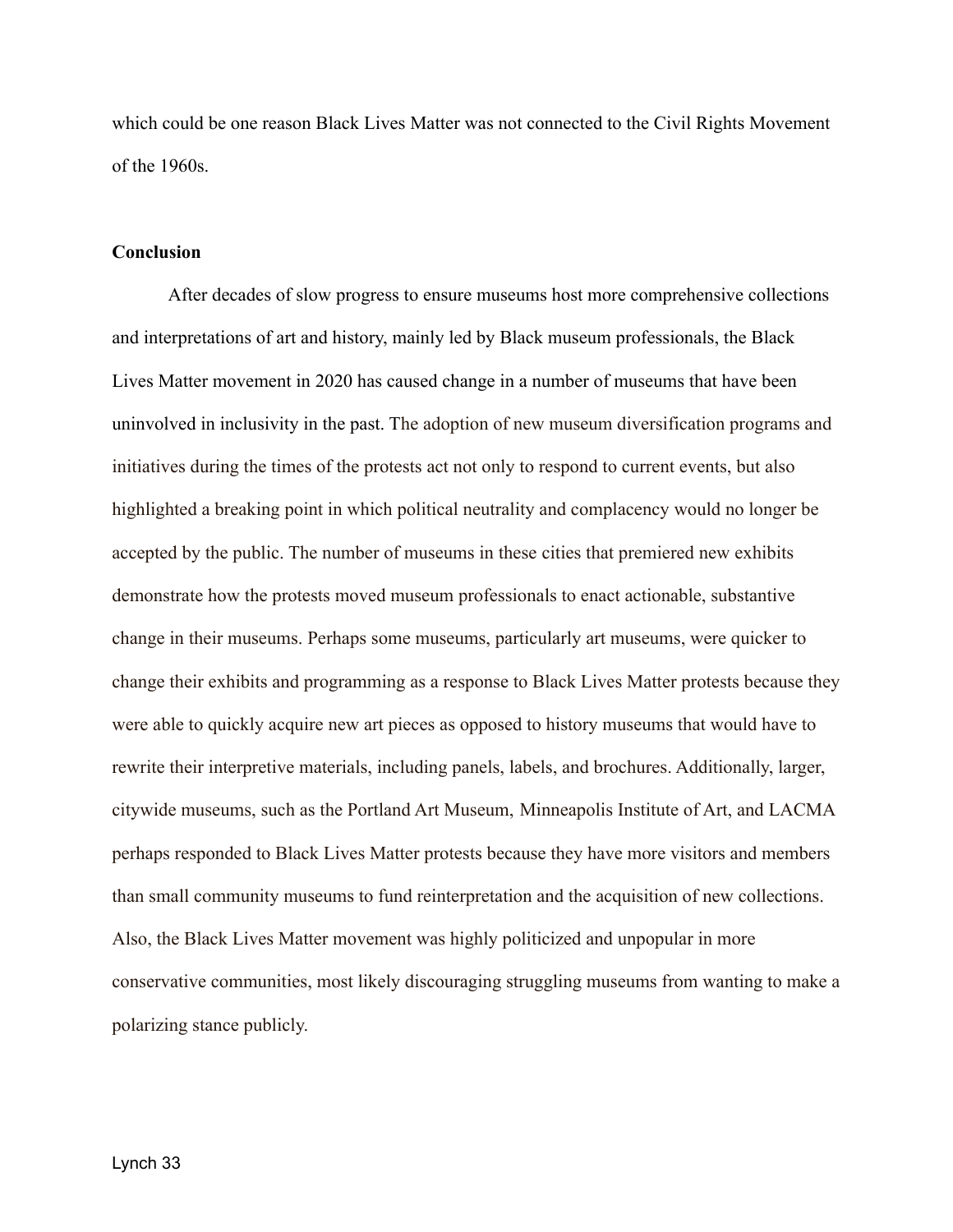The museums that did utilize the cultural environment created by the Black Lives Matter movement highlight how an array of lectures, family programs, and new exhibitions can be created despite financial and public health restrictions in the future. New inclusive digital resources show that museums can move past obligatory Black History Month blog posts and viewing diversity as an afterthought. Reopenings in 2021 provide another chance for museums to look to their successful counterparts and act to interpret the tumultuous time we lived through. This time will be seen as an example of upward trends for the museum world, a time where museums took the initiative to publicly acknowledge their role in creating a more equitable future, and relayed this theory to members of the public. This period of action honors the previous activists in the Black education and museum movements, as it shows how upending systemic oppression in public spheres can become mainstream after many years of struggle and being silenced. Coretta Scott King once said "Struggle is a never ending process. Freedom is never really won, you earn it and win it in every generation." Certainly, this generation of Black Lives Matter protestors have won progress by pushing the needle forward in the museum sphere, with more to come in the future.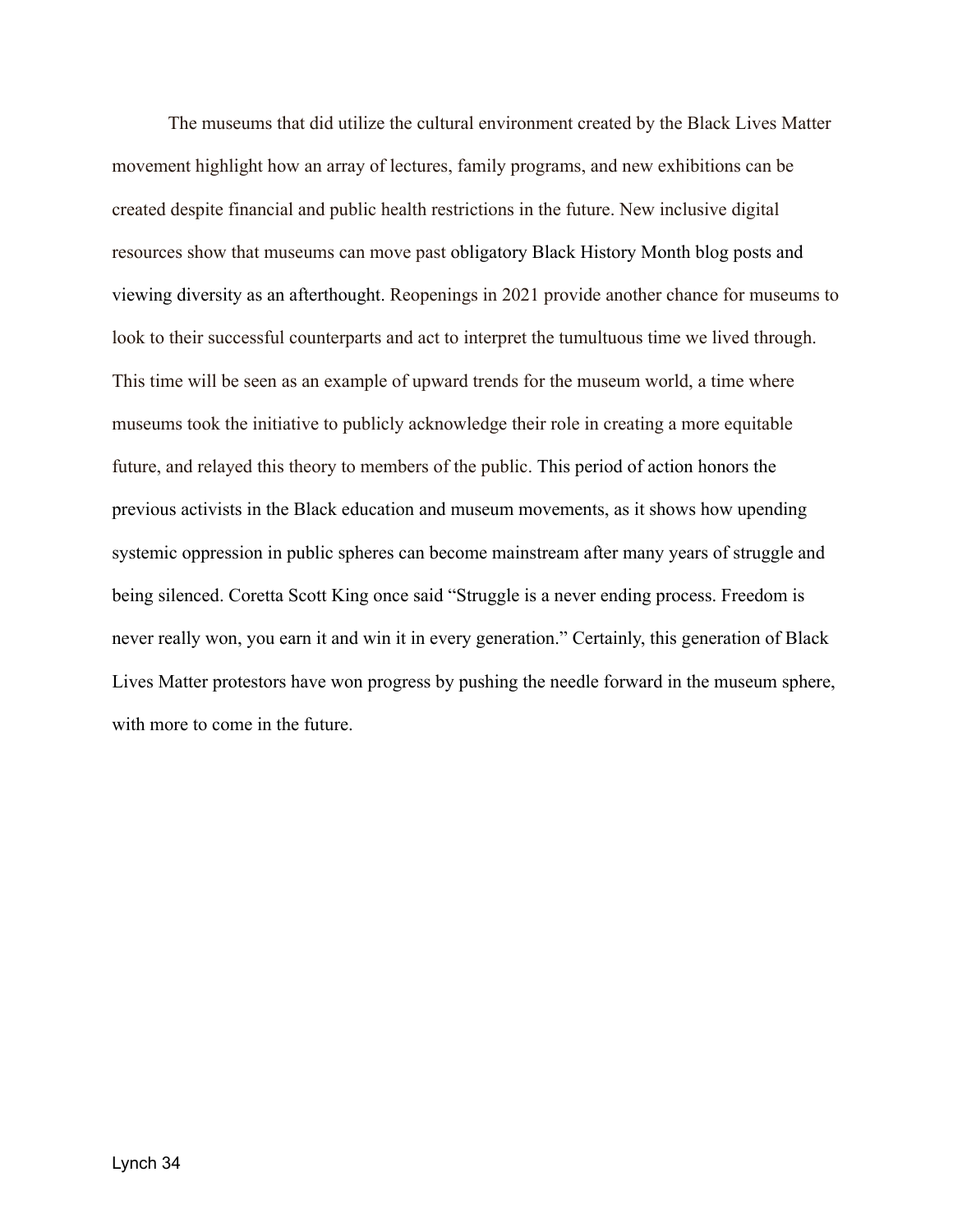# **Bibliography**

- "10 Artists," High Museum of Art, accessed April 3, 2021, https://high.org/10artists/.
- "About." Black Lives Matter, October 16, 2020. https://blacklivesmatter.com/about/.
- "Acknowledging the role of our museum in oppression" Portland Art Museum & Northwest Film Center at home. <https://nwfc.pam.org/acknowledging-the-role-of-our-museum-in-oppression/>
- "A More Beautiful and Terrible History: A History of the Civil Rights Movement for Today." Oregon Historical Society. Accessed February 11, 2021. https://www.ohs.org/events/history-of-the-civil-rights-movement-for-today.cfm.
- American Alliance of Museums. "A Snapshot of US Museums' Response to the COVID-19 Pandemic (June 2020)," July 22, 2020. https://www.aam-us.org/2020/07/22/a-snapshot-of-us-museums-response-to-the-COVID-19-pandemic/.
- "An Open Letter to Getty Board of Trustees." Google. Google. Accessed April 24, 2021. https://docs.google.com/forms/d/e/1FAIpQLScX6KnaQz6oeyx0YqmJNpnXqh7tG4RavT 7Pk4HPz3oZhyAiOA/viewform.
- "Art and Resistance" Unframed. June 8, 2020. https://unframed.lacma.org/2020/06/01/black-lives-matter.
- Balgooy, Max Van, and Lonnie G. Bunch. Interpreting African American History and Culture at Museums and Historic Sites. Interpreting History ; 3. 2015.
- Bates, Karen Grisby and Sastry, Anjuli. "When LA Erupted In Anger: A Look Back At The Rodney King Riots," NPR (NPR, April 26, 2017), https://www.npr.org/2017/04/26/524744989/when-la-erupted-in-anger-a-look-back-at-the -rodney-king-riots.
- Biondi, Martha. "The Black Revolution on Campus," Berkeley: University of California Press, 2012. ProQuest Ebook Central.
- "Black Lives Matter." Unframed. Accessed February 11, 2021. https://unframed.lacma.org/2020/06/01/black-lives-matter.
- "Black Lives Matter DC," Black Lives Matter DC, accessed March 31, 2021, [https://www.dcblm.org/.](https://www.dcblm.org/)
- Blankenship, Mary, and Richard V. Reeves. "From the George Floyd Moment to a Black Lives Matter Movement, in Tweets." Brookings. Brookings, July 10, 2020.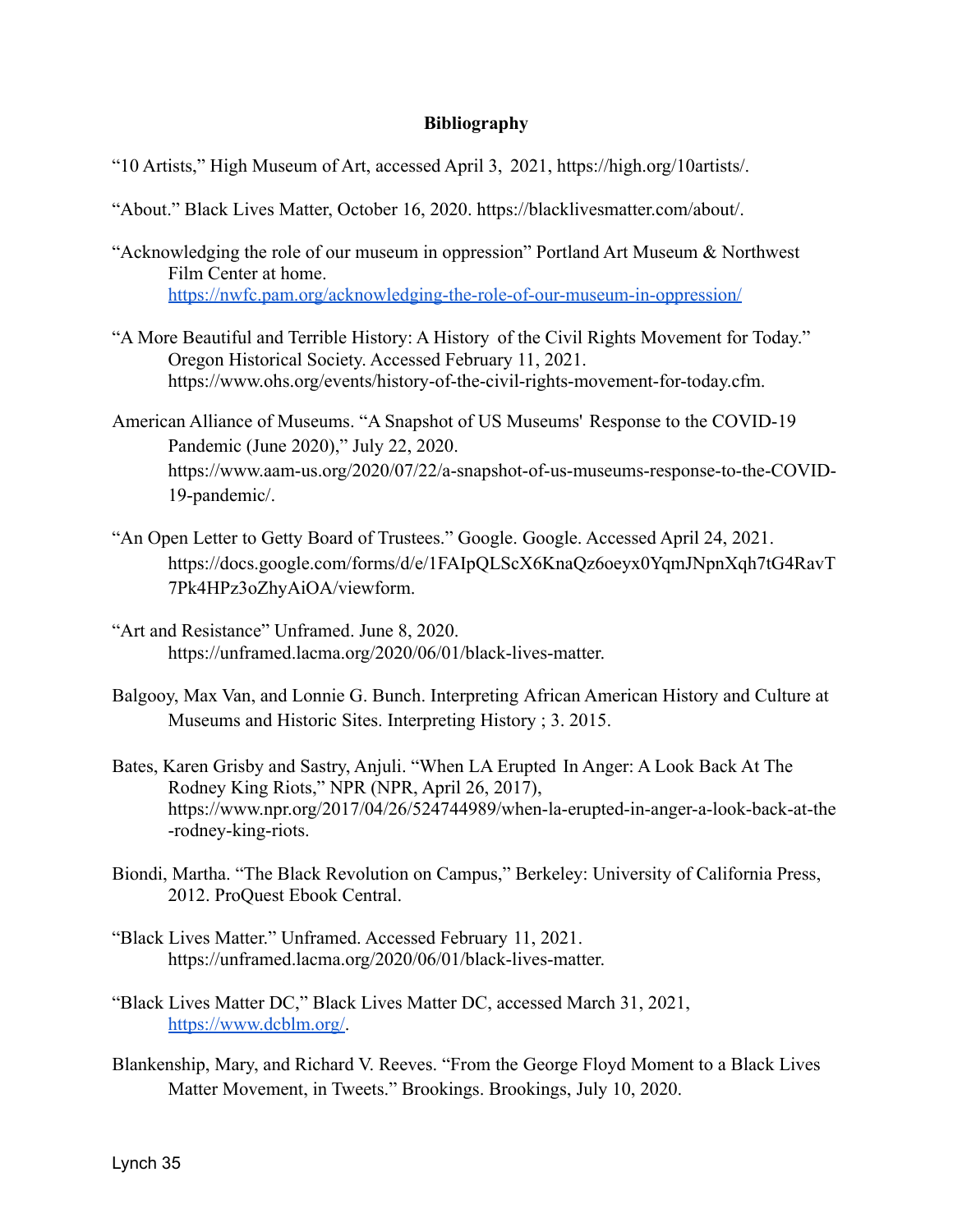[https://www.brookings.edu/blog/up-front/2020/07/10/from-the-george-floyd-moment-to](https://www.brookings.edu/blog/up-front/2020/07/10/from-the-george-floyd-moment-to-a-black-lives-matter-movement-in-tweets/)[a-black-lives-matter-movement-in-tweets/](https://www.brookings.edu/blog/up-front/2020/07/10/from-the-george-floyd-moment-to-a-black-lives-matter-movement-in-tweets/).

- "BLM Artist Project Grant," BLM Artist Project Grant | Jordan Schnitzer Museum of Art, April 10, 2021, [https://jsma.uoregon.edu/ArtistProjectGrant.](https://jsma.uoregon.edu/ArtistProjectGrant)
- Booker, Brakkton. "Tear Gas Deployed In Atlanta During Breonna Taylor Protests." NPR. NPR, September 24, 2020. https://www.npr.org/sections/live-updates-protests-for-racial-justice/2020/09/24/9164629 45/tear-gas-deployed-in-atlanta-during-breonna-taylor-protests.
- Bos, Mecca. "Remembering George Floyd Through Minneapolis Public Art." Meet Minneapolis. Accessed February 10, 2021. https://www.minneapolis.org/support-black-lives/george-floyd-public-art/.
- Bruce, Catherine Fleming. The Sustainers : Being, Building and Doing Good through Activism in the Sacred Spaces of Civil Rights, Human Rights and Social Movements. First ed. 2015.
- Burns, Andrea A.. 2013. From Storefront to Monument : Tracing the Public History of the Black Museum Movement. Amherst: University of Massachusetts Press. Accessed January 12, 2021. ProQuest Ebook Central.
- Charr, Manuel. "What Can Museums Teach Us about Diversity?" MuseumNext, March 25, 2021. https://www.museumnext.com/article/what-can-museums-teach-us-about-diversity/.
- "Daily Art Moment: R.Poole Photography Studio" Portland Art Museum & Northwest Film Center at home. <https://nwfc.pam.org/daily-art-moment-r-poole-photography-studio/>
- Evan Hill et al., "How George Floyd Was Killed in Police Custody," The New York Times (The New York Times, June 1, 2020), <https://www.nytimes.com/2020/05/31/us/george-floyd-investigation.html>[.](https://www.nytimes.com/2020/05/31/us/george-floyd-investigation.html.)
- Fleming, John E. "How the Cincinnati Museum Center Reinvented Itself after Racial Justice Protests in 2001." American Alliance of Museums, October 22, 2020. https://www.aam-us.org/2020/08/14/how-the-cincinnati-museum-center-reinvented-itselfafter-racial-justice-protests-in-2001/.
- "From the Magazine: Hennepin County Dialogue." Hennepin History Museum, November 24, 2020. https://hennepinhistory.org/from-the-magazine-hennepin-county-dialogue/.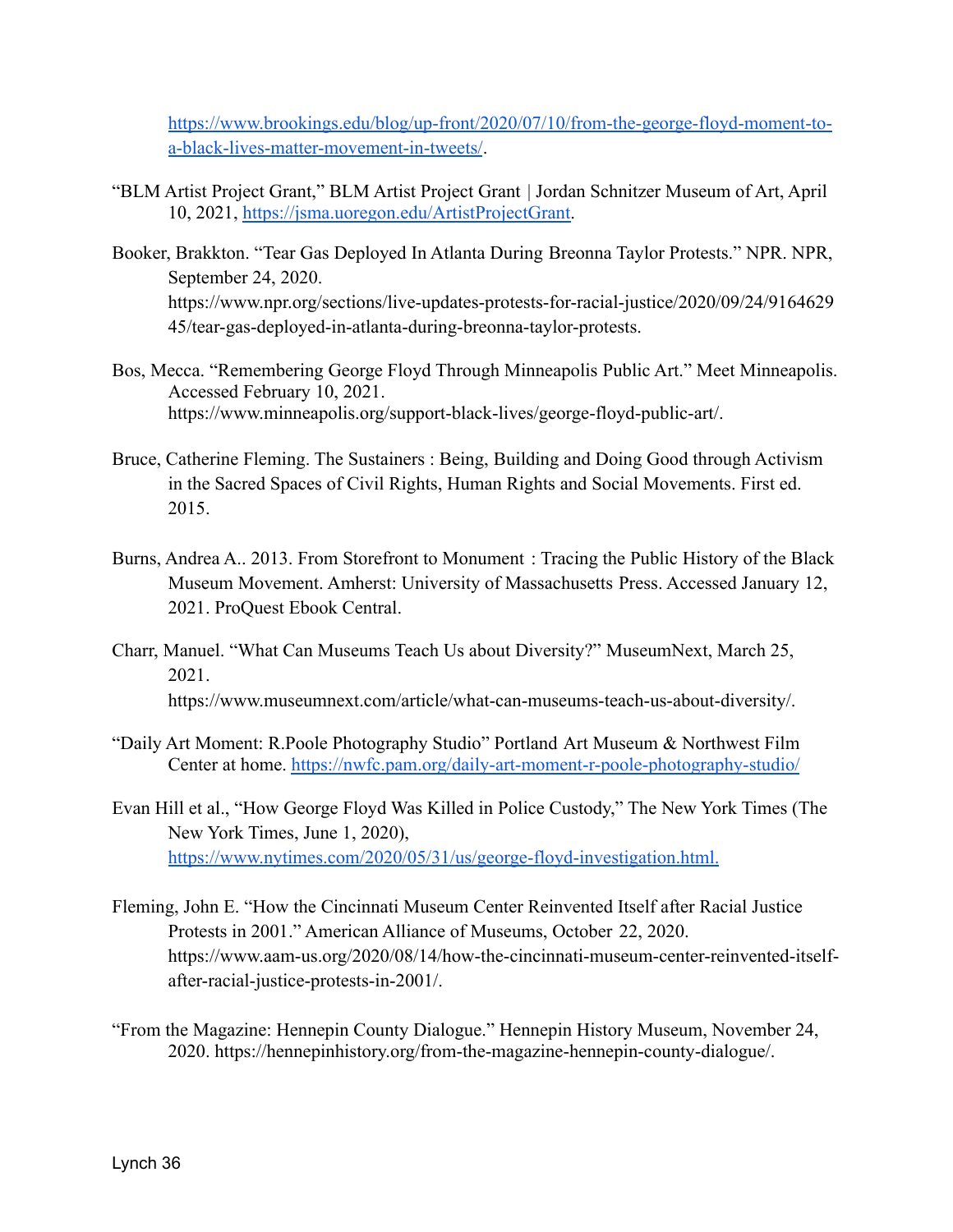- Gebel, Carol Williams. "Quilts in the Final Rite of Passage: A Multicultural Study." *Uncoverings* 16 (December 1995): 199–227. http://search.ebscohost.com/login.aspx?direct=true&db=aft&AN=505719318&site=ehost -live.
- Graves, Mark. "100 Days of Black Lives Matter Protests in Portland: Timeline and Photos Trace the Arc of Events." OregonLive. The Oregonian, September 6, 2020. https://www.oregonlive.com/politics/2020/09/100-days-of-black-lives-matter-protests-inportland-timeline-and-photos-trace-the-arc-of-events.html.
- "Guiding Principles." BLMLA. Accessed April 2, 2021. https://www.blmla.org/guiding-principles.
- "Herstory." Black Lives Matter, October 16, 2020. https://blacklivesmatter.com/about/.
- Hill, Evan, Ainara Tiefenthäler, Christiaan Triebert, Drew Jordan, Haley Willis, and Robin Stein. "How George Floyd Was Killed in Police Custody." The New York Times. The New York Times, June 1, 2020. <https://www.nytimes.com/2020/05/31/us/george-floyd-investigation.html>.
- "In Response to George Floyd's Killing" Hennepin History Museum, November 24, 2020. https://hennepinhistory.org/from-the-magazine-hennepin-county-dialogue/.
- Karenn. "American Swedish Institute Presents 'We Who Believe in Freedom' Quilts Exhibition as Part of the 'We Are the Story' Series." American Swedish Institute, September 14, 2020.
- Kelland, Lara Leigh. Clio's Foot Soldiers: Twentieth-Century U.S. Social Movements and Collective Memory. Amherst; Boston: University of Massachusetts Press, 2018. Accessed February 4, 2021. <http://www.jstor.org/stable/j.ctv3s8ttn>[.](http://www.jstor.org/stable/j.ctv3s8ttn.)

Kernan, Mkichael. "In Honor of Struggle." Smithsonian 28, no. 11 (1998): 24.

- Levinson, Jonathan, and Sergio Olmos. "In America's Whitest City, Black Activists Struggle to Separate Themselves from Anarchists." OPB. Oregon Public Broadcasting, November 26, 2020. https://www.opb.org/article/2020/11/23/portland-protest-racial-justice-oregon-black-lives -matter/.
- Mattalian, Sarah. "Lonnie Bunch, AU Alum and Smithsonian Secretary, Works to Capture Tumultuous Time in US History." The Eagle, December 14, 2020. https://www.theeagleonline.com/article/2020/12/lonnie-bunch-au-alum-and-smithsoniansecretary-works-to-capture-tumultuous-time-in-us-history.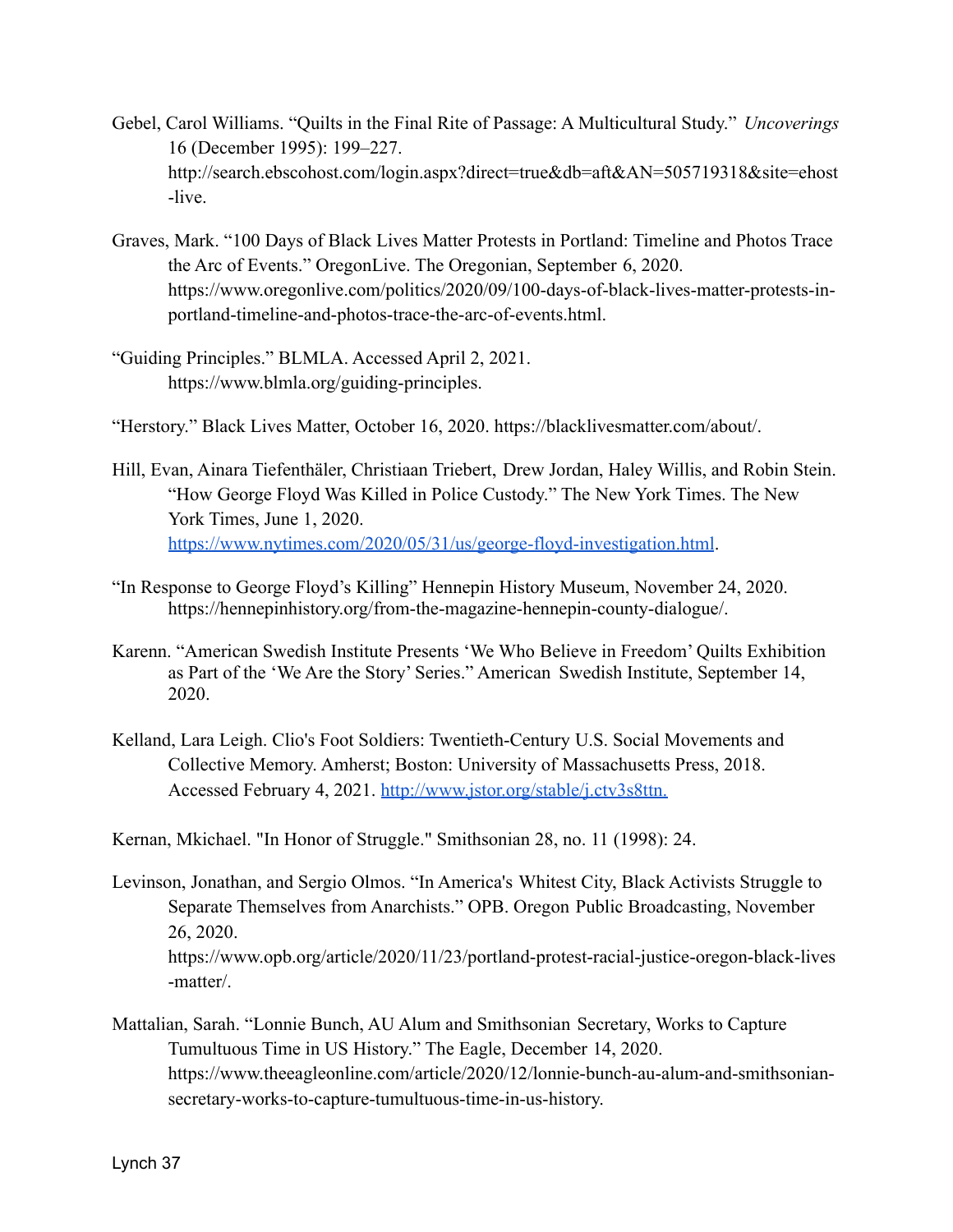- McGivern, Hannah, and Nancy Kenney. "Museums 2020: the Year of Crashing Revenues and Anti-Racism Disputes." The Art Newspaper. The Art Newspaper, November 27, 2020. https://www.theartnewspaper.com/analysis/revenues-crash-and-anti-racism-disputes-bite.
- Mosley, Tonya. "Black Curators Reimagine Future Of Museums During Pandemic, Protests." Here & amp; Now. WBUR, September 14, 2020. https://www.wbur.org/hereandnow/2020/09/14/future-of-museums.
- "National Building Museum to Install Protest-Inspired 'Murals That Matter' Exhibition on West Lawn." National Building Museum, August 28, 2020. https://www.nbm.org/national-building-museum-to-install-protest-inspired-murals-that-m atter-exhibition-on-west-lawn/.
- "National Museum of African American History and Culture Releases 'Talking About Race' Web Portal." National Museum of African American History and Culture, November 25, 2020. [https://nmaahc.si.edu/about/news/national-museum-african-american-history-and-culture](https://nmaahc.si.edu/about/news/national-museum-african-american-history-and-culture-releases-talking-about-race-web#.XtVY6v96Gpo)[releases-talking-about-race-web#.XtVY6v96Gpo.](https://nmaahc.si.edu/about/news/national-museum-african-american-history-and-culture-releases-talking-about-race-web#.XtVY6v96Gpo)
- Nguyen, Terry. "Consumers Don't Care about Corporate Solidarity. They Want Donations." Vox. Vox, June 3, 2020.

https://www.vox.com/the-goods/2020/6/3/21279292/blackouttuesday-brands-solidarity-d onations.

- "Racial Equity: The Museum and Representation of Black Artists" Portland Art Museum & Northwest Film Center at home. <https://nwfc.pam.org/racial-equity-the-museum-and-representation-of-black-artists/>
- "Racism, Unrest, and the Role of the Museum Field." American Alliance of Museums, June 29, 2020. https://www.aam-us.org/2020/06/09/racism-unrest-and-the-role-of-the-museum-field/.
- Rector, Kevin. "BLM-LA Says Increased LAPD Monitoring of Protesters Would Mean Further Harassment." Los Angeles Times. Los Angeles Times, March 16, 2021. https://www.latimes.com/california/story/2021-03-16/black-lives-matter-los-angeles-alleg es-pattern-of-harassment.
- Reynolds, Emma, and Melissa Macaya. "Protesters Gather in Atlanta Following Fatal Officer-Involved Shooting at Fast Food Drive-Thru." CNN. Cable News Network, June 14, 2020.